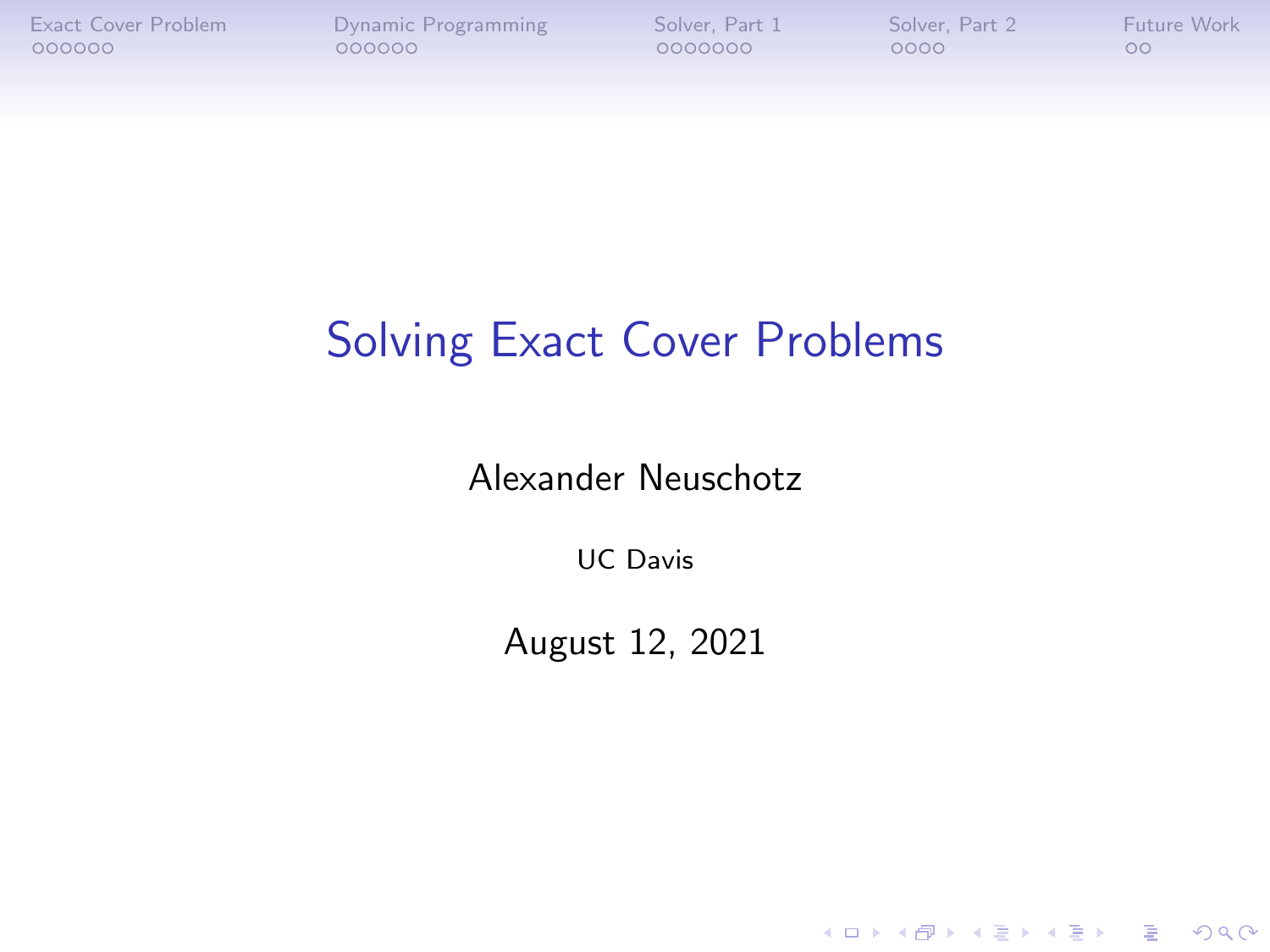K ロ ▶ K @ ▶ K 할 ▶ K 할 ▶ | 할 | © 9 Q @

## Tiling Problems

<span id="page-1-0"></span>

Figure: Aztec Diamond of Order 4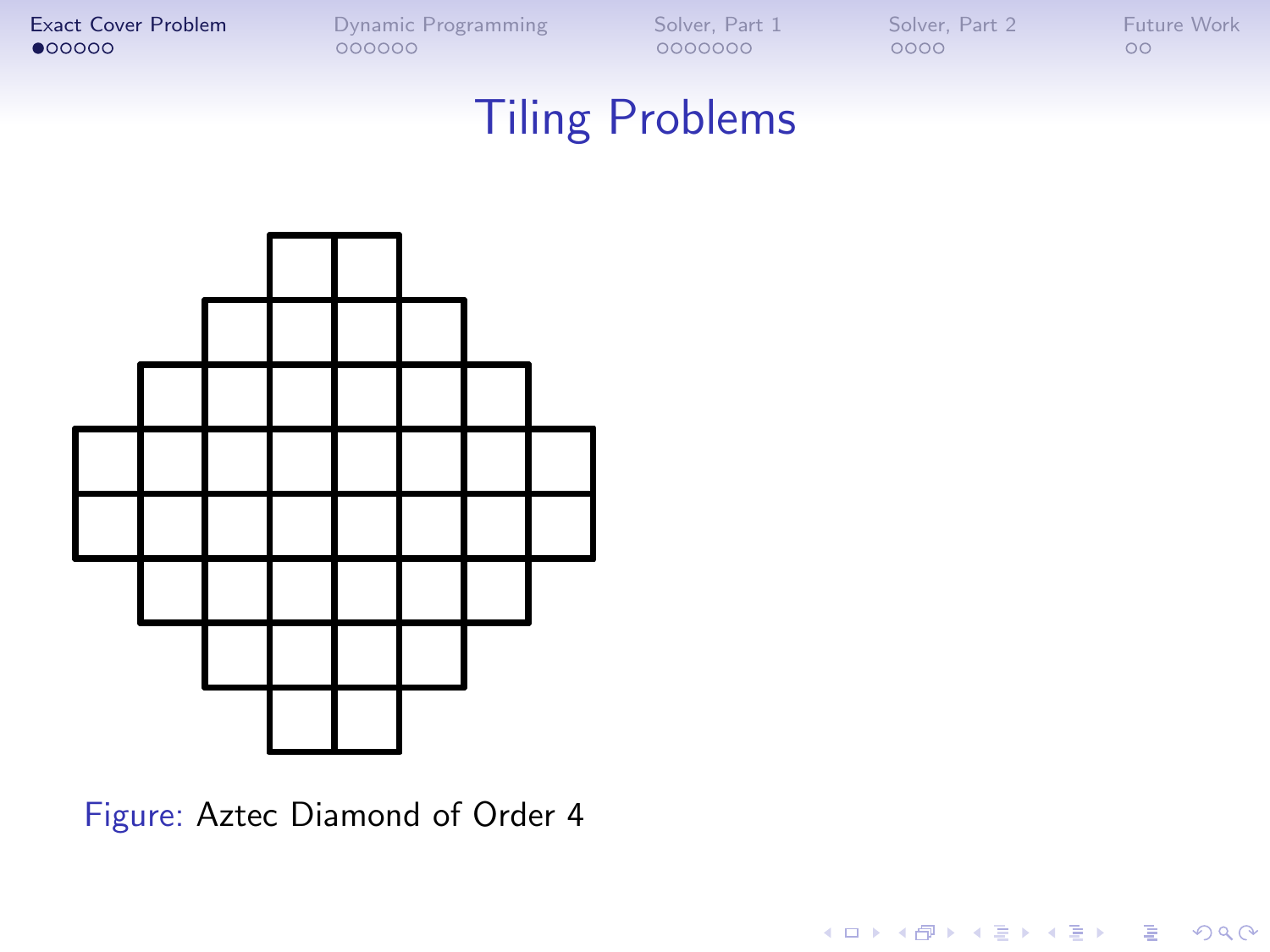#### Tiling Problems







Figure: Tile Types

イロト イ母 トイミト イミト ニヨー りんぺ

Figure: Aztec Diamond of Order 4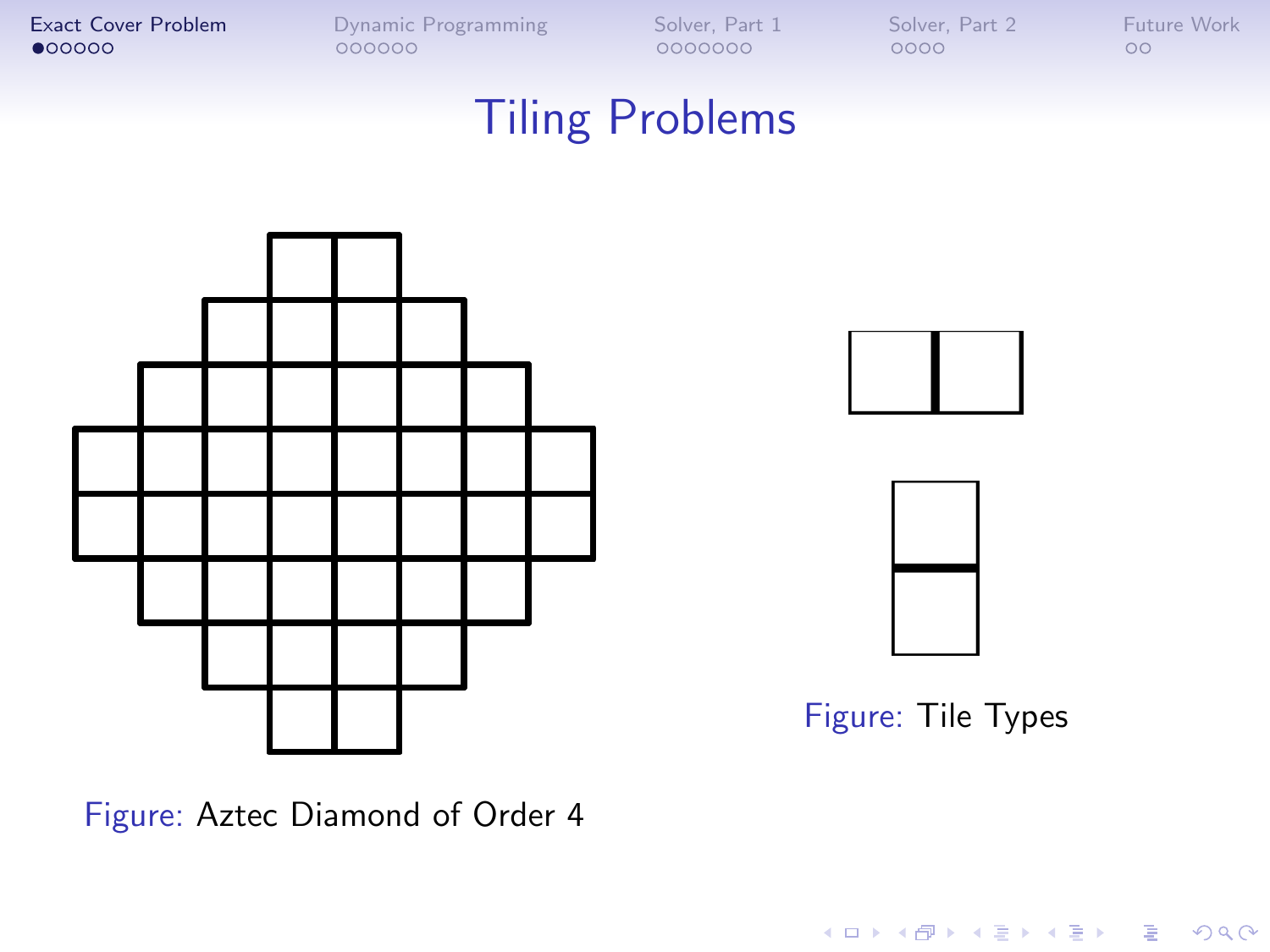

K ロ ▶ K @ ▶ K 할 ▶ K 할 ▶ | 할 | © 9 Q @

• Start with a set  $U = \{1, \ldots, n\}$  for some  $n \in \mathbb{Z}^+$ .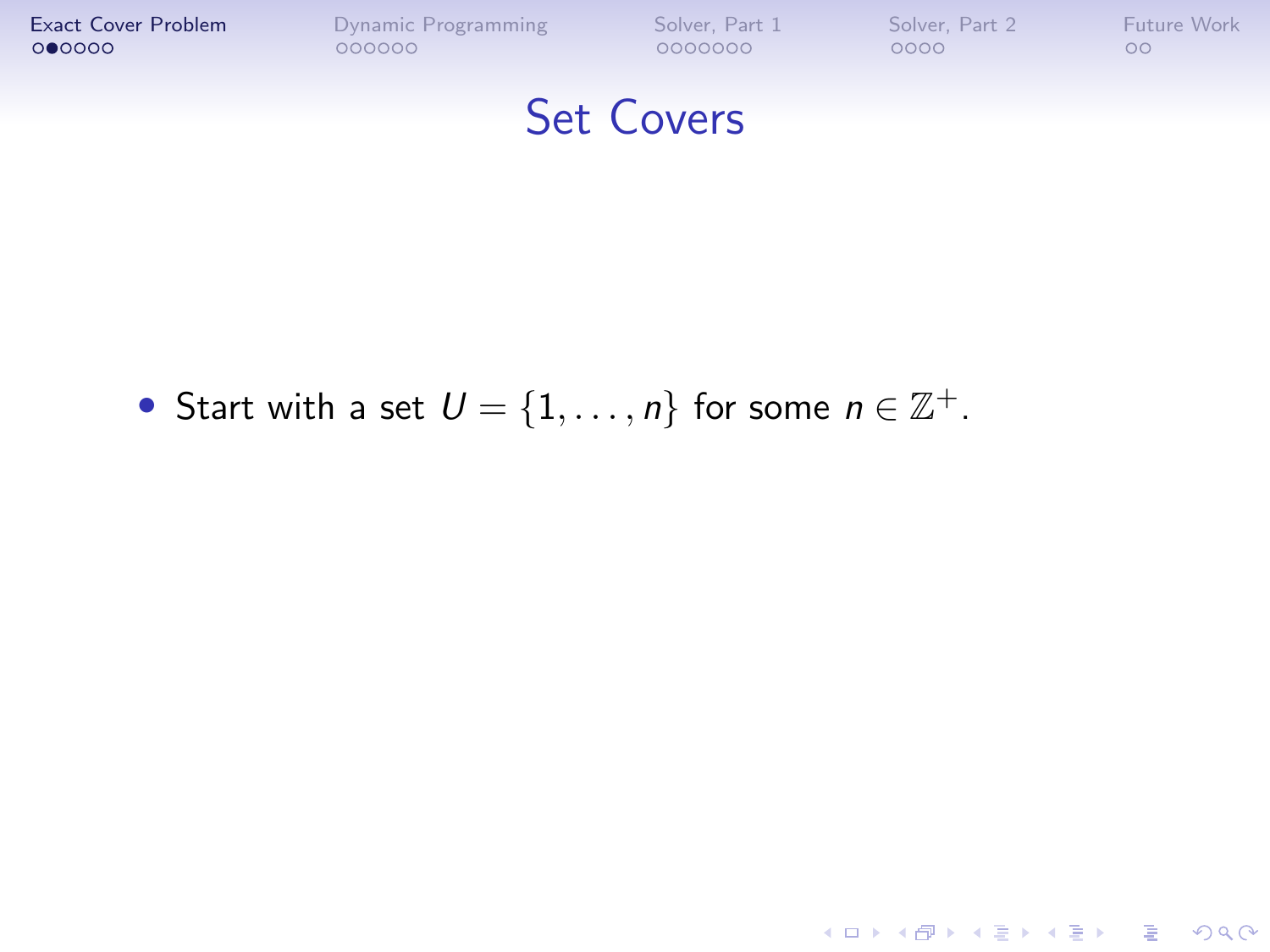

K ロ ▶ K 個 ▶ K 결 ▶ K 결 ▶ │ 결 │ K 9 Q Q

- Start with a set  $U = \{1, \ldots, n\}$  for some  $n \in \mathbb{Z}^+$ .
	- Consider a family of subsets  $S \subseteq U$ .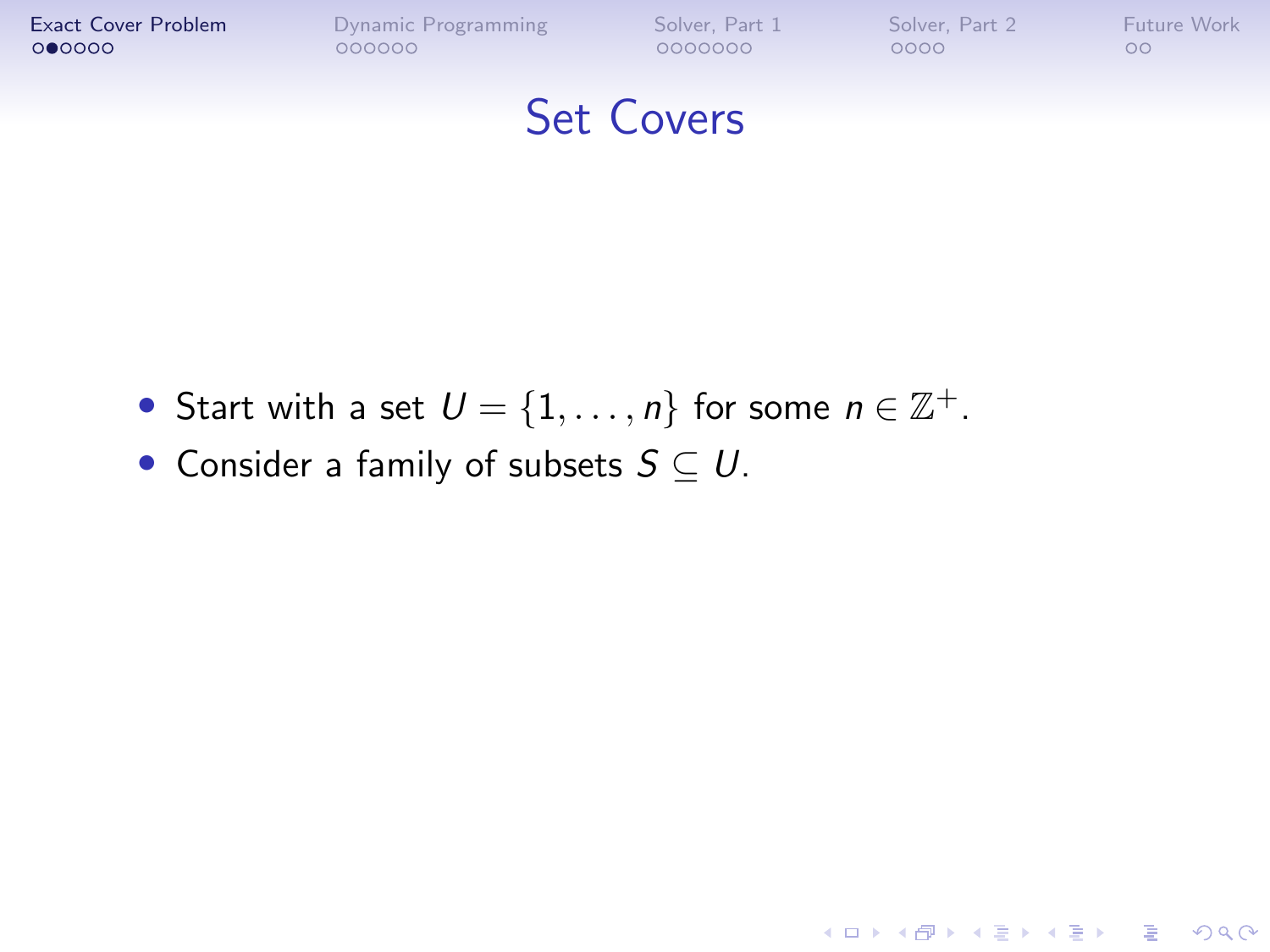

#### Set Covers

- Start with a set  $U = \{1, \ldots, n\}$  for some  $n \in \mathbb{Z}^+$ .
- Consider a family of subsets  $S \subset U$ .
- Given  $(U, S)$ , a set cover is a subfamily  $S' \subseteq S$  such that  $\bigcup_{s' \in \mathcal{S}'} s = U.$

**KORK ERKER ADAM ADA**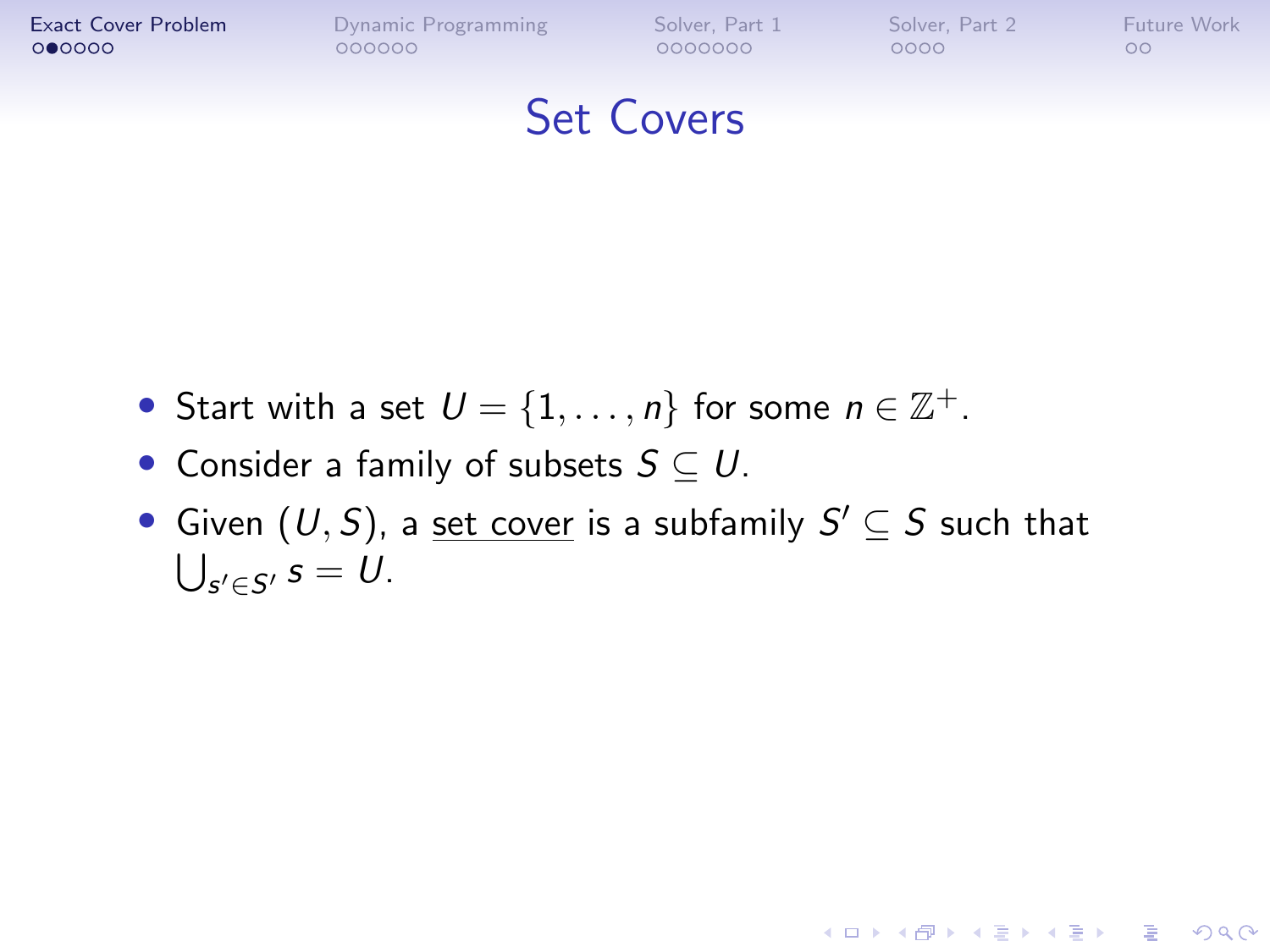**[Exact Cover Problem](#page-1-0)** [Dynamic Programming](#page-18-0) [Solver, Part 1](#page-37-0) [Solver, Part 2](#page-63-0) [Future Work](#page-78-0)<br> **OOOO** 0000000 0000000 000000 00000 0000 000

K ロ ▶ K 個 ▶ K 결 ▶ K 결 ▶ │ 결 │ K 9 Q Q

#### Set Cover Problems

• There are a few types of problems one might consider with set covers given  $(U, S)$ .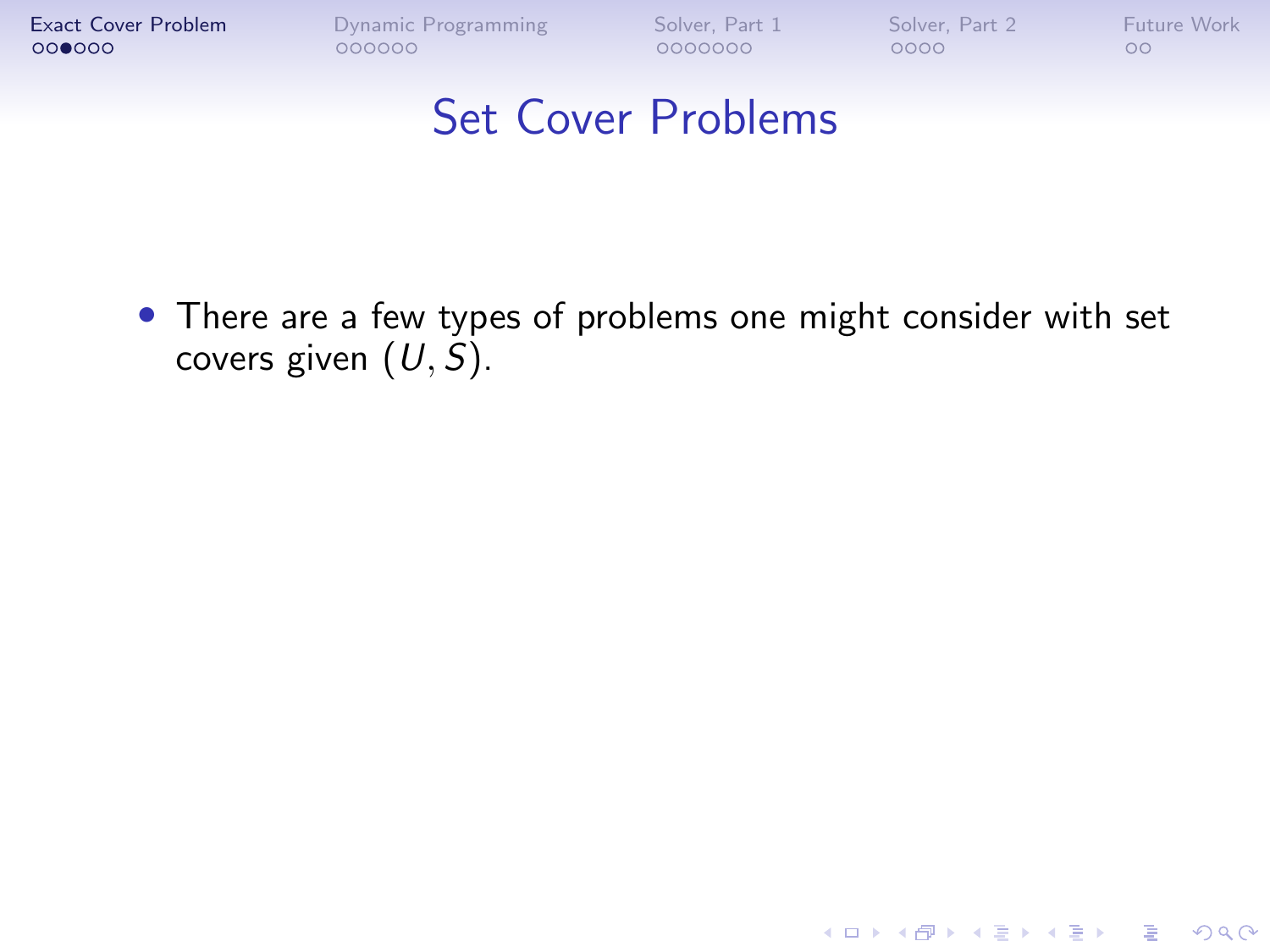**[Exact Cover Problem](#page-1-0)** [Dynamic Programming](#page-18-0) [Solver, Part 1](#page-37-0) [Solver, Part 2](#page-63-0) [Future Work](#page-78-0)<br> **OOOO** 0000000 0000000 000000 00000 0000 000

K ロ ▶ K 個 ▶ K 결 ▶ K 결 ▶ │ 결 │ K 9 Q Q

- There are a few types of problems one might consider with set covers given  $(U, S)$ .
	- 1. Does a non-trivial  $S'$  exist?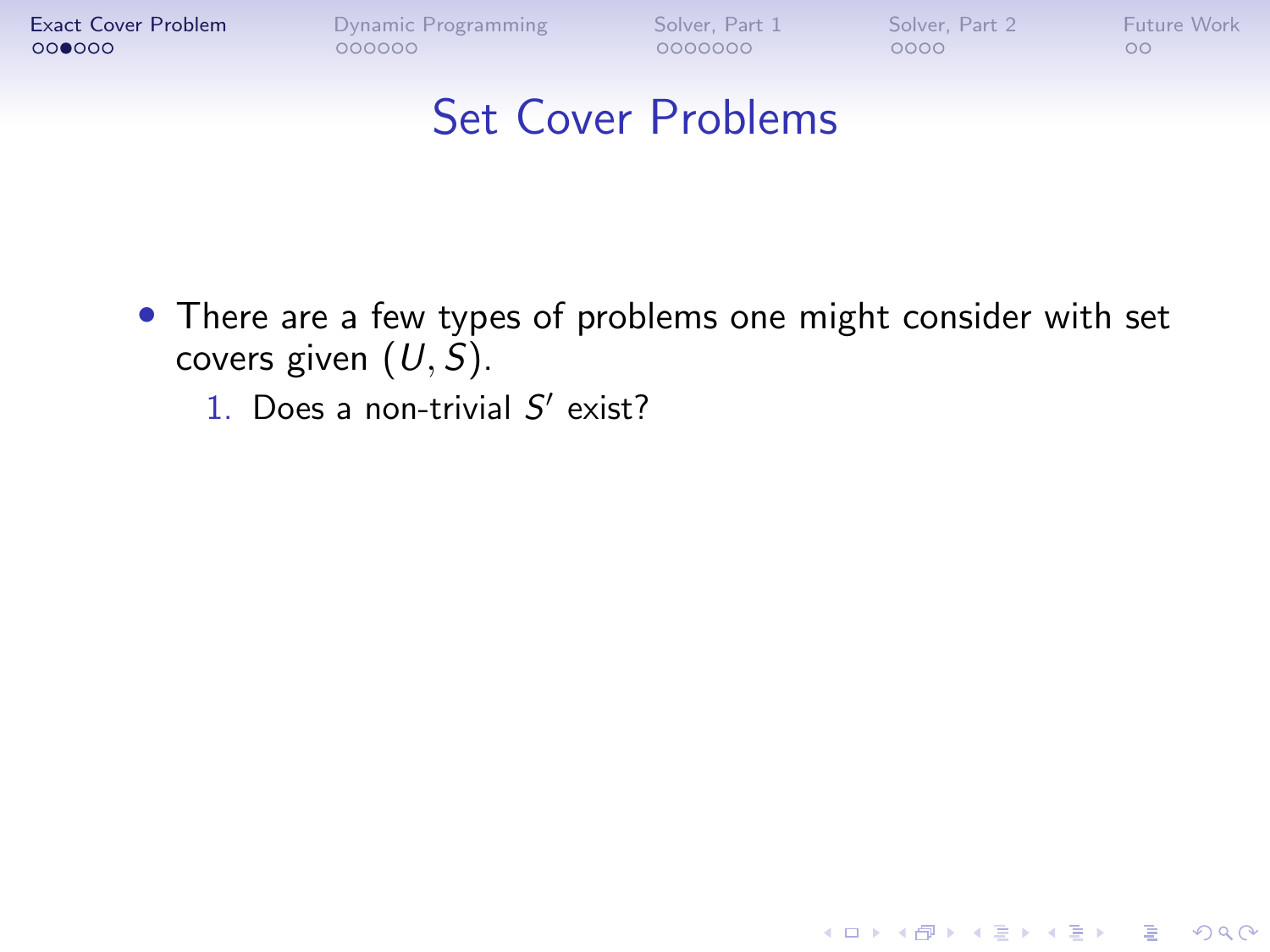**KORK ERKER ADA ADA KORA** 

- There are a few types of problems one might consider with set covers given  $(U, S)$ .
	- 1. Does a non-trivial  $S'$  exist?
	- 2. How many set covers exist?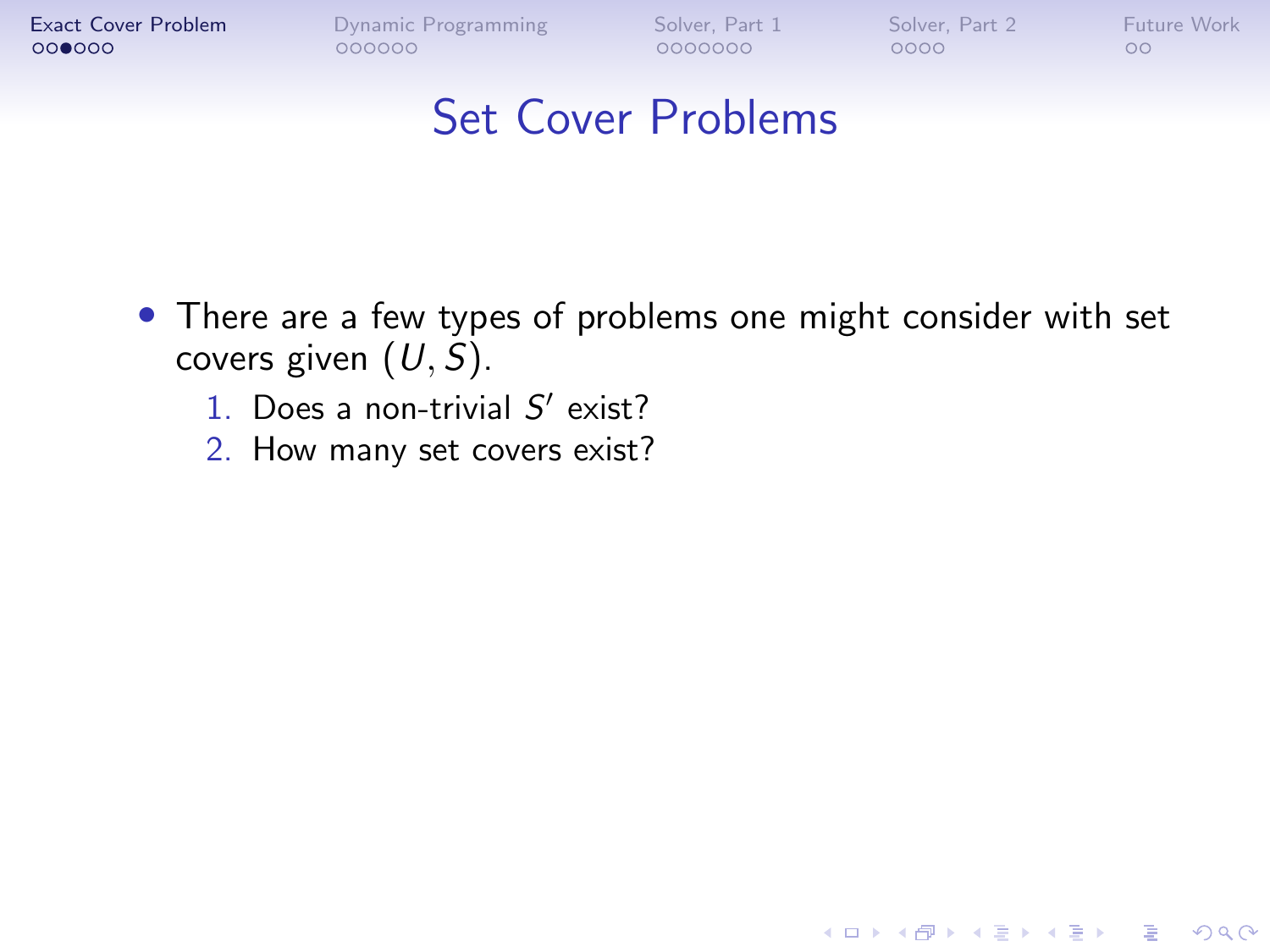**KORK ERKER ADA ADA KORA** 

- There are a few types of problems one might consider with set covers given  $(U, S)$ .
	- 1. Does a non-trivial  $S'$  exist?
	- 2. How many set covers exist?
	- 3. Does a pair-wise disjoint set cover exist?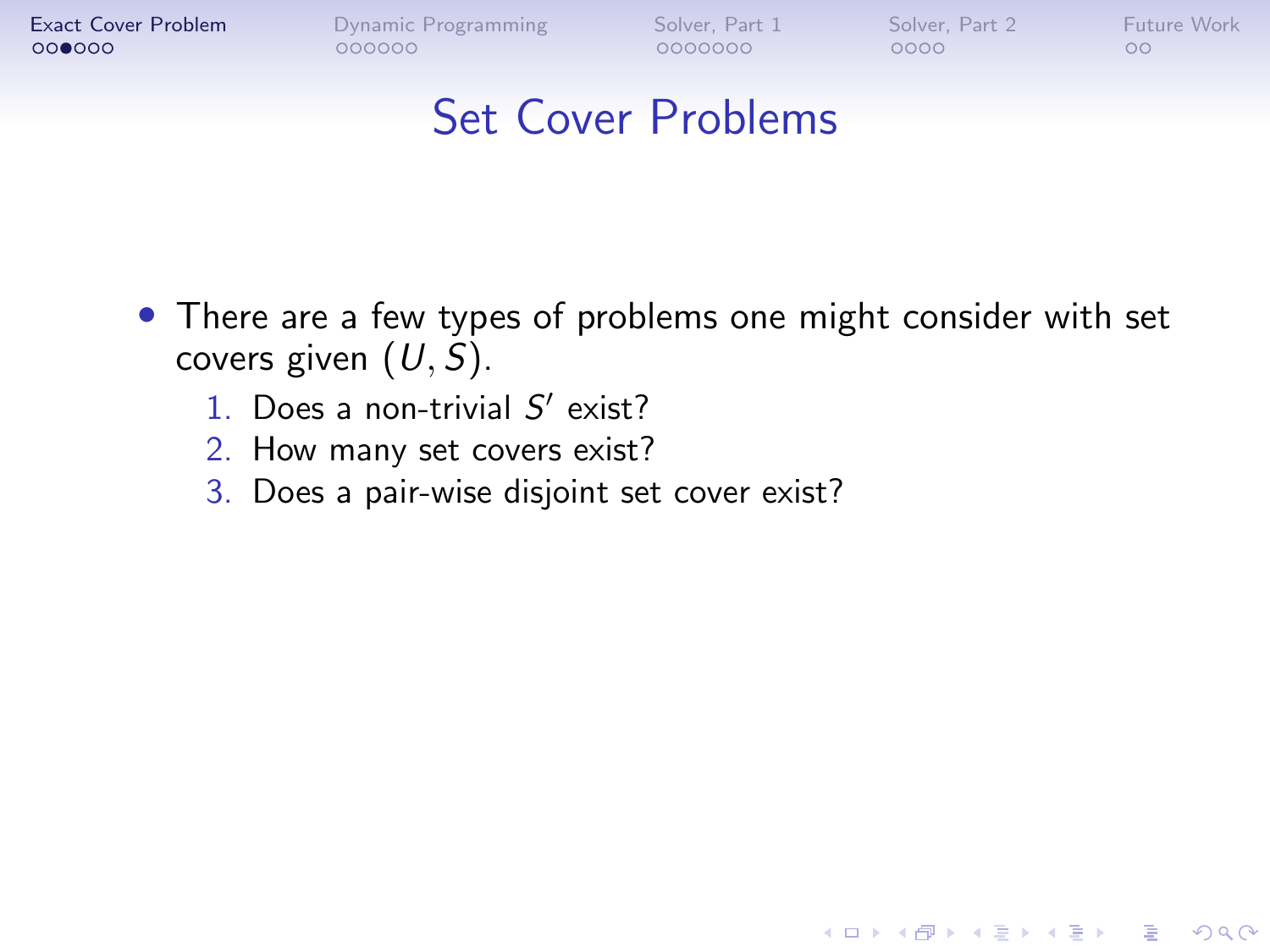$000000$ 

0000000

 $0000$ 

**KORK ERKER ADA ADA KORA** 

 $\circ$ 

- There are a few types of problems one might consider with set covers given  $(U, S)$ .
	- 1. Does a non-trivial  $S'$  exist?
	- 2. How many set covers exist?
	- 3. Does a pair-wise disjoint set cover exist?
- An exact set cover (or simply exact cover) is a pairwise disjoint set cover.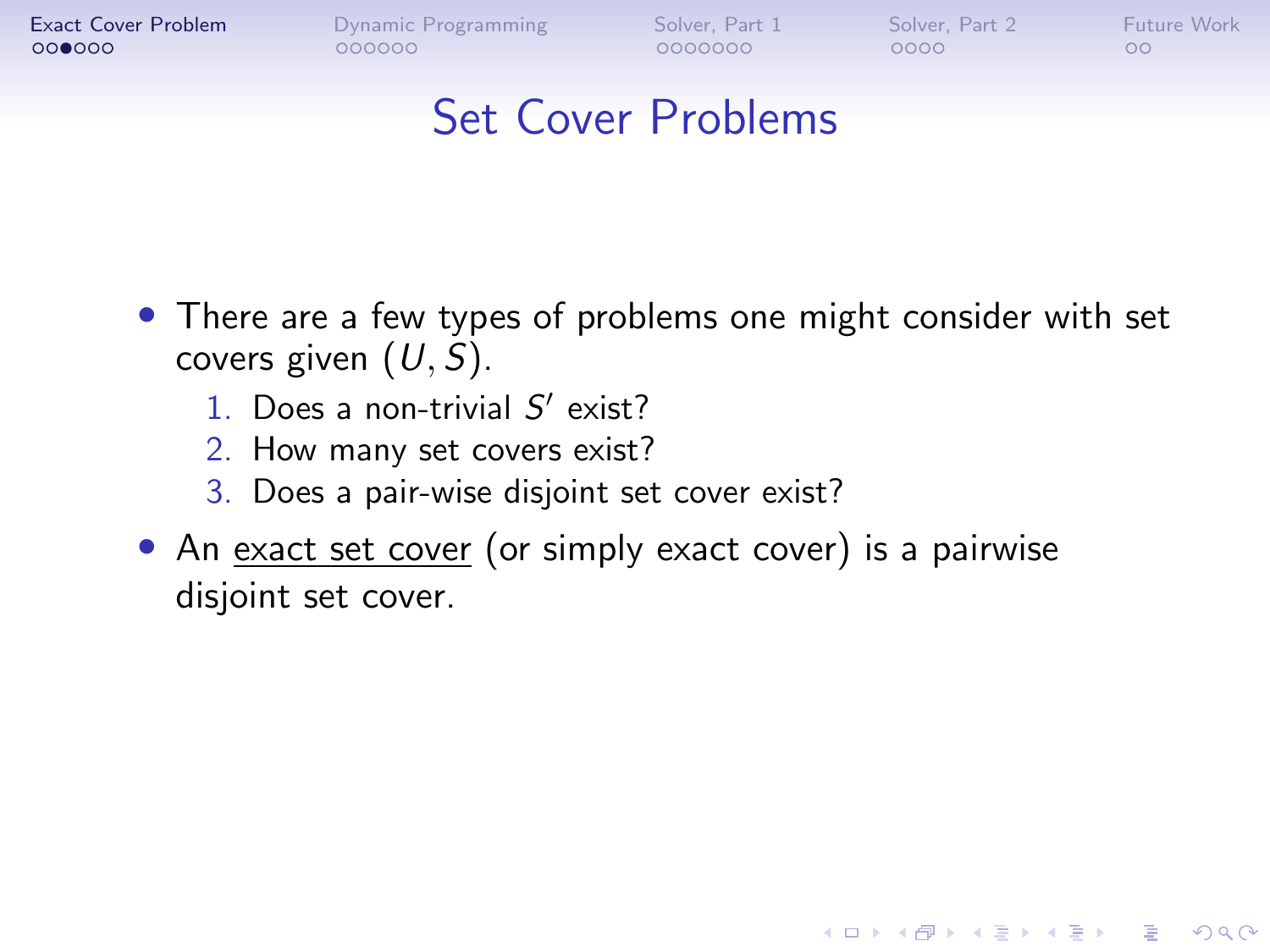$000000$ 

0000000

 $0000$ 

**KORK EXTERNE PROVIDE** 

 $\circ$ 

- There are a few types of problems one might consider with set covers given  $(U, S)$ .
	- 1. Does a non-trivial  $S'$  exist?
	- 2. How many set covers exist?
	- 3. Does a pair-wise disjoint set cover exist?
- An exact set cover (or simply exact cover) is a pairwise disjoint set cover.
- Here, we are interested in determining how many exact covers there are of a given  $(U, S)$ .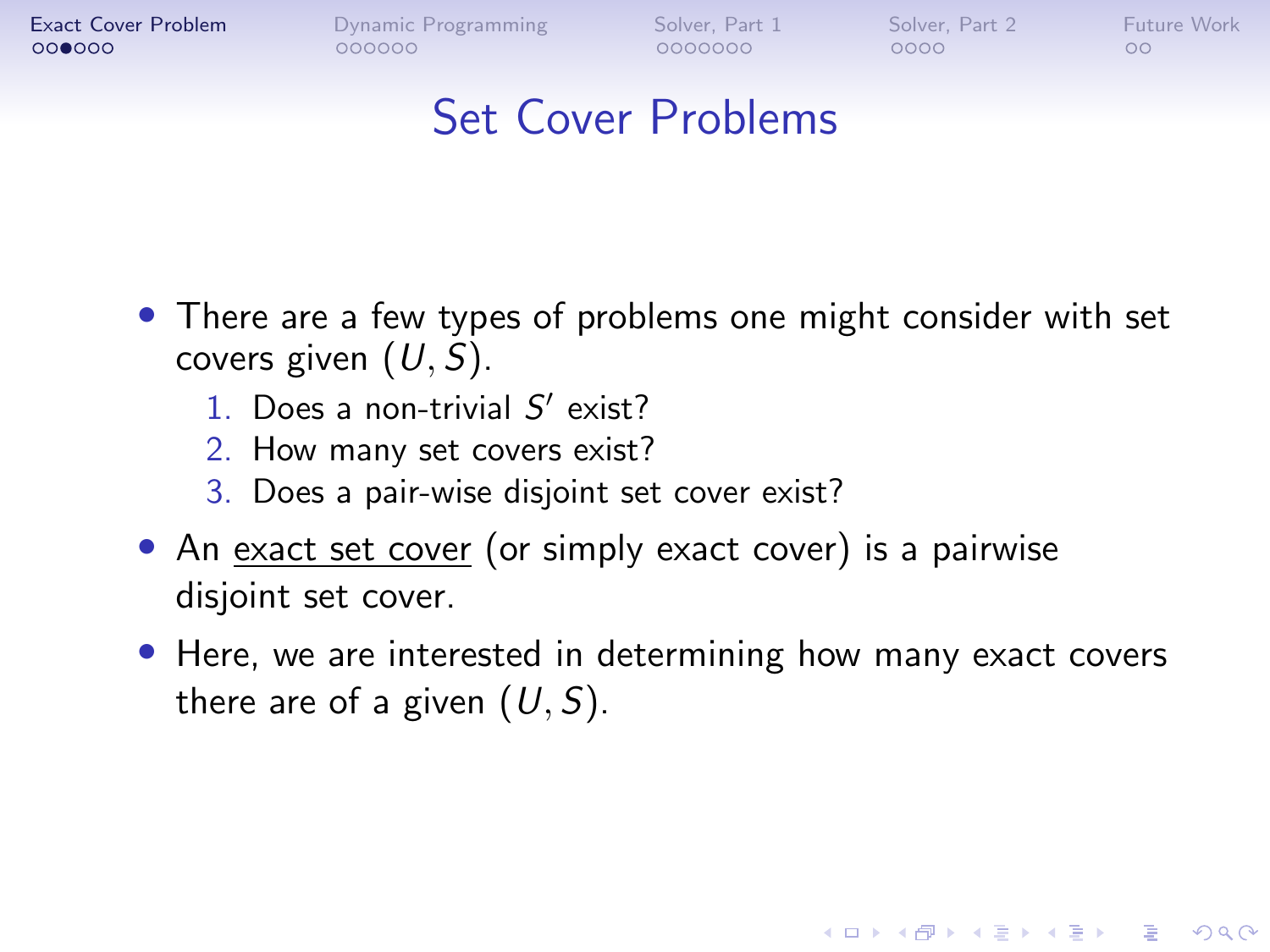**[Exact Cover Problem](#page-1-0)** [Dynamic Programming](#page-18-0) [Solver, Part 1](#page-37-0) [Solver, Part 2](#page-63-0) [Future Work](#page-78-0)<br> **OOOOOO** 0000000 000000 000000 00000 0000 000

K ロ ▶ K 個 ▶ K 결 ▶ K 결 ▶ │ 결 │ K 9 Q Q

## Tiling Problems As Exact Cover Problems



Figure: Aztec Diamond of Order 4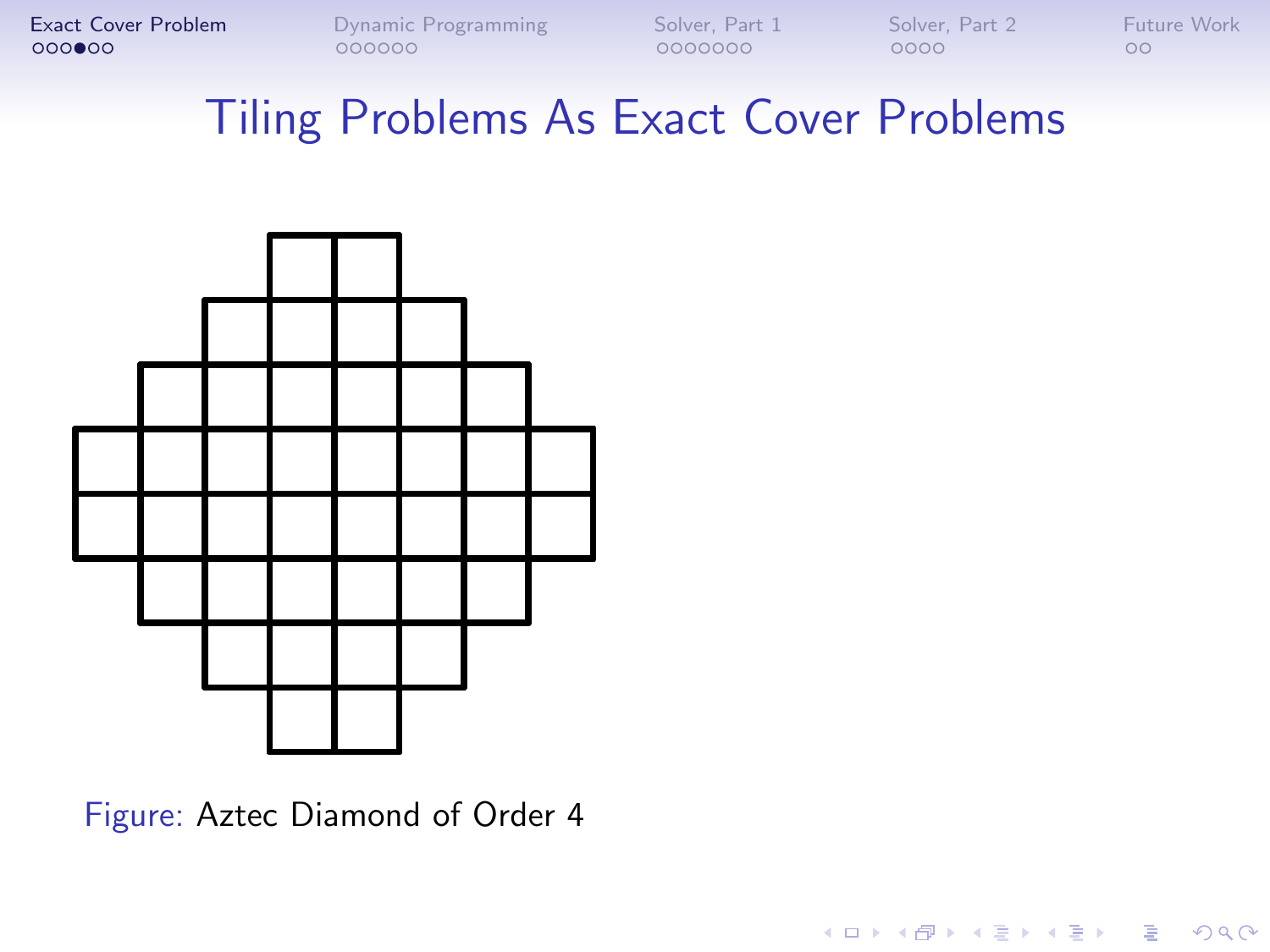**[Exact Cover Problem](#page-1-0)** [Dynamic Programming](#page-18-0) [Solver, Part 1](#page-37-0) [Solver, Part 2](#page-63-0) [Future Work](#page-78-0)<br> **OOOOOO** 0000000 000000 000000 00000 0000 000

## Tiling Problems As Exact Cover Problems





Figure: Tile Types

**KOD KAR KED KED E VOQO** 

Figure: Aztec Diamond of Order 4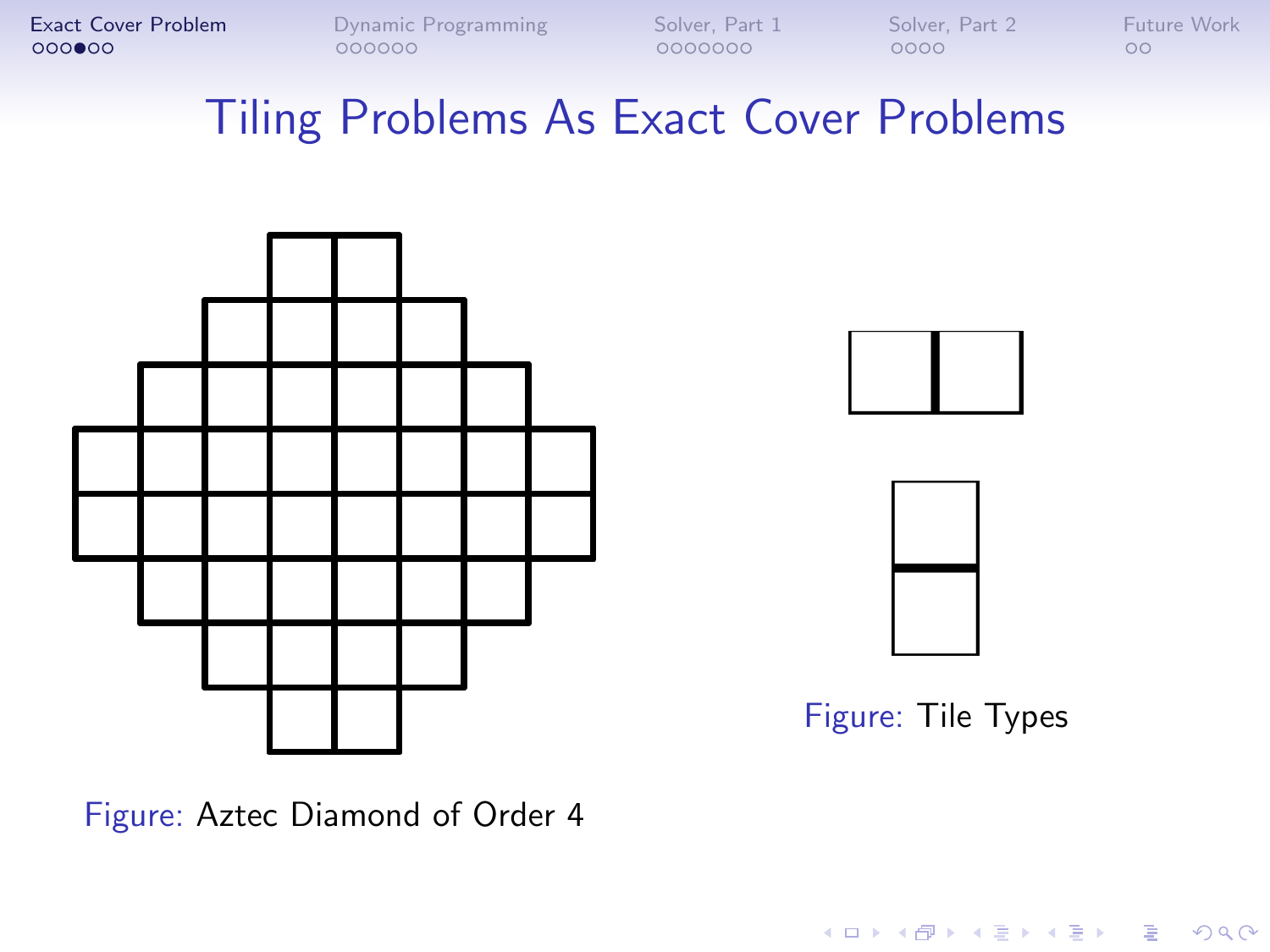#### Tiling Problems As Exact Cover Problems

|    |    |    | 1  | $\overline{c}$ |    |    |    |
|----|----|----|----|----------------|----|----|----|
|    |    | 3  | 4  | 5              | 6  |    |    |
|    | 7  | 8  | 9  | 10             | 11 | 12 |    |
| 13 | 14 | 15 | 16 | 17             | 18 | 19 | 20 |
| 21 | 22 | 23 | 24 | 25             | 26 | 27 | 28 |
|    | 29 | 30 | 31 | 32             | 33 | 34 |    |
|    |    | 35 | 36 | 37             | 38 |    |    |
|    |    |    | 39 | 40             |    |    |    |

 $Tiles =$  $\{(1, 2), (1, 4), (2, 5), (3, 4), \ldots\}$ 

**KORK ERKER ADA ADA KORA** 

Figure: Enumerated Region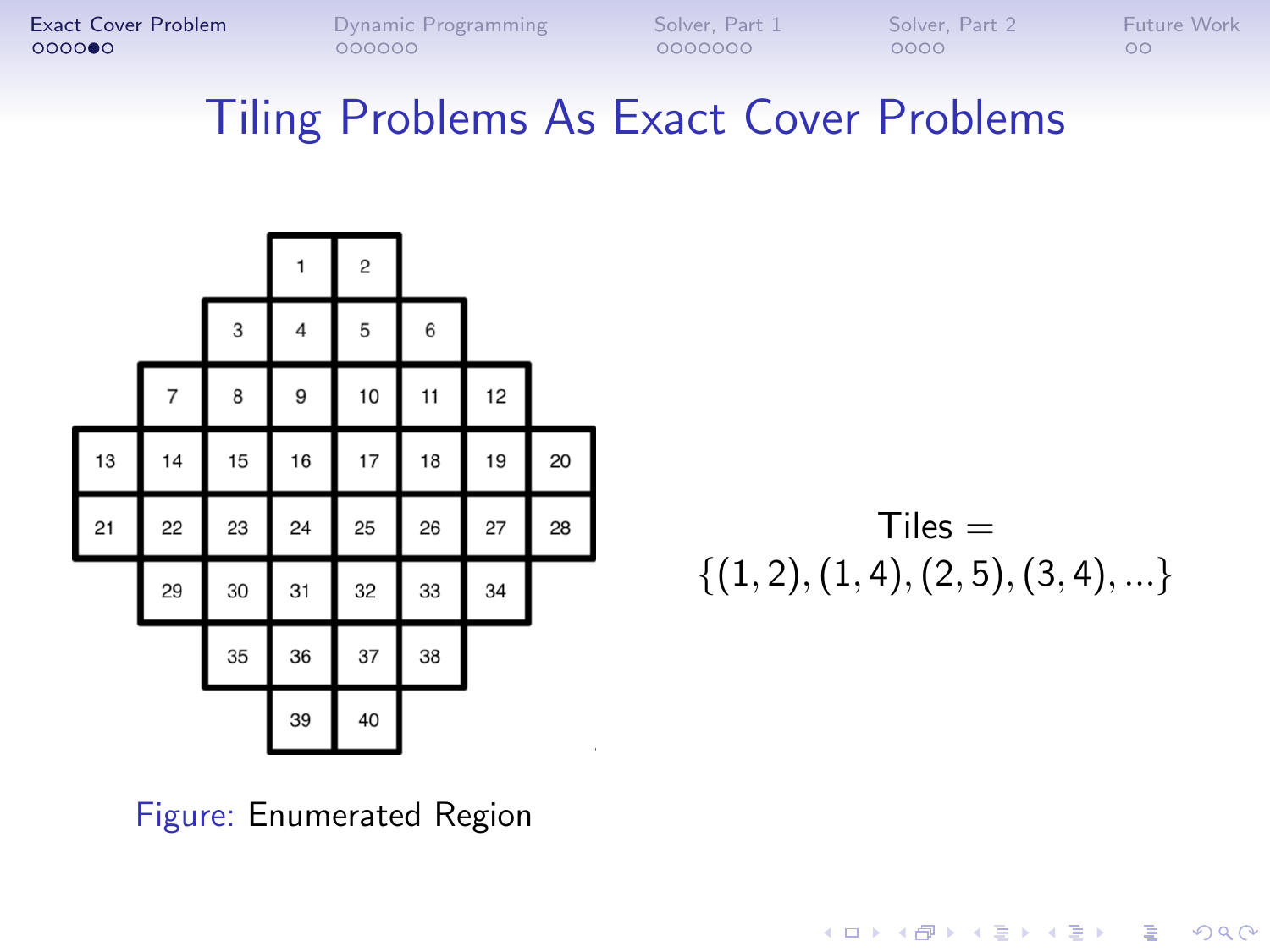**KORK ERKER ADA ADA KORA** 

## Tiling Problems As Exact Cover Problems

• The set of all numbers used to enumerate the region is our universe  $U$  and the set of tiles is our family  $S$ .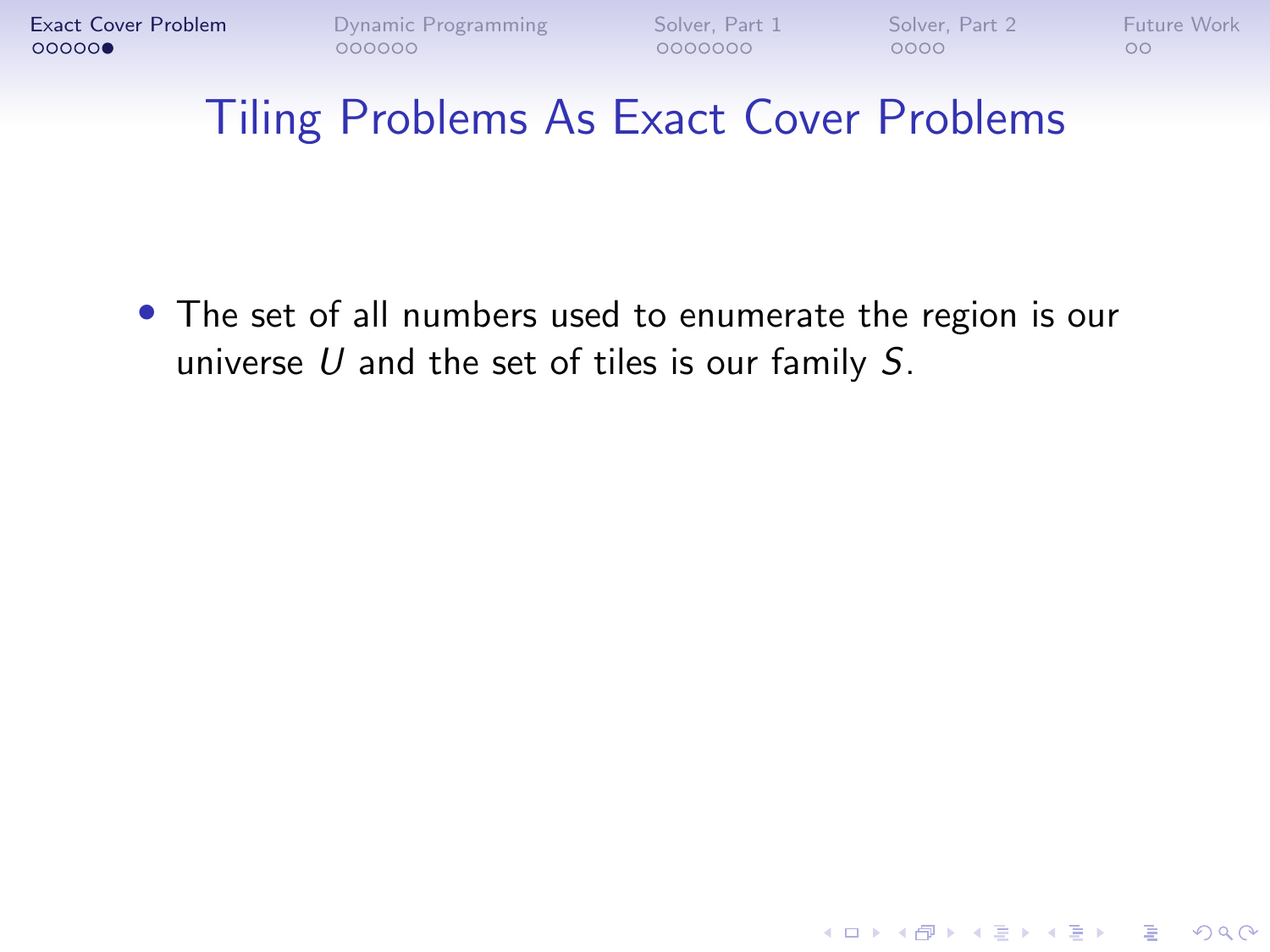**KORK ERKER ADA ADA KORA** 

## Tiling Problems As Exact Cover Problems

- The set of all numbers used to enumerate the region is our universe  $U$  and the set of tiles is our family  $S$ .
- The question of finding an exact cover then becomes isomorphic to the question of how to perfectly tile our region with non-overlapping tiles.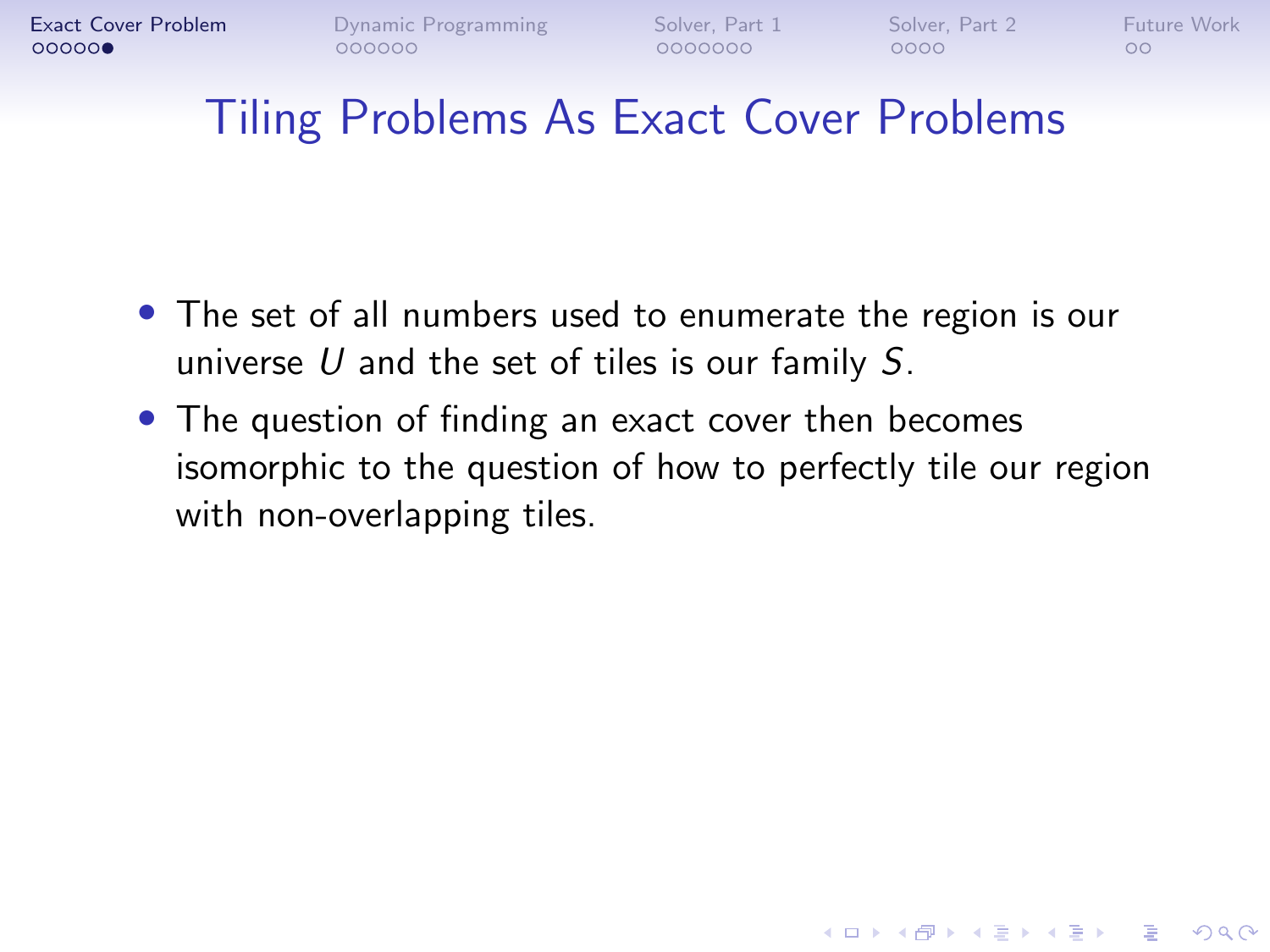**KORK ERKER ADAM ADA** 

## Tiling Problems As Exact Cover Problems

- The set of all numbers used to enumerate the region is our universe  $U$  and the set of tiles is our family  $S$ .
- The question of finding an exact cover then becomes isomorphic to the question of how to perfectly tile our region with non-overlapping tiles.
- So, given a region that we can enumerate and tile types that we can use to find tiles, solving the exact cover problem that arises will tell us exactly how many perfect tilings of that region are possible with those given tile types.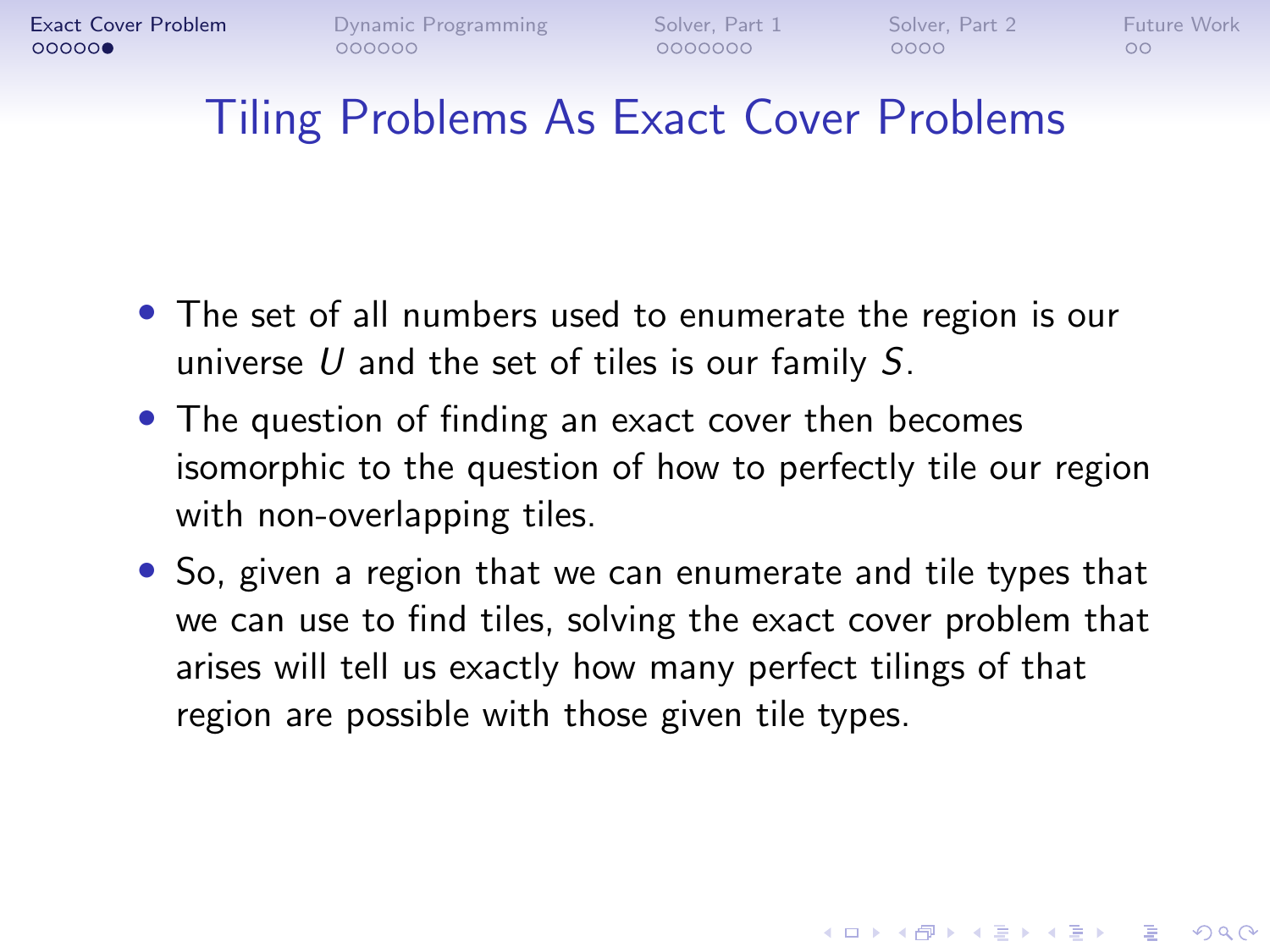K ロ ▶ K 個 ▶ K 할 ▶ K 할 ▶ 이 할 → 9 Q Q →

# Ordering Tile Placement

<span id="page-18-0"></span>• Regardless of method, it is important to pick an ordering for the placement of tiles.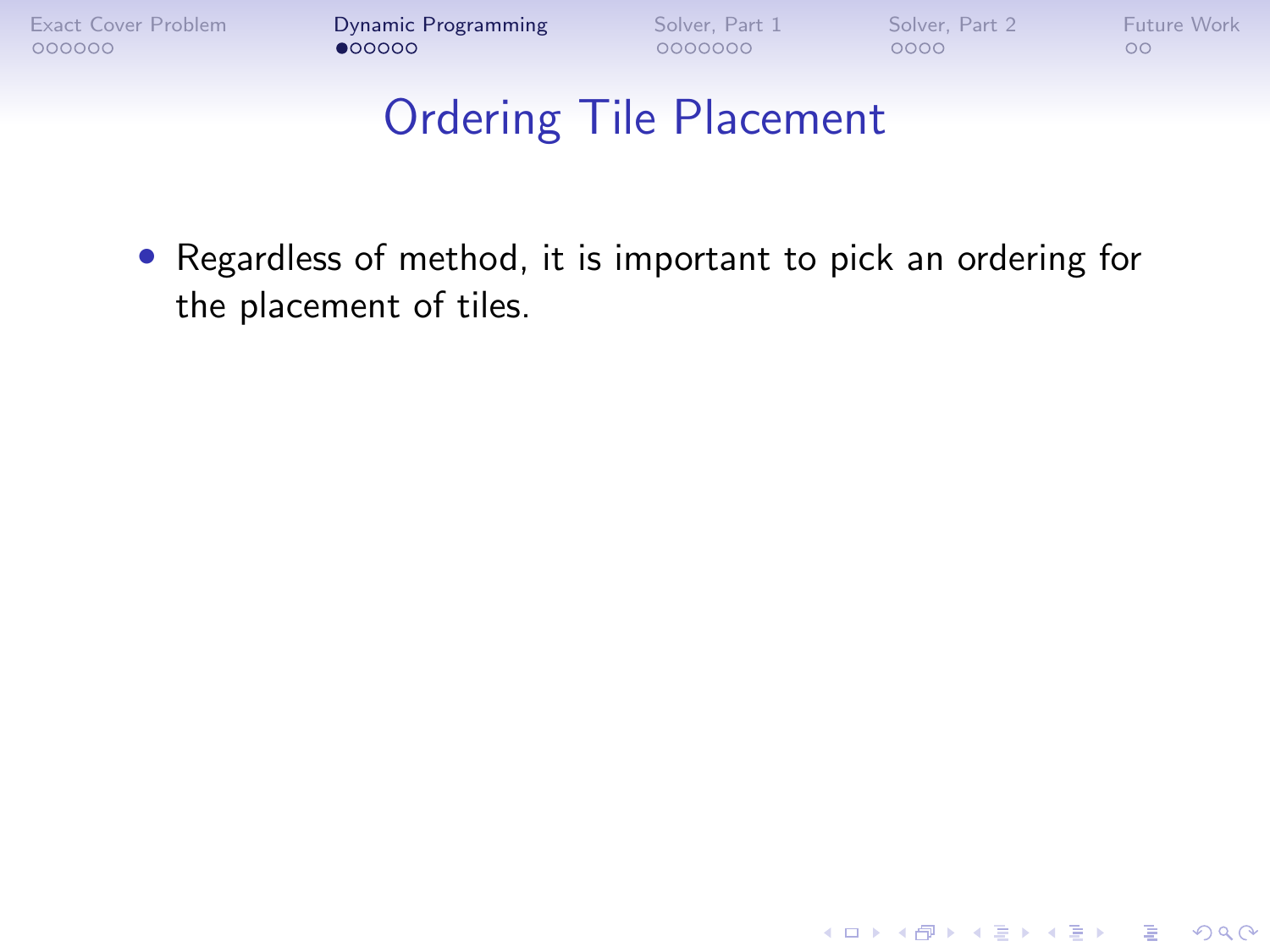$•00000$ 

0000000

 $0000$ 

**KORKARYKERKER POLO** 

 $\circ$ 

# Ordering Tile Placement

• Regardless of method, it is important to pick an ordering for the placement of tiles.



Figure: Aztec Diamond of Order 1

• Suppose we are tiling the above region with the tiles  $(1, 2)$ and (3, 4). We don't want  $(1, 2) \cup (3, 4)$  and  $(3, 4) \cup (1, 2)$  to count as two different perfect tilings since they are equal to the same cover set:  $\{(1, 2), (3, 4)\}\$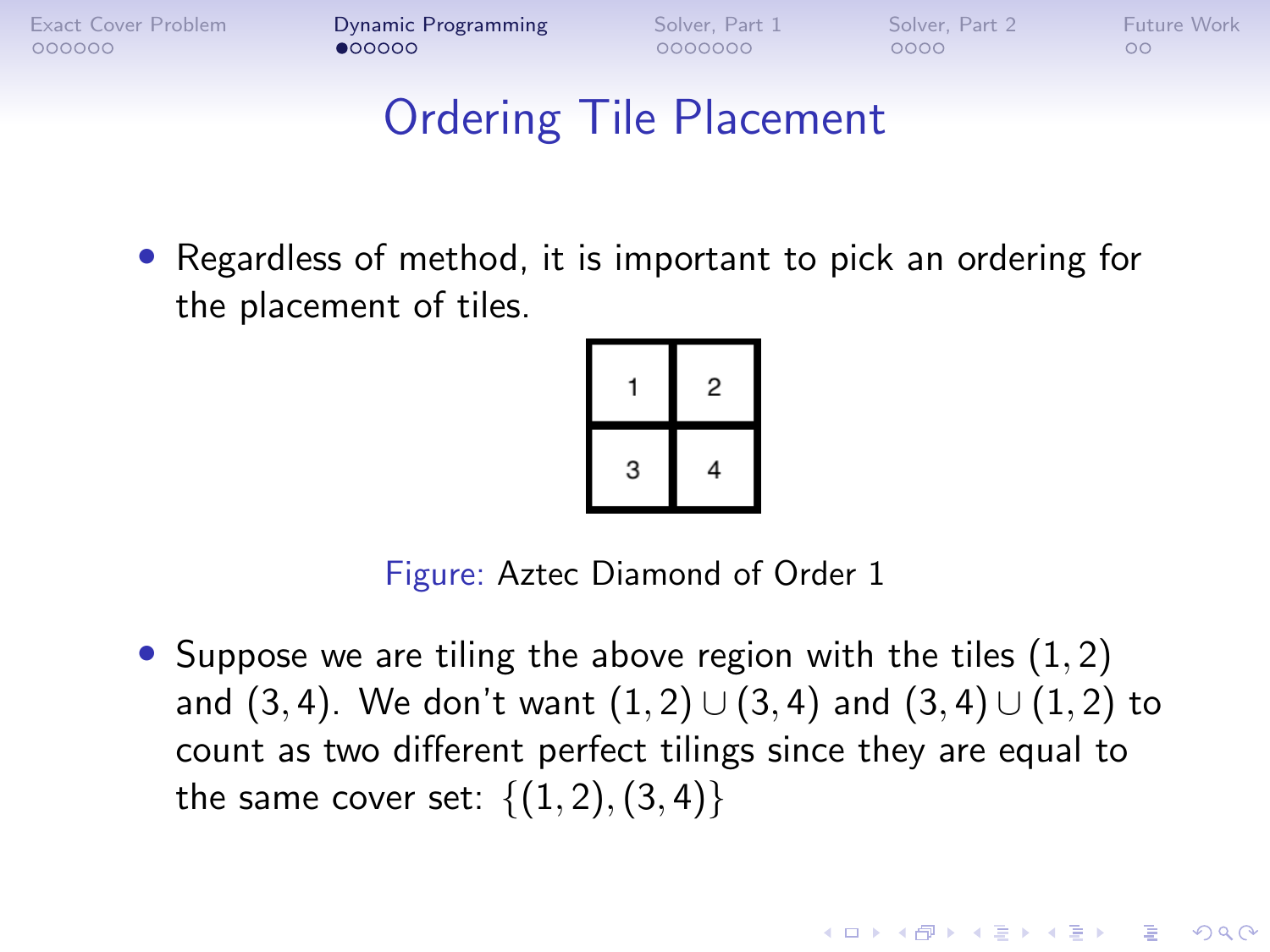**KORK ERKER ADA ADA KORA** 

## Ordering Tile Placement

• To avoid this issue, we impose the following system: given a partial tiling, we look fro the smallest integer that is not covered and we cover that next.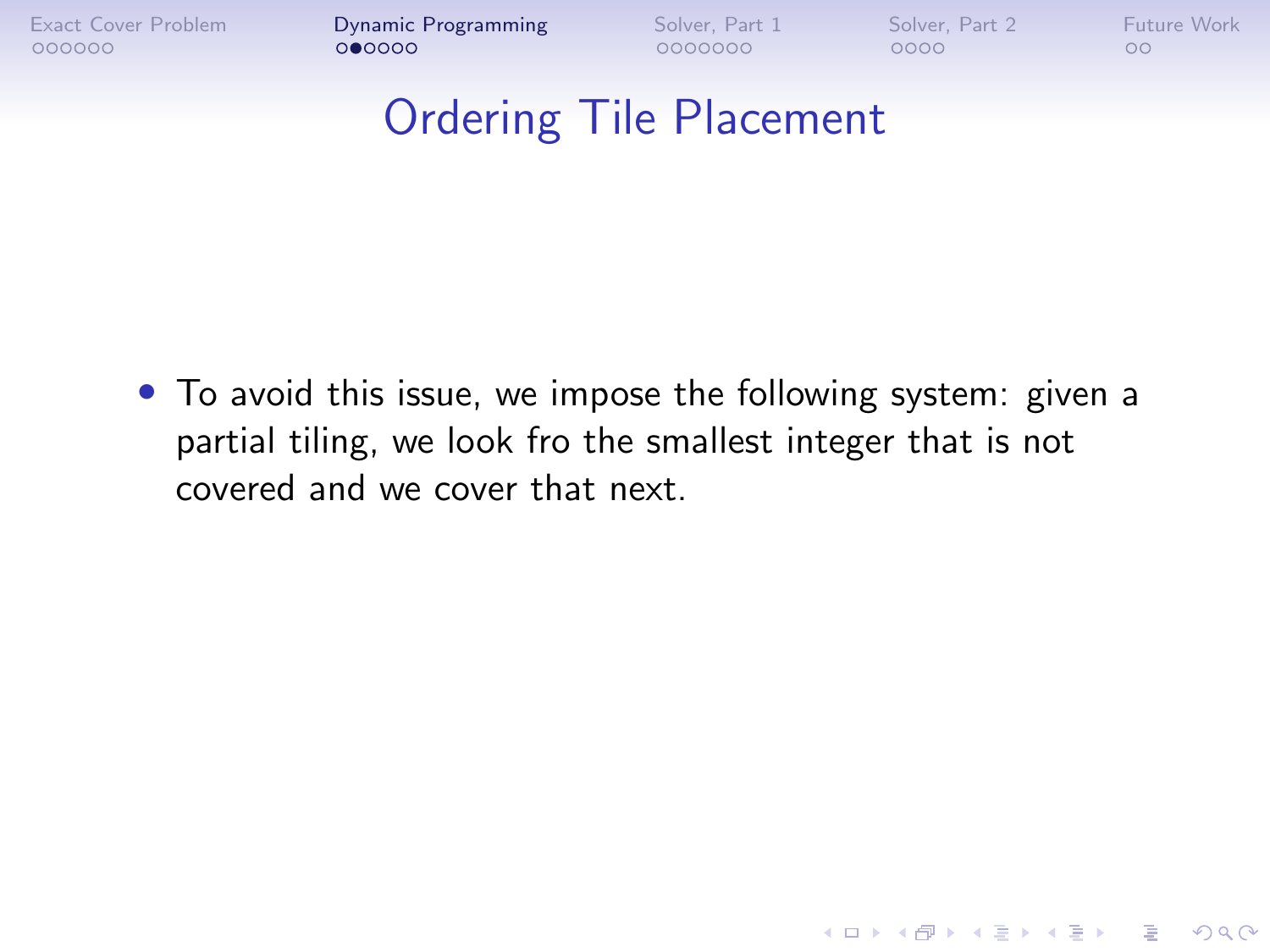[Exact Cover Problem](#page-1-0) **[Dynamic Programming](#page-18-0)** [Solver, Part 1](#page-37-0) [Solver, Part 2](#page-63-0) [Future Work](#page-78-0)<br>0000000 000000 000000 00000 00000 0000 000

**KORK ERKER ADA ADA KORA** 

## Ordering Tile Placement

- To avoid this issue, we impose the following system: given a partial tiling, we look fro the smallest integer that is not covered and we cover that next.
- With this system, we would have required  $(1, 2)$  to be placed before (3, 4).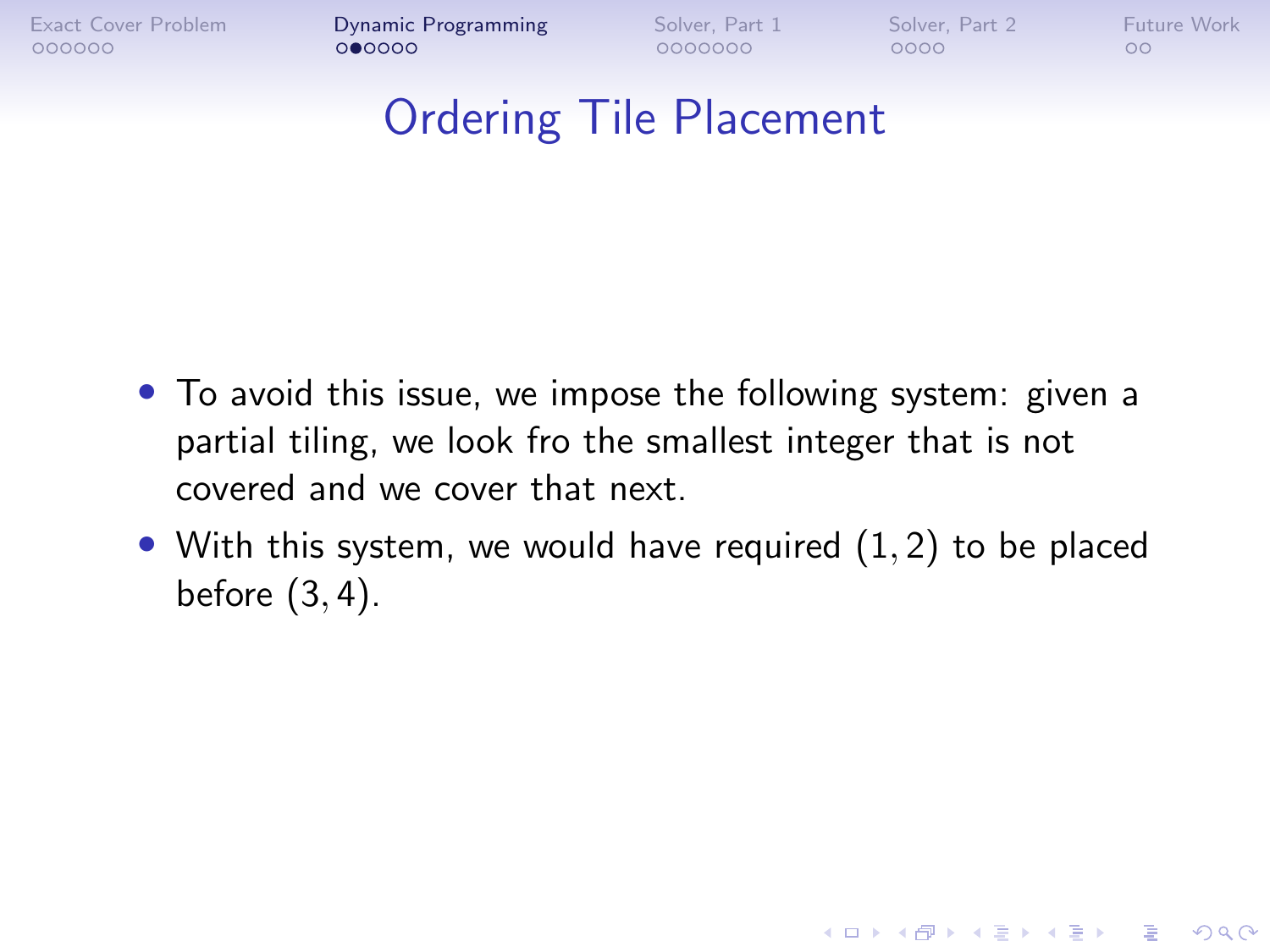**K ロ ▶ K 何 ▶ K ヨ ▶ K ヨ ▶** 

 $299$ 

÷.

#### The Naïve Approach

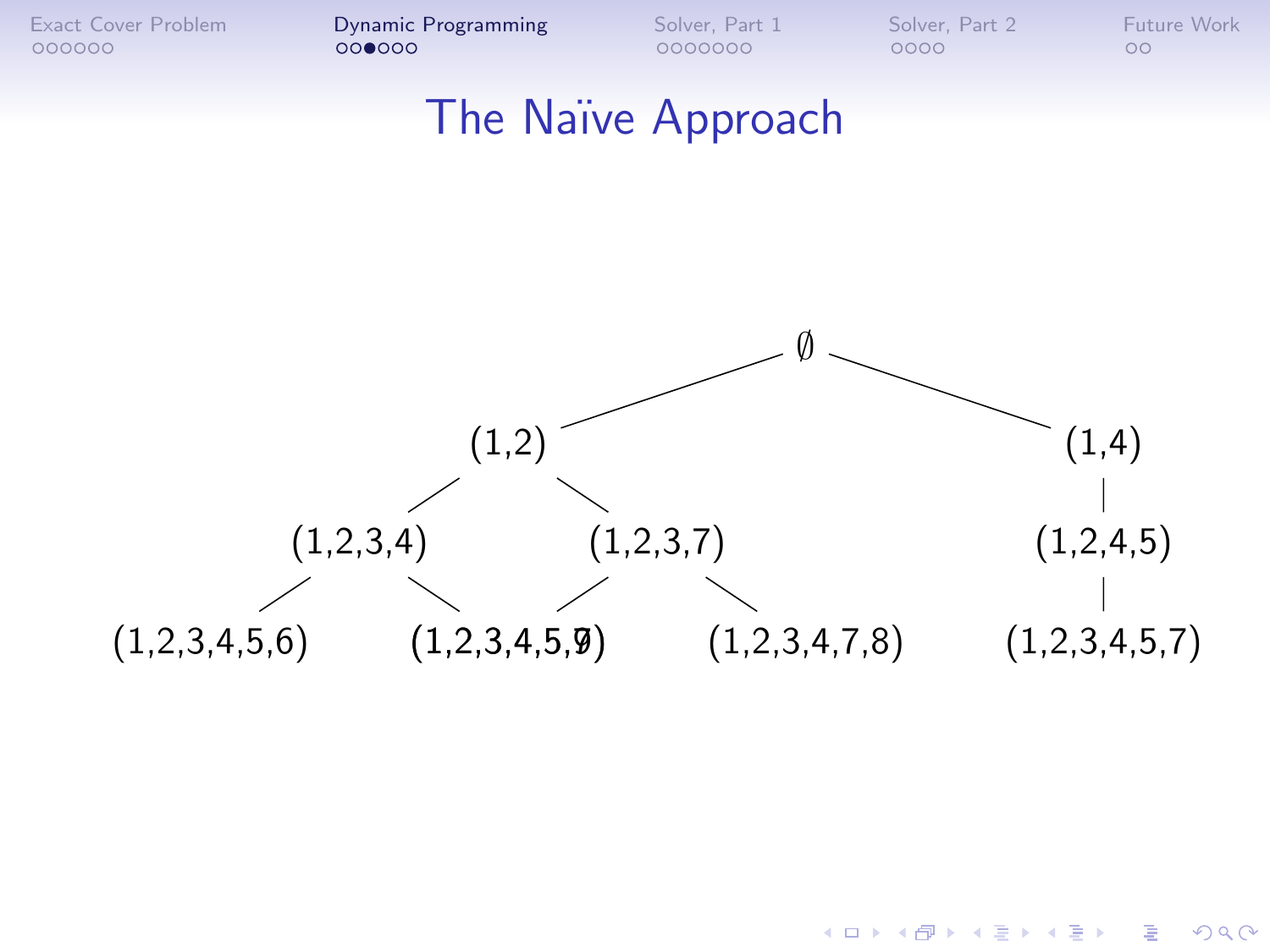**KORK ERKER ADA ADA KORA** 

#### The Naïve Approach

• If you were to go complete this tree and count the number of paths to  $U$ , you would solve the exact cover problem.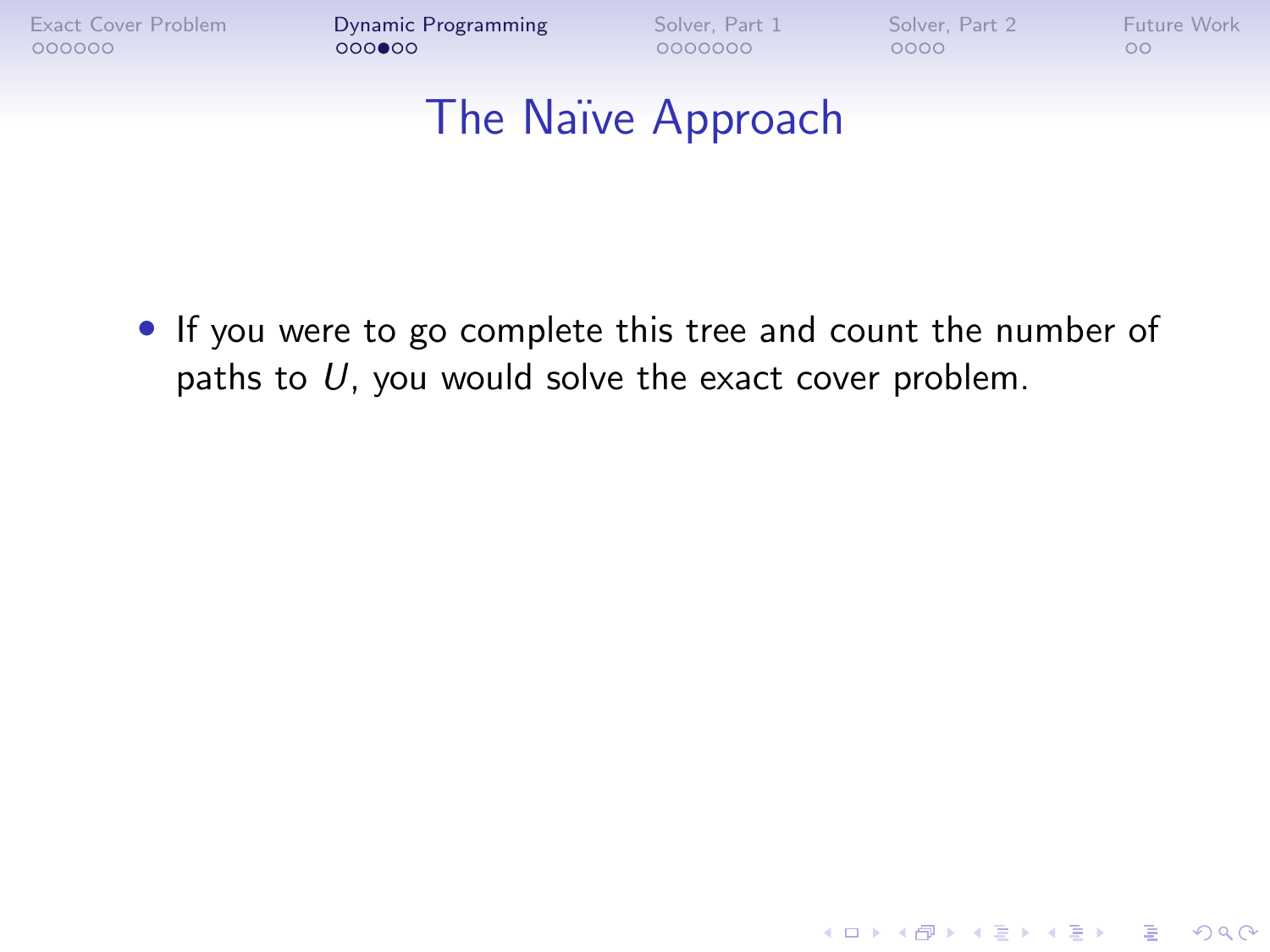$000$  $00$ 

0000000

 $0000$ 

**KORK ERKER ADA ADA KORA** 

#### The Naïve Approach

- If you were to go complete this tree and count the number of paths to  $U$ , you would solve the exact cover problem.
- The main problem is that this blows up really quickly. In fact, this method has a time cost that is exponential in the area of the region being tiled.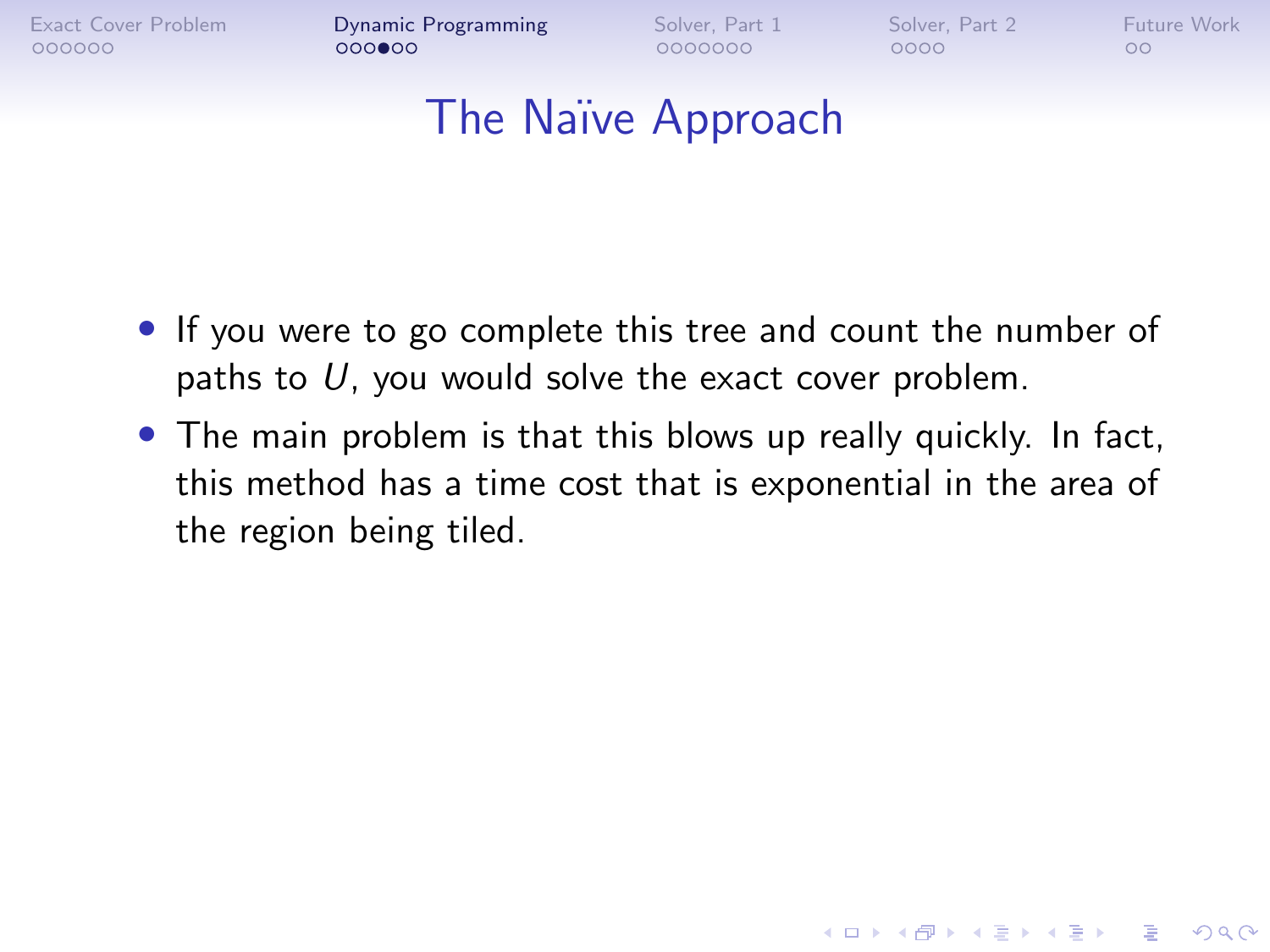$000$  $00$ 

0000000

 $0000$ 

**KORK ERKER ADAM ADA** 

 $\circ$ 

#### The Naïve Approach

- If you were to go complete this tree and count the number of paths to  $U$ , you would solve the exact cover problem.
- The main problem is that this blows up really quickly. In fact, this method has a time cost that is exponential in the area of the region being tiled.
- Solving exact cover problems is always going to be exponential, but we can do better than this approach with a method called dynamic programming.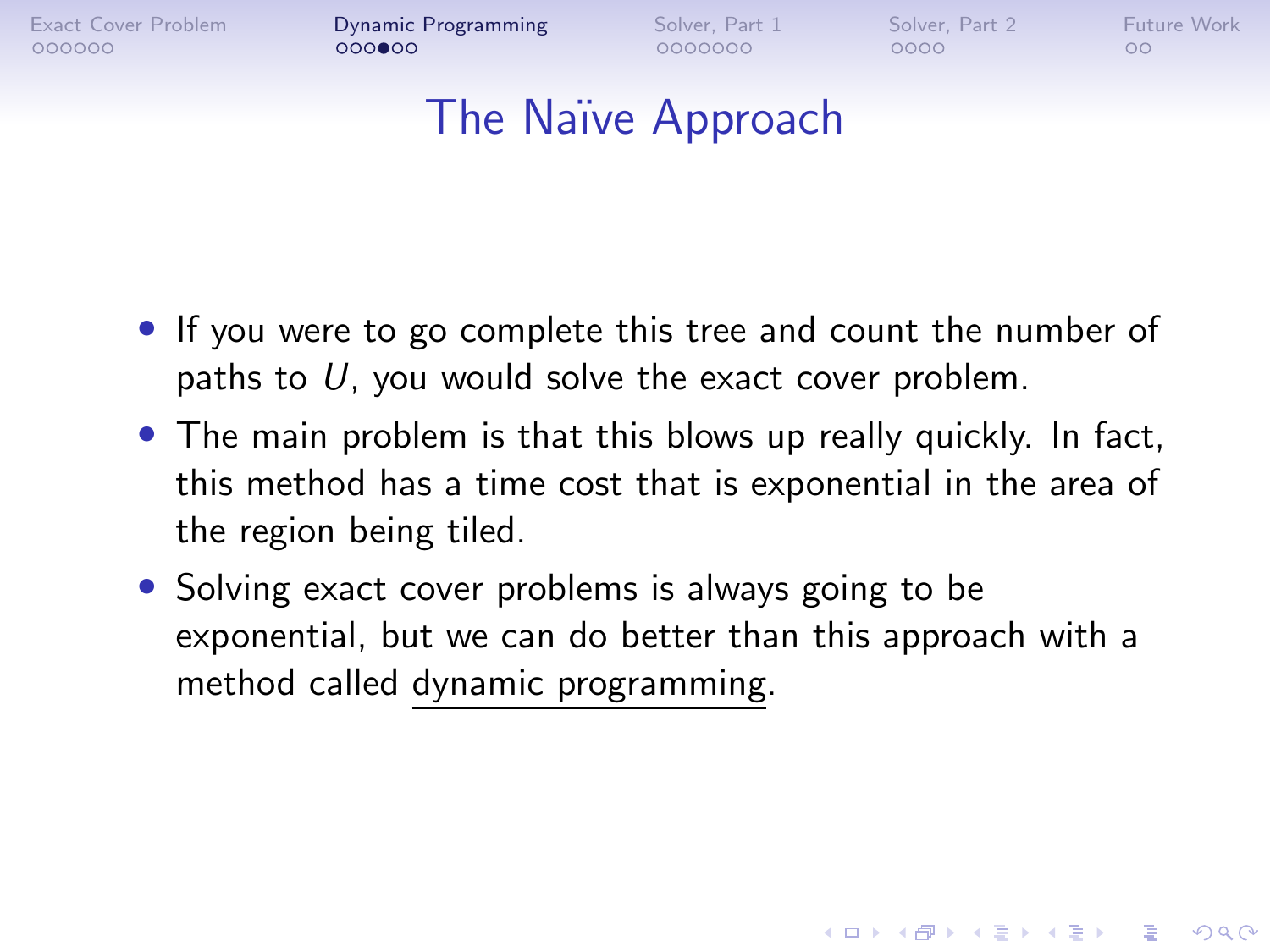K ロ ▶ K 個 ▶ K 결 ▶ K 결 ▶ │ 결 │ K 9 Q Q

## Dynamic Programming

• Suppose we have a partial tiling of a region that can be achieved in multiple  $(m)$  ways ways: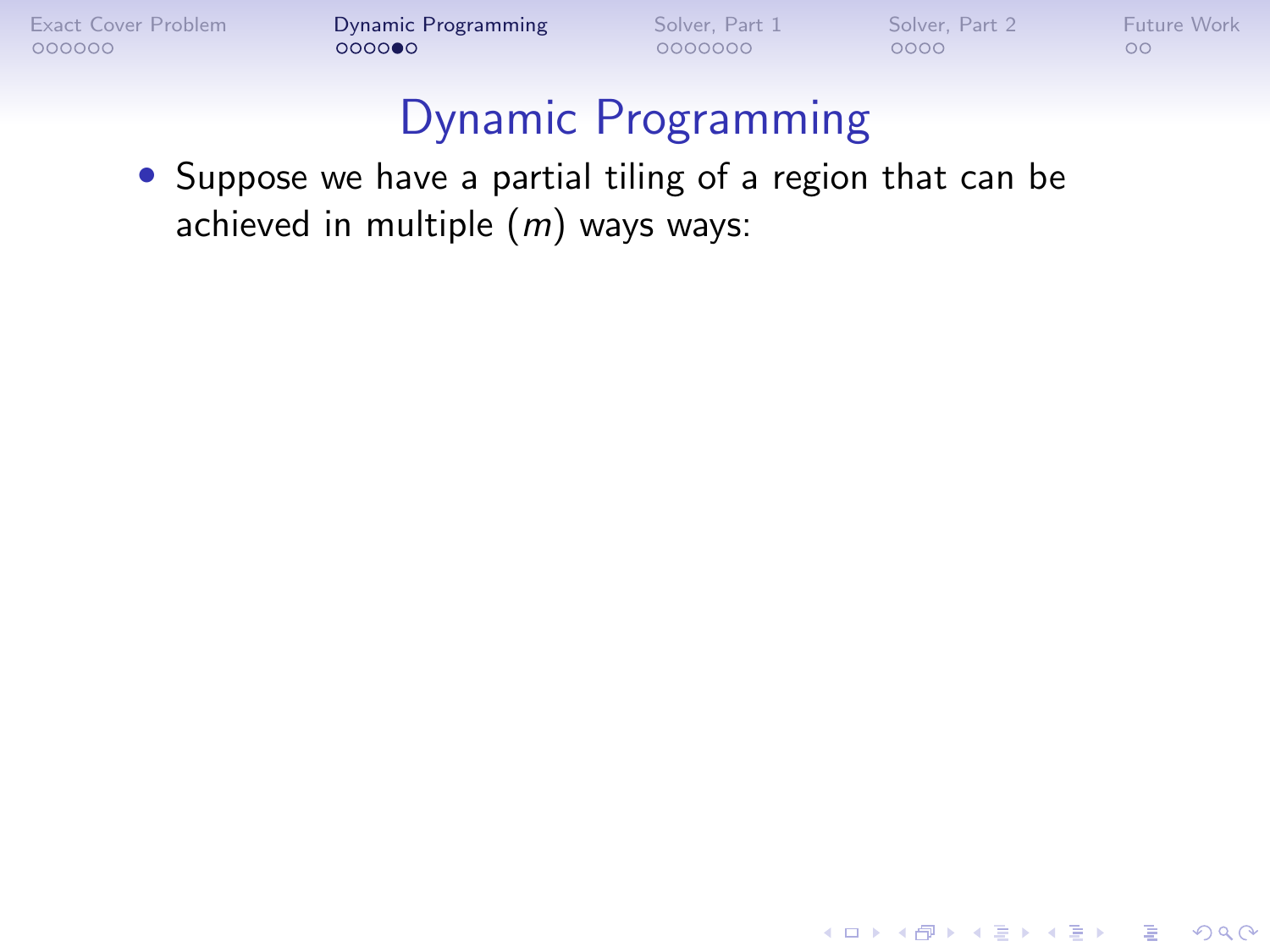**KORK ERKER ADA ADA KORA** 

- Suppose we have a partial tiling of a region that can be achieved in multiple  $(m)$  ways ways:
- For each way of achieving that partial tiling, there is a branch of n options for the next tile.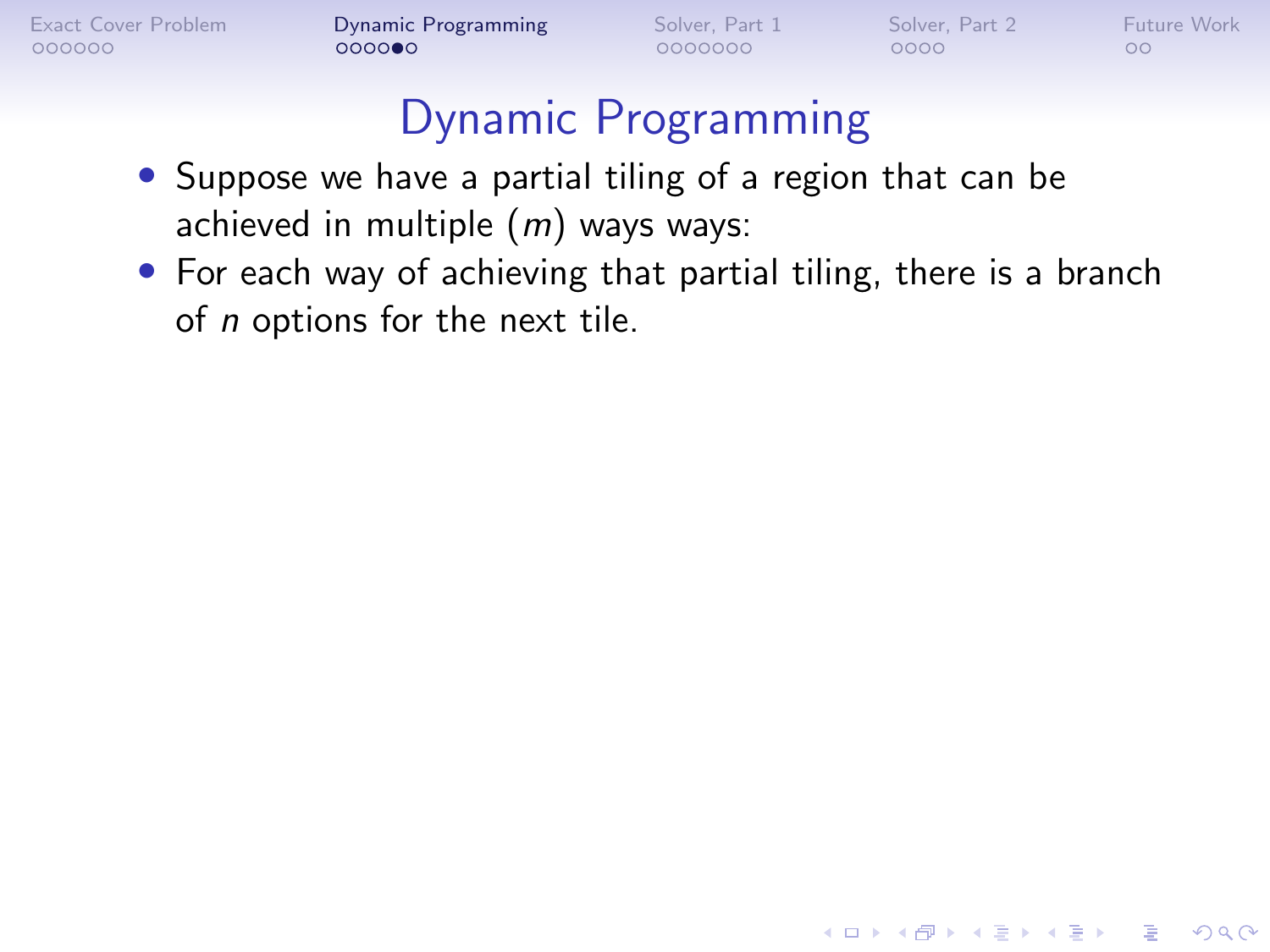$000000$ 

[Exact Cover Problem](#page-1-0) [Dynamic Programming](#page-18-0) [Solver, Part 1](#page-37-0) [Solver, Part 2](#page-63-0) [Future Work](#page-78-0)

**KORK ERKER ADA ADA KORA** 

 $\circ$ 

# Dynamic Programming

- Suppose we have a partial tiling of a region that can be achieved in multiple  $(m)$  ways ways:
- For each way of achieving that partial tiling, there is a branch of n options for the next tile.



Figure: Partial Tiling of an Aztec Diamond of Order 4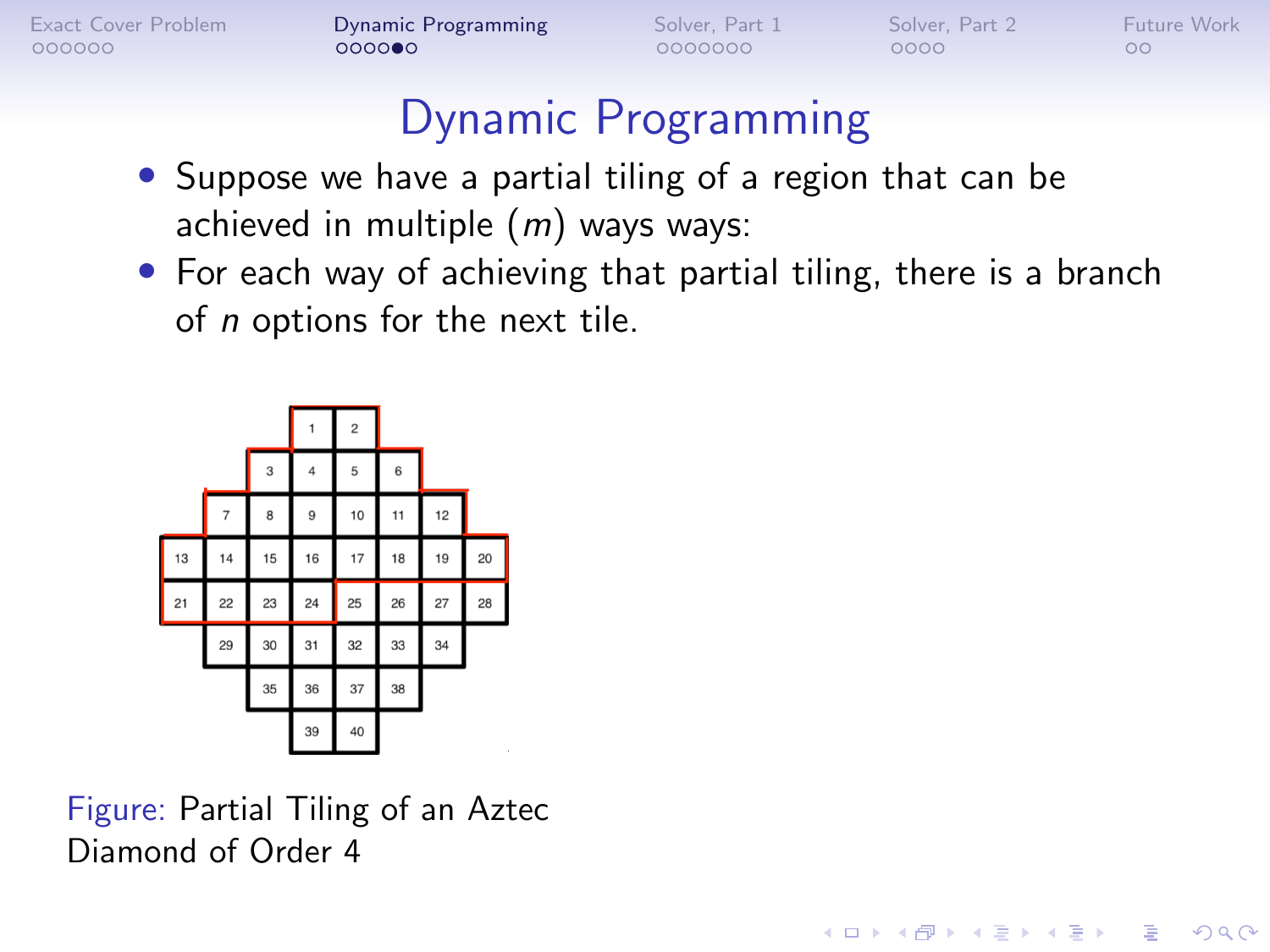$000000$ 

[Exact Cover Problem](#page-1-0) [Dynamic Programming](#page-18-0) [Solver, Part 1](#page-37-0) [Solver, Part 2](#page-63-0) [Future Work](#page-78-0)

 $\circ$ 

# Dynamic Programming

- Suppose we have a partial tiling of a region that can be achieved in multiple  $(m)$  ways ways:
- For each way of achieving that partial tiling, there is a branch of n options for the next tile.





Figure: Option 1

**KORK EXTERNE PROVIDE** 

Figure: Partial Tiling of an Aztec Diamond of Order 4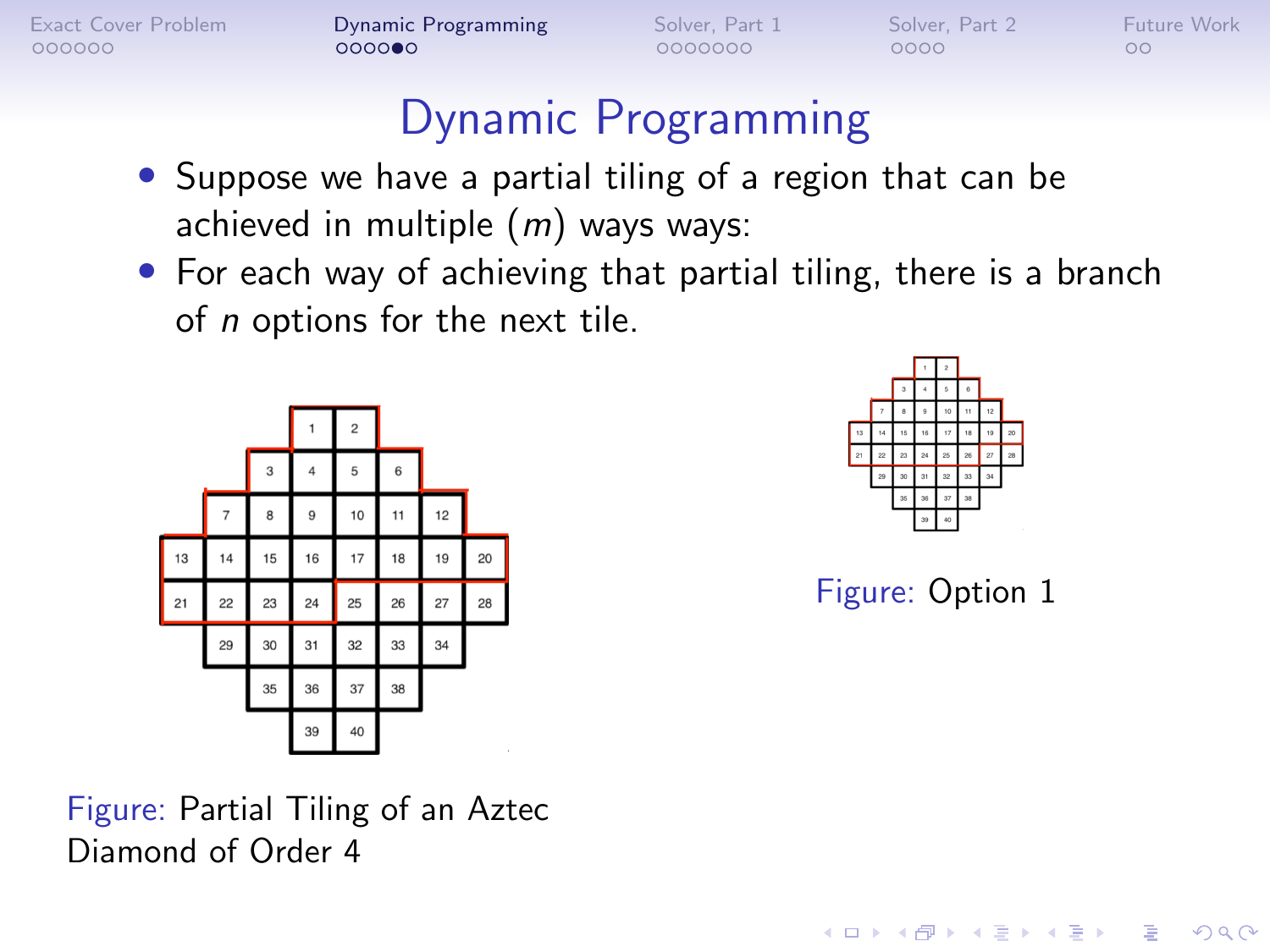$000000$ 

[Exact Cover Problem](#page-1-0) **[Dynamic Programming](#page-18-0)** [Solver, Part 1](#page-37-0) [Solver, Part 2](#page-63-0) [Future Work](#page-78-0)  $0000000$ 

0000000

 $0000$ 

 $\circ$ 

# Dynamic Programming

- Suppose we have a partial tiling of a region that can be achieved in multiple  $(m)$  ways ways:
- For each way of achieving that partial tiling, there is a branch of n options for the next tile.



Figure: Partial Tiling of an Aztec Diamond of Order 4



Figure: Option 1



Figure: Option 2

KO KA (FRA 1988) DE XONO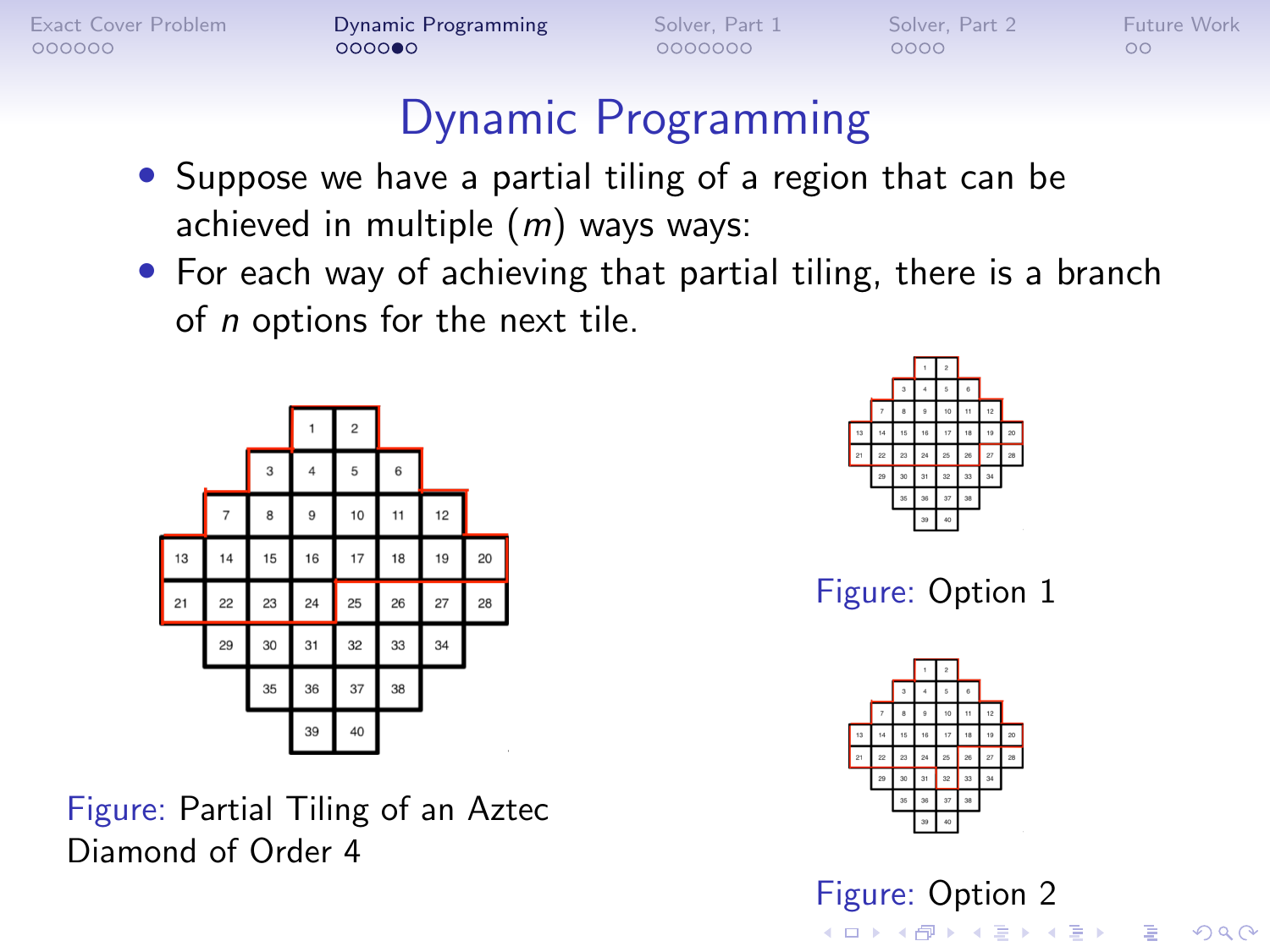**KORK ERKER ADA ADA KORA** 

# Dynamic Programming

• Rather than branching off  $m$  times, we can keep track of the fact that there are  $m$  ways to achieve the partial tiling and note that that means there are m ways to achieve each of the n next partial tilings.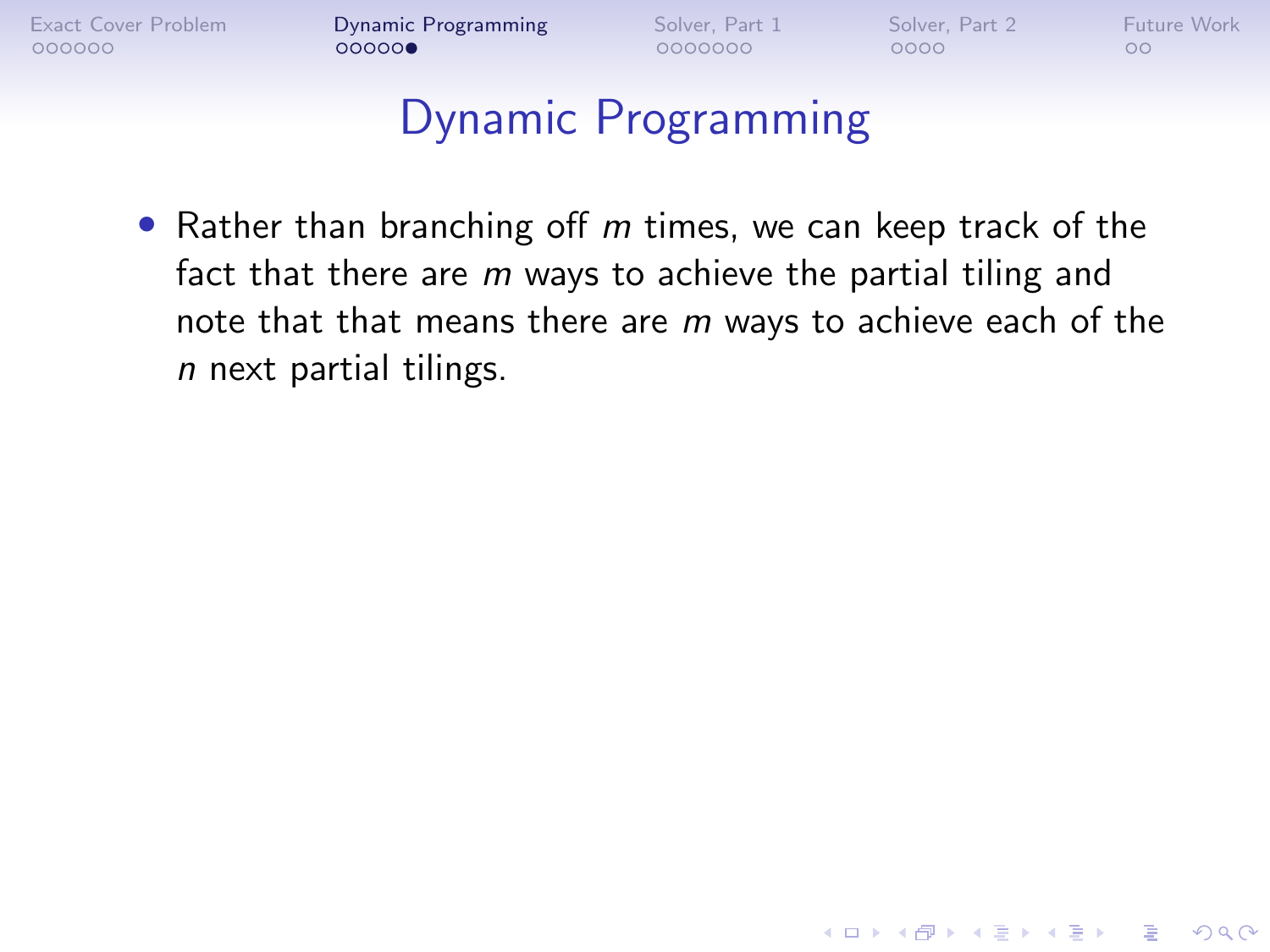[Exact Cover Problem](#page-1-0) **[Dynamic Programming](#page-18-0)** [Solver, Part 1](#page-37-0) [Solver, Part 2](#page-63-0) [Future Work](#page-78-0)<br>0000000 000000 000000 000000 00000 0000 000

**KORK ERKER ADA ADA KORA** 

- Rather than branching off  $m$  times, we can keep track of the fact that there are  $m$  ways to achieve the partial tiling and note that that means there are m ways to achieve each of the n next partial tilings.
- $\bullet$  In this way, we have "merged" the  $m$  paths together.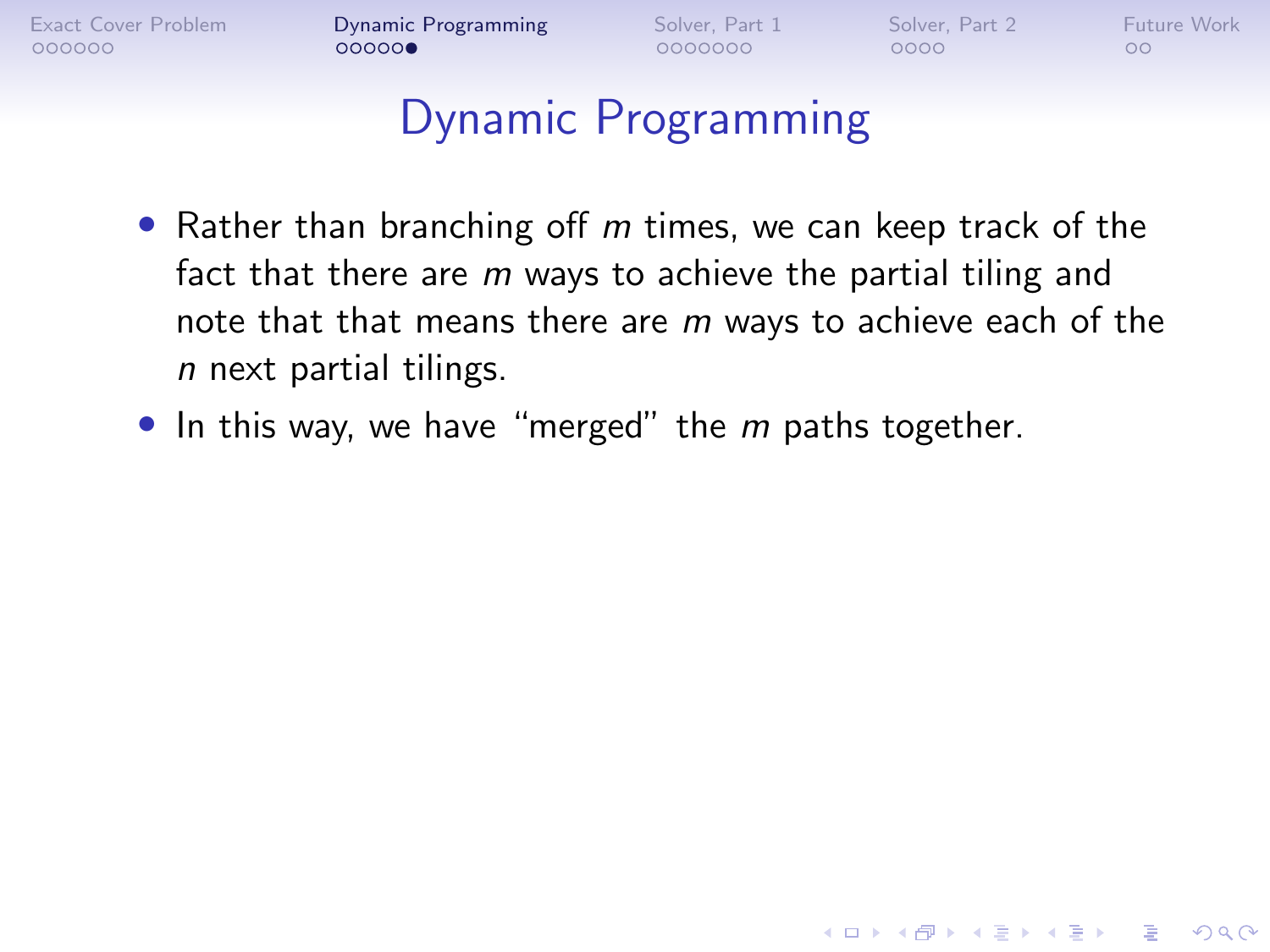**KORK ERKER ADA ADA KORA** 

- Rather than branching off  $m$  times, we can keep track of the fact that there are  $m$  ways to achieve the partial tiling and note that that means there are m ways to achieve each of the n next partial tilings.
- In this way, we have "merged" the  $m$  paths together.
- If we start merging, not at the 24th step, but from the very beginning, we can minimize the amount of repeat work.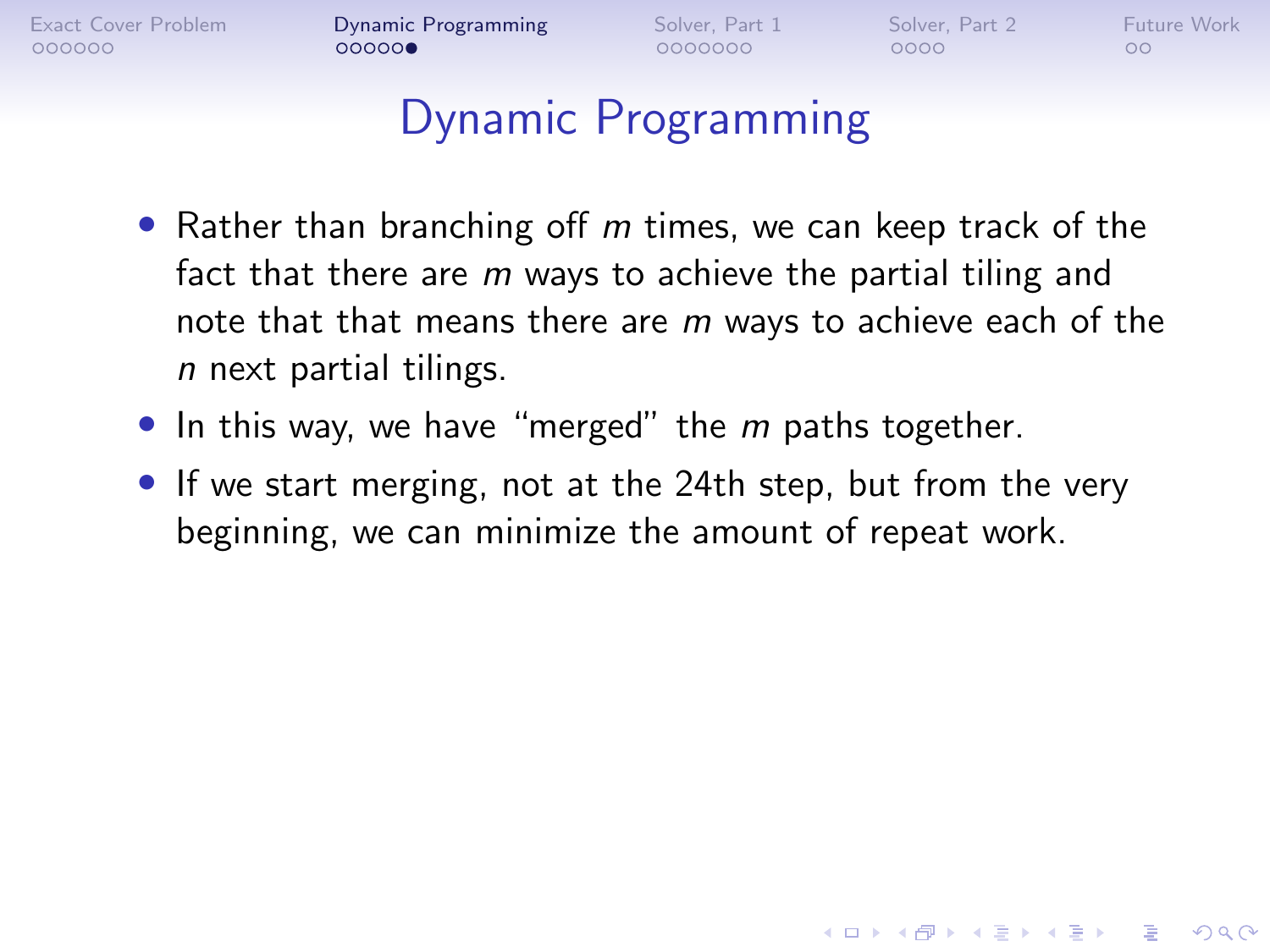0000000

 $0000$ 

**KORK ERKER ADAM ADA** 

 $\circ$ 

- Rather than branching off  $m$  times, we can keep track of the fact that there are  $m$  ways to achieve the partial tiling and note that that means there are m ways to achieve each of the n next partial tilings.
- In this way, we have "merged" the  $m$  paths together.
- If we start merging, not at the 24th step, but from the very beginning, we can minimize the amount of repeat work.
- This method is called dynamic programming and it has a time cost that is exponential in the width of the region, which is a lot better than in the area.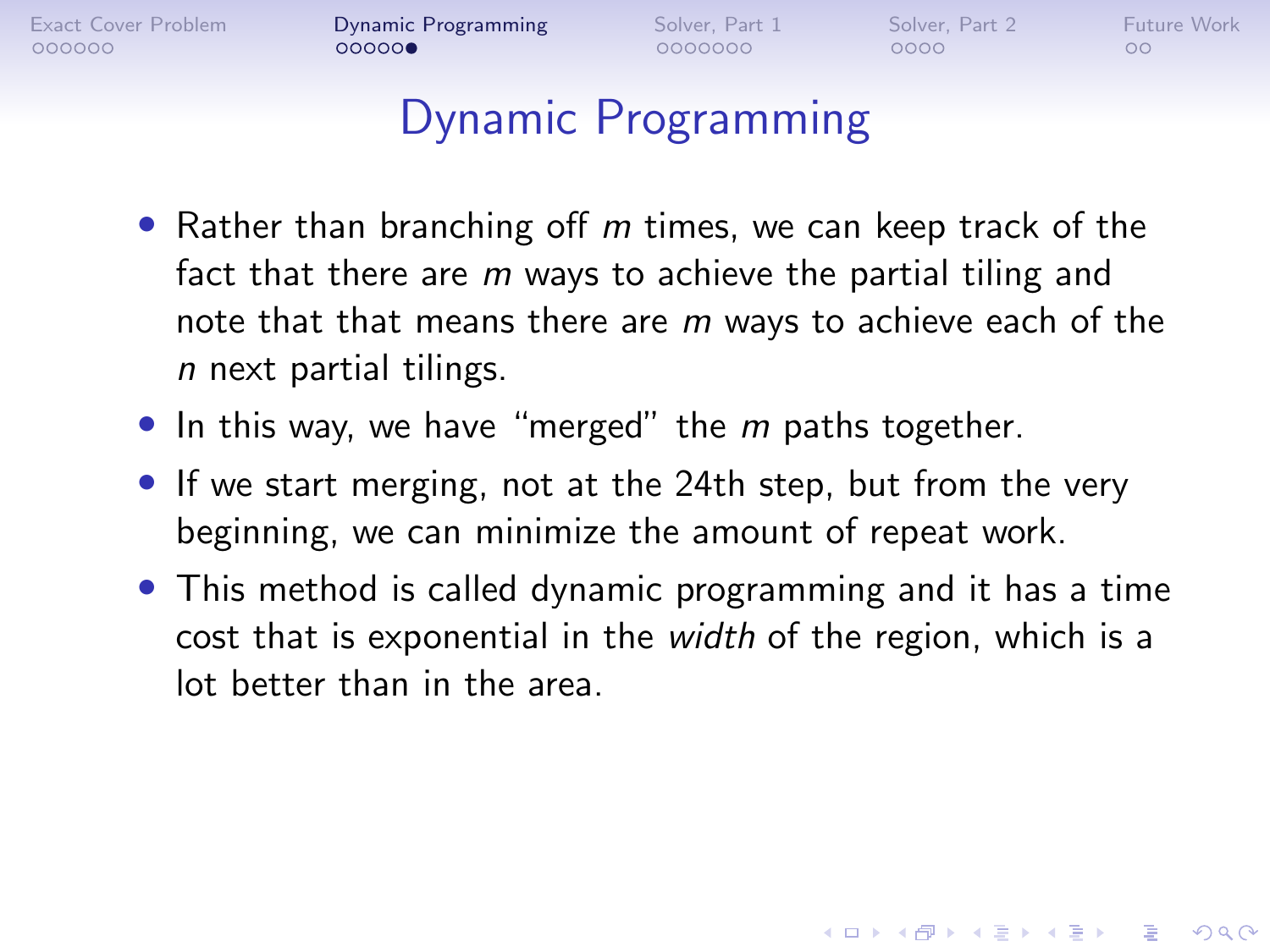$00000$ 

0000000

 $0000$ 

**KORK ERKER ADAM ADA** 

 $\circ$ 

- Rather than branching off  $m$  times, we can keep track of the fact that there are  $m$  ways to achieve the partial tiling and note that that means there are  $m$  ways to achieve each of the n next partial tilings.
- In this way, we have "merged" the  $m$  paths together.
- If we start merging, not at the 24th step, but from the very beginning, we can minimize the amount of repeat work.
- This method is called dynamic programming and it has a time cost that is exponential in the width of the region, which is a lot better than in the area.
- Of course, there is a space trade-off, so this is supposing that time is more valuable than space.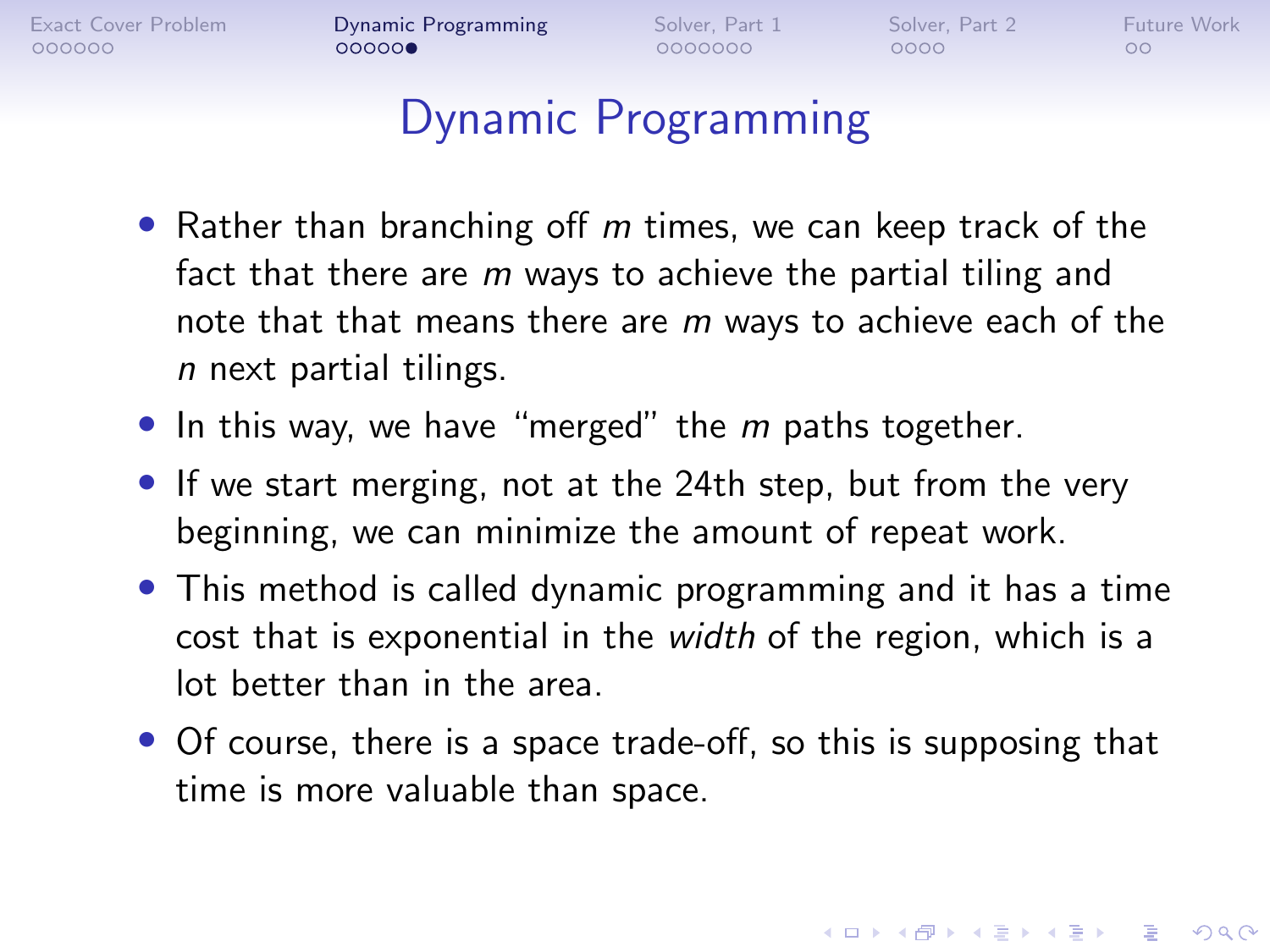$00000$ 

0000000

 $0000$ 

**KORK ERKER ADAM ADA** 

 $\circ$ 

# Dynamic Programming

- Rather than branching off  $m$  times, we can keep track of the fact that there are  $m$  ways to achieve the partial tiling and note that that means there are m ways to achieve each of the n next partial tilings.
- In this way, we have "merged" the  $m$  paths together.
- If we start merging, not at the 24th step, but from the very beginning, we can minimize the amount of repeat work.
- This method is called dynamic programming and it has a time cost that is exponential in the width of the region, which is a lot better than in the area.
- Of course, there is a space trade-off, so this is supposing that time is more valuable than space.
- This will be central to my program.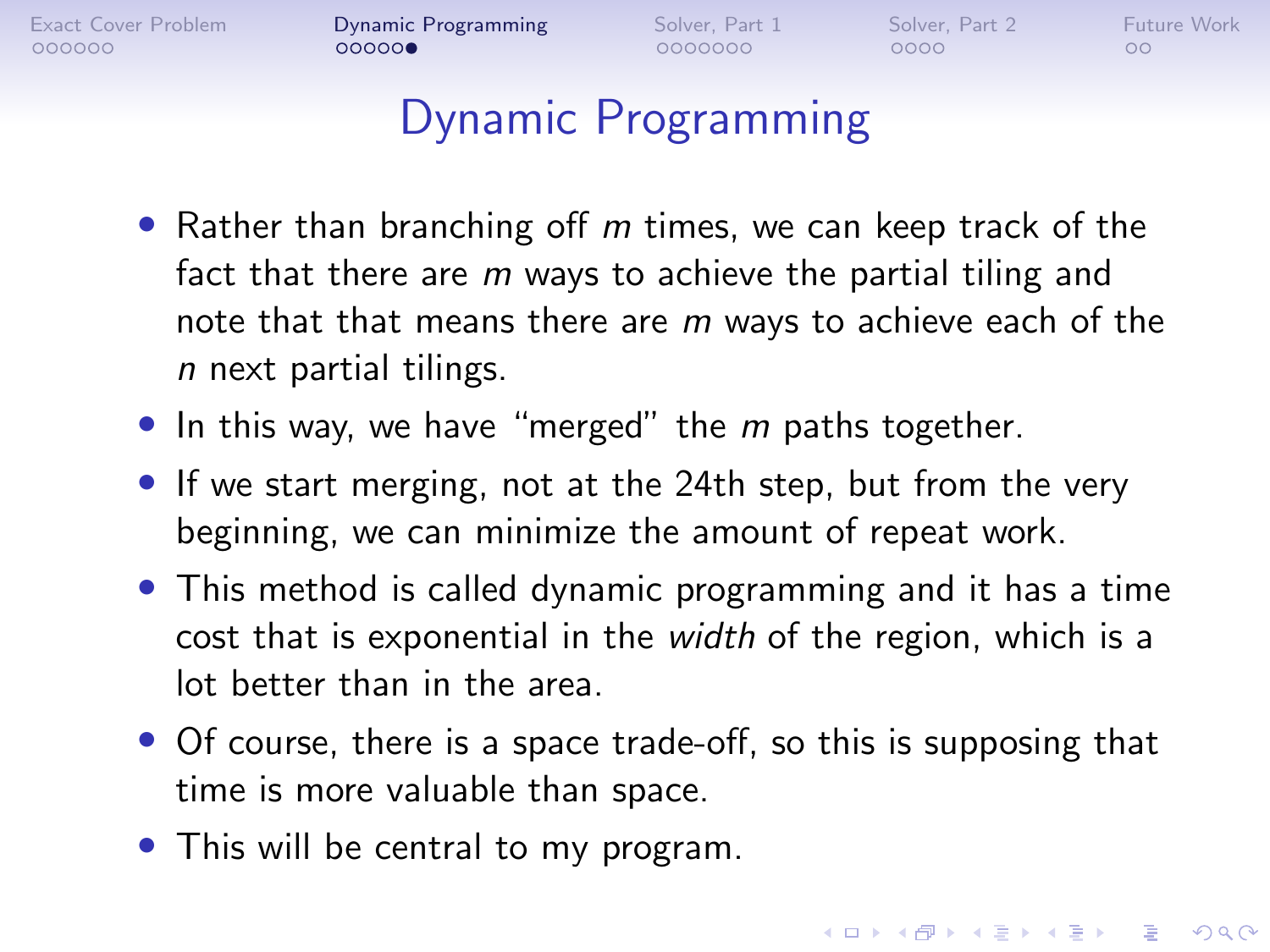<span id="page-37-0"></span>

**KORK ERKER ADA ADA KORA** 

#### **Motivation**

• A mathematician named David desJardins developed a program that can tile a region given tile types and has been working with a mathematician named Jim Propp who studies tiling problems.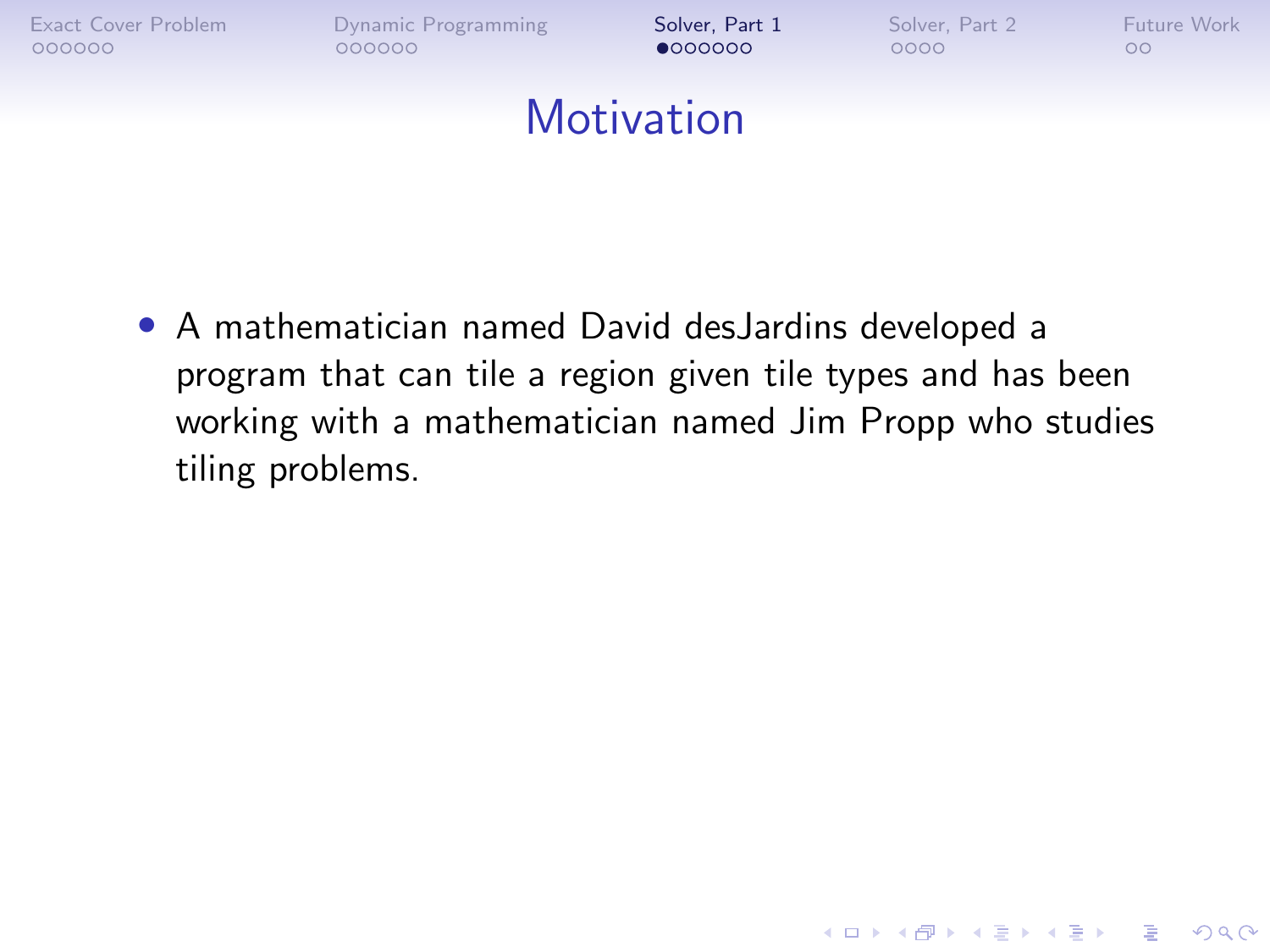**KORK ERKER ADA ADA KORA** 

#### **Motivation**

- A mathematician named David desJardins developed a program that can tile a region given tile types and has been working with a mathematician named Jim Propp who studies tiling problems.
- David's code is maximally efficient, but there are a couple of problems: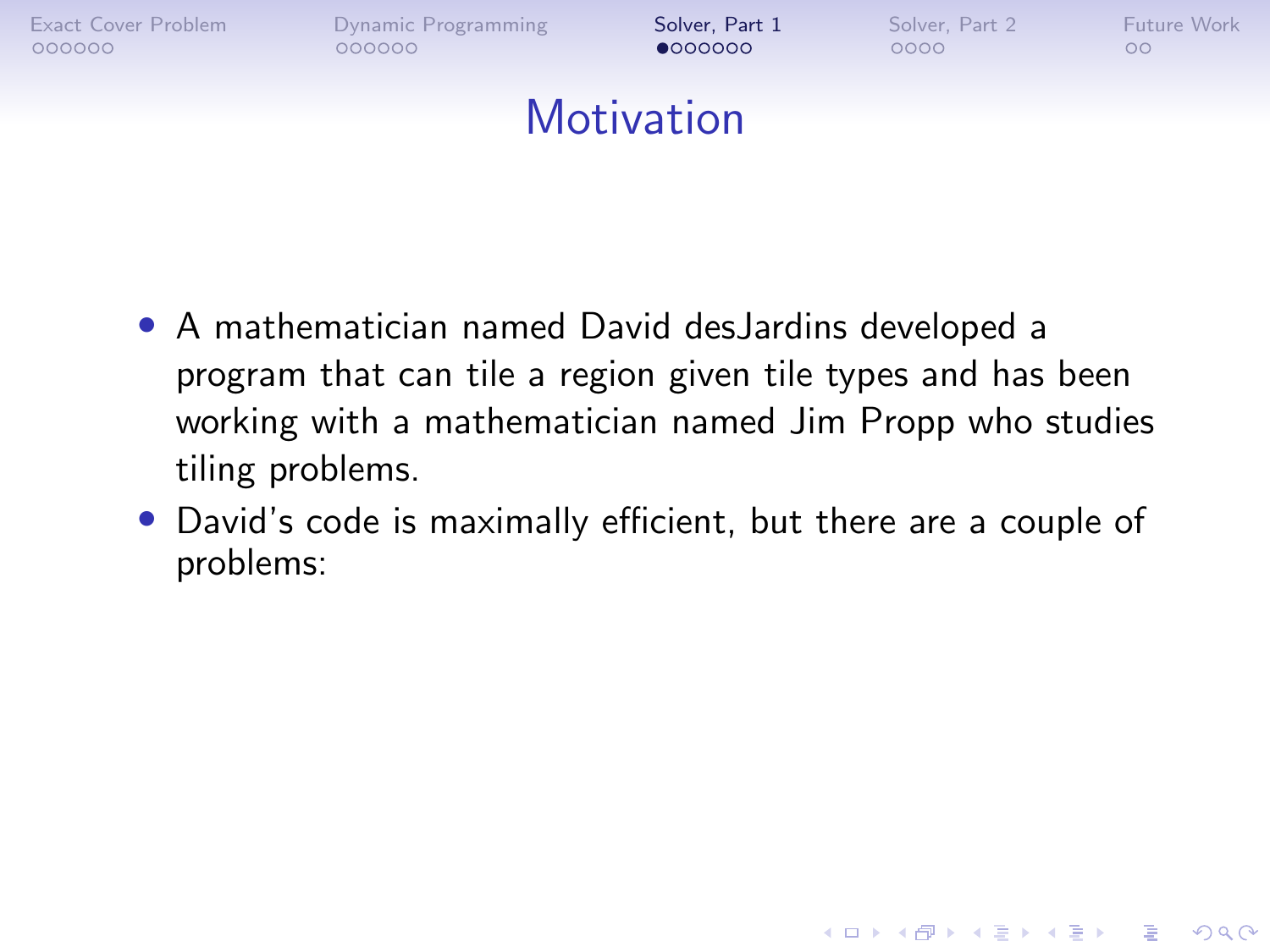**KORK ERKER ADAM ADA** 

#### **Motivation**

- A mathematician named David desJardins developed a program that can tile a region given tile types and has been working with a mathematician named Jim Propp who studies tiling problems.
- David's code is maximally efficient, but there are a couple of problems:
	- 1. It is not generalized to solve exact cover problems in general.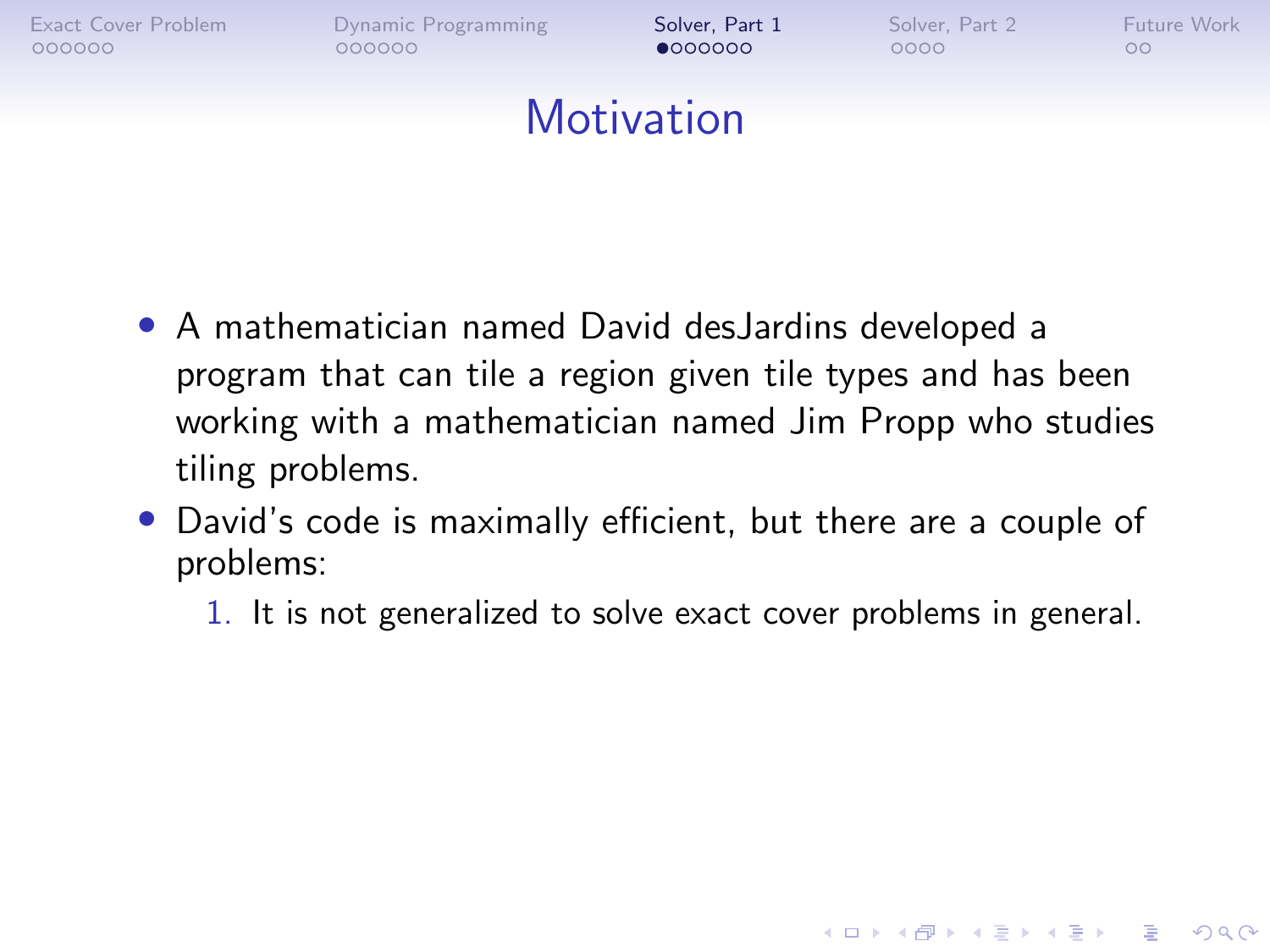$000000$ 

[Exact Cover Problem](#page-1-0) [Dynamic Programming](#page-18-0) **[Solver, Part 1](#page-37-0)** [Solver, Part 2](#page-63-0) [Future Work](#page-78-0)<br>
0000000 000000 000000 00000 0000 000

 $•000000$ 

 $0000$ 

**KORK ERKER ADAM ADA** 

 $\circ$ 

#### **Motivation**

- A mathematician named David desJardins developed a program that can tile a region given tile types and has been working with a mathematician named Jim Propp who studies tiling problems.
- David's code is maximally efficient, but there are a couple of problems:
	- 1. It is not generalized to solve exact cover problems in general.
	- 2. It can be made to be more user-friendly. (e.g. It doesn't have a cover script.)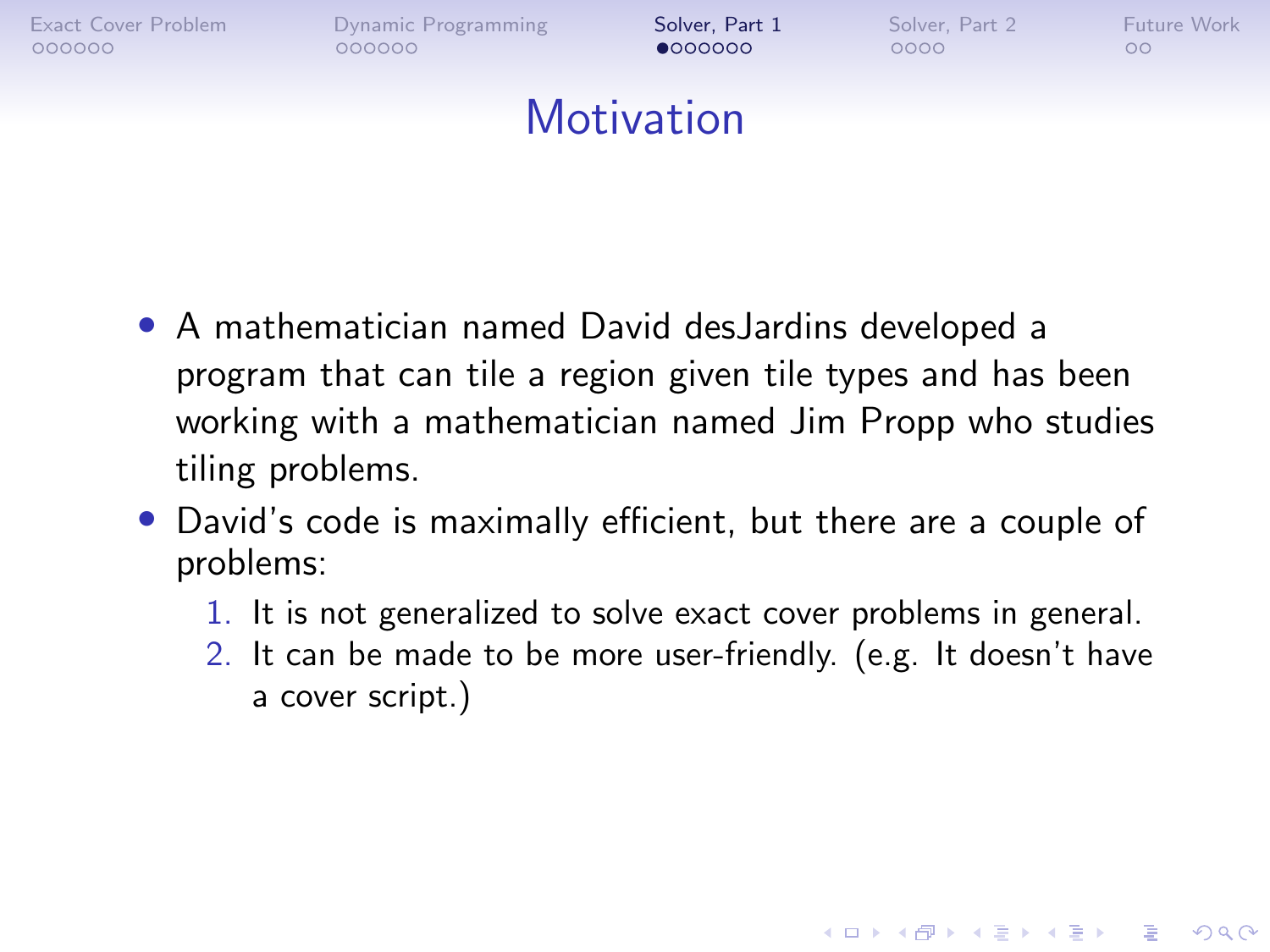

• He gave me access to his code and I worked on a program, which I call the Exact Cover Problem Solver (ECPS), which takes the dynamic programming aspect of his program and effectively does two things:

**KORK ERKER ADA ADA KORA**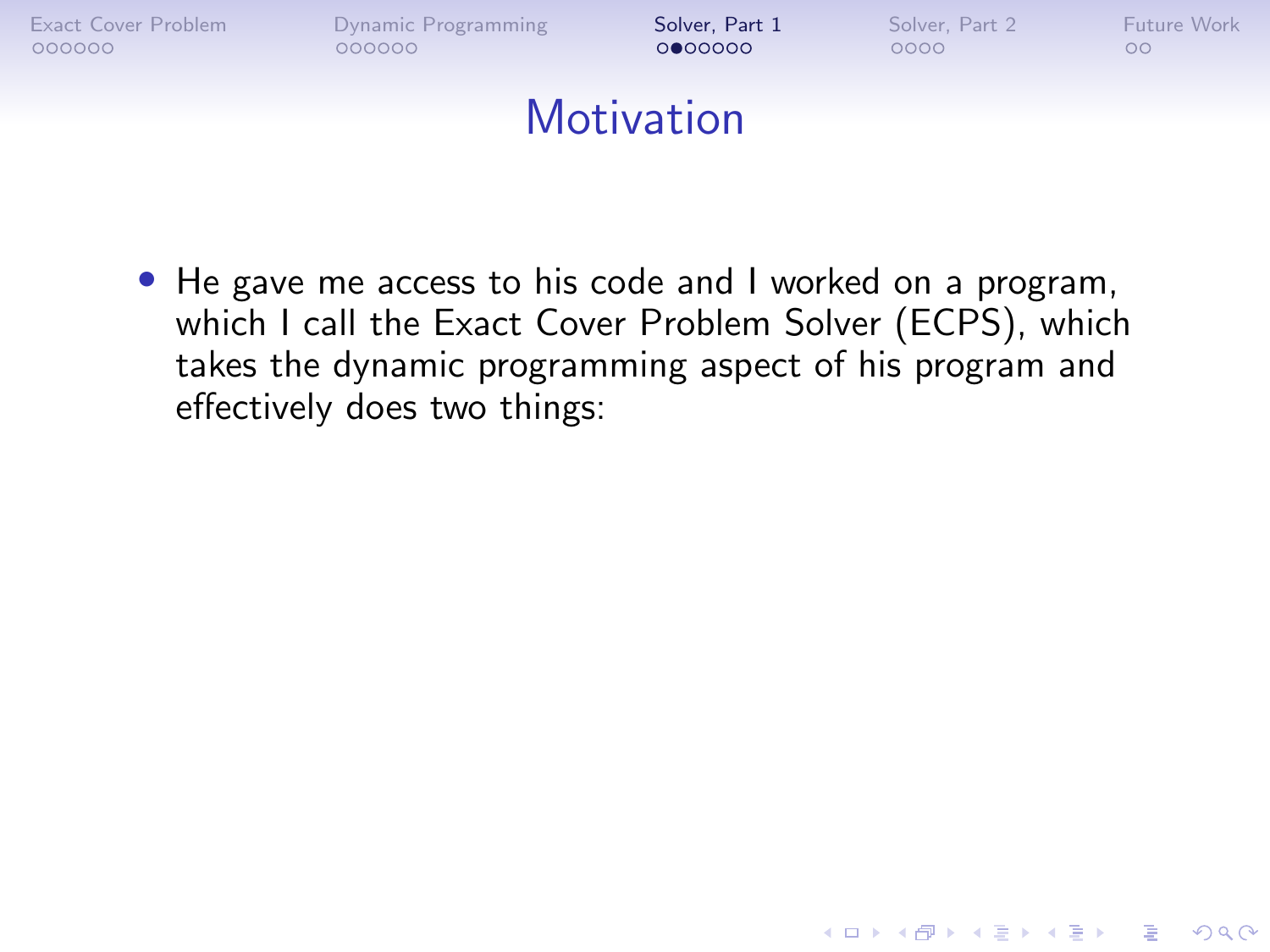

- He gave me access to his code and I worked on a program, which I call the Exact Cover Problem Solver (ECPS), which takes the dynamic programming aspect of his program and effectively does two things:
	- 1. It converts a tiling problem to an exact cover problem.

**KORK ERKER ADA ADA KORA**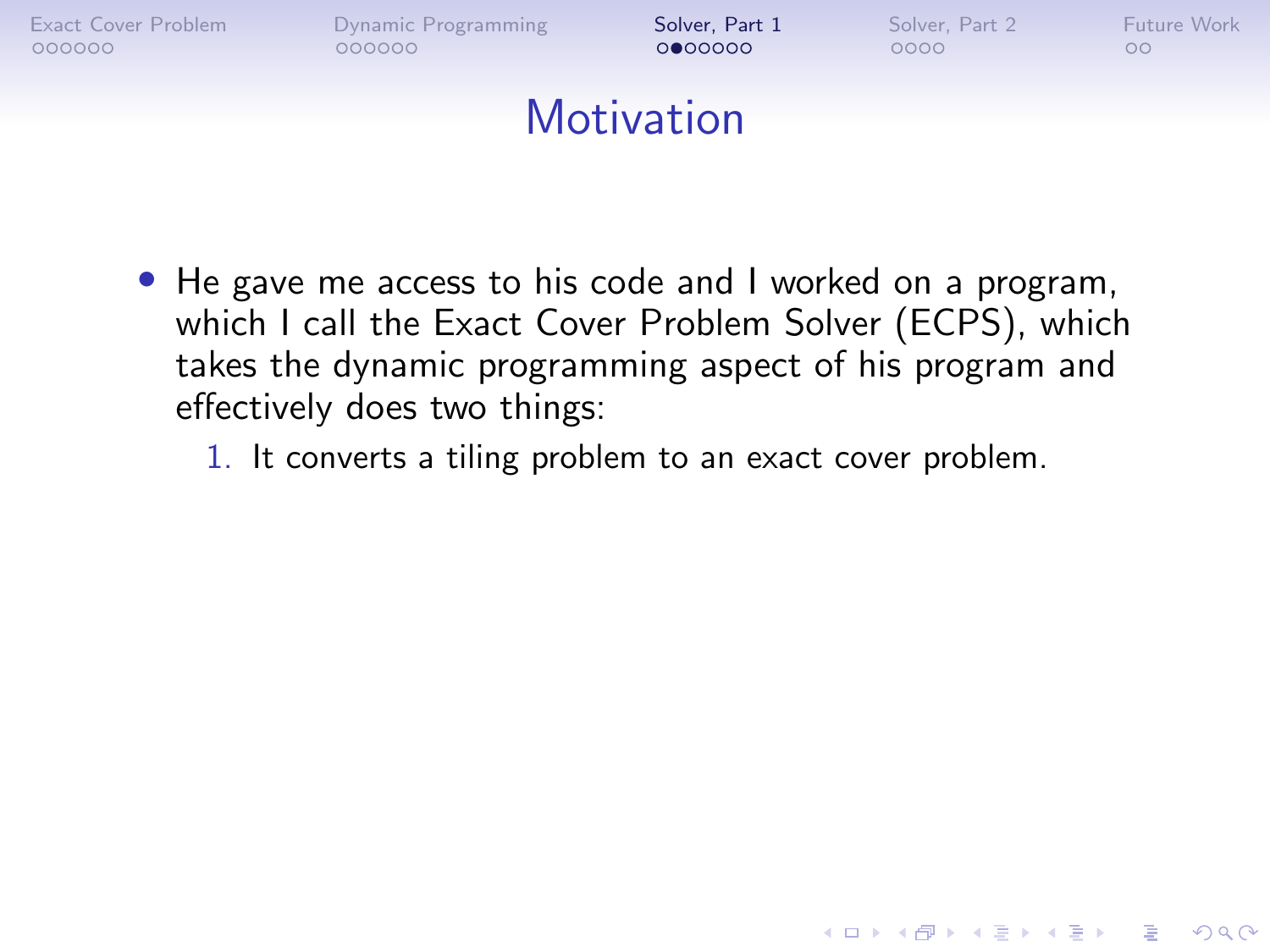

- He gave me access to his code and I worked on a program, which I call the Exact Cover Problem Solver (ECPS), which takes the dynamic programming aspect of his program and effectively does two things:
	- 1. It converts a tiling problem to an exact cover problem.

**KORK ERKER ADA ADA KORA** 

2. It solves exact cover problems.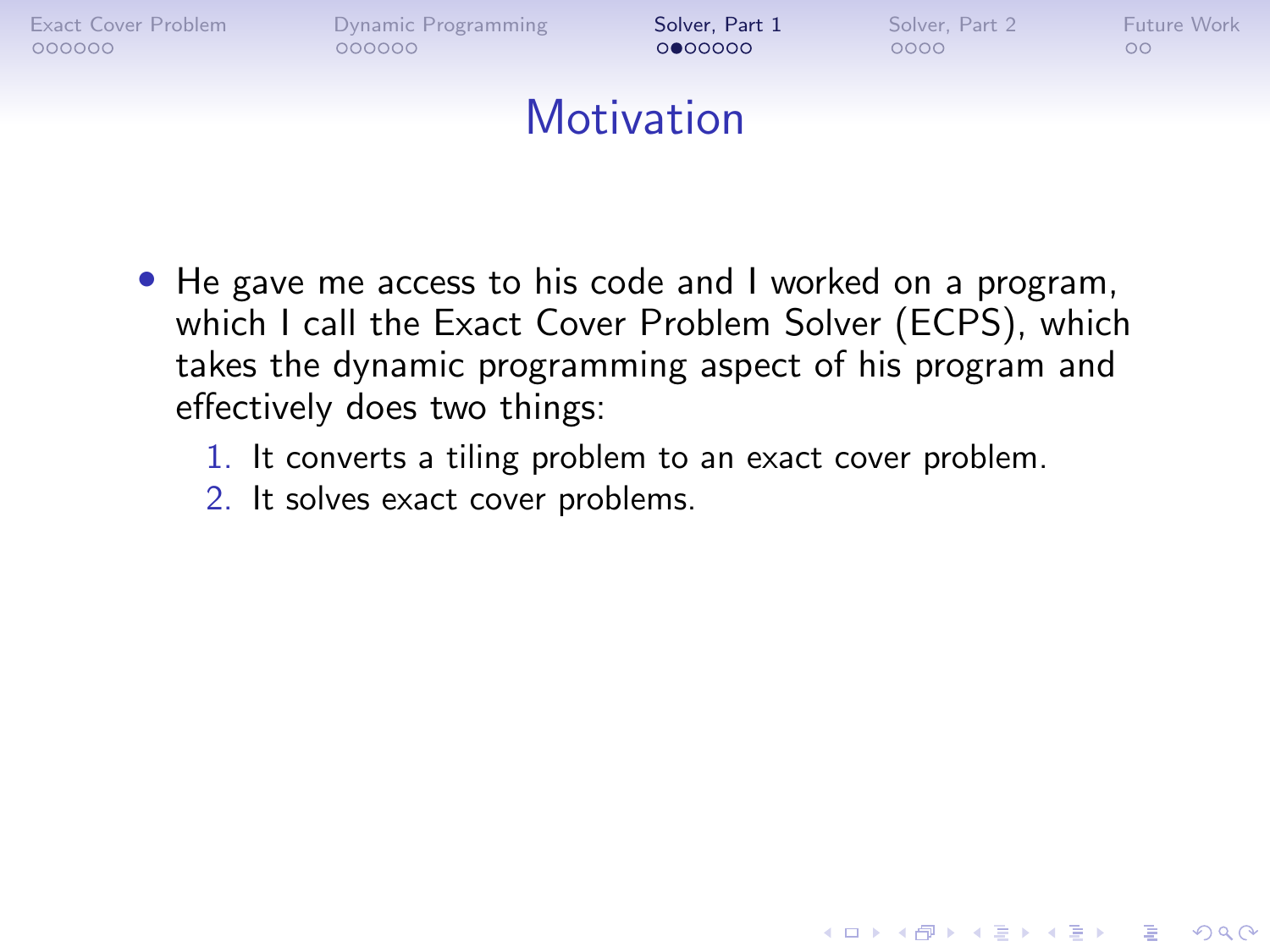

- He gave me access to his code and I worked on a program, which I call the Exact Cover Problem Solver (ECPS), which takes the dynamic programming aspect of his program and effectively does two things:
	- 1. It converts a tiling problem to an exact cover problem.
	- 2. It solves exact cover problems.
- The idea was to write out the program in Python and to swap out the computationally intensive part (the dynamic programming) for David's generalized exact cover solver that he would write in  $C + +$  for efficiency.

**KORK ERKER ADAM ADA**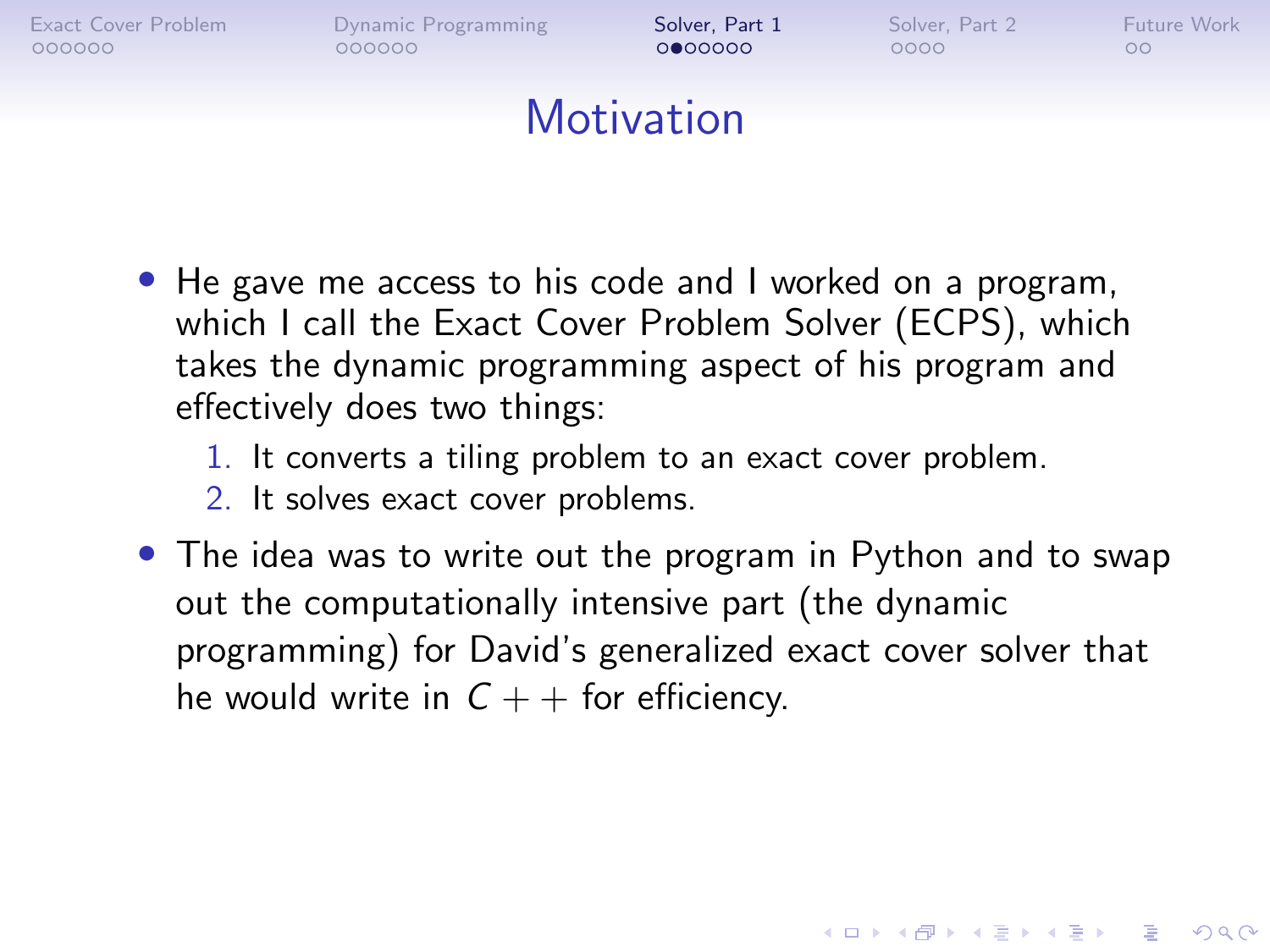

- He gave me access to his code and I worked on a program, which I call the Exact Cover Problem Solver (ECPS), which takes the dynamic programming aspect of his program and effectively does two things:
	- 1. It converts a tiling problem to an exact cover problem.
	- 2. It solves exact cover problems.
- The idea was to write out the program in Python and to swap out the computationally intensive part (the dynamic programming) for David's generalized exact cover solver that he would write in  $C + +$  for efficiency.

**KORKARYKERKER POLO** 

• The program could then be assembled in Cython.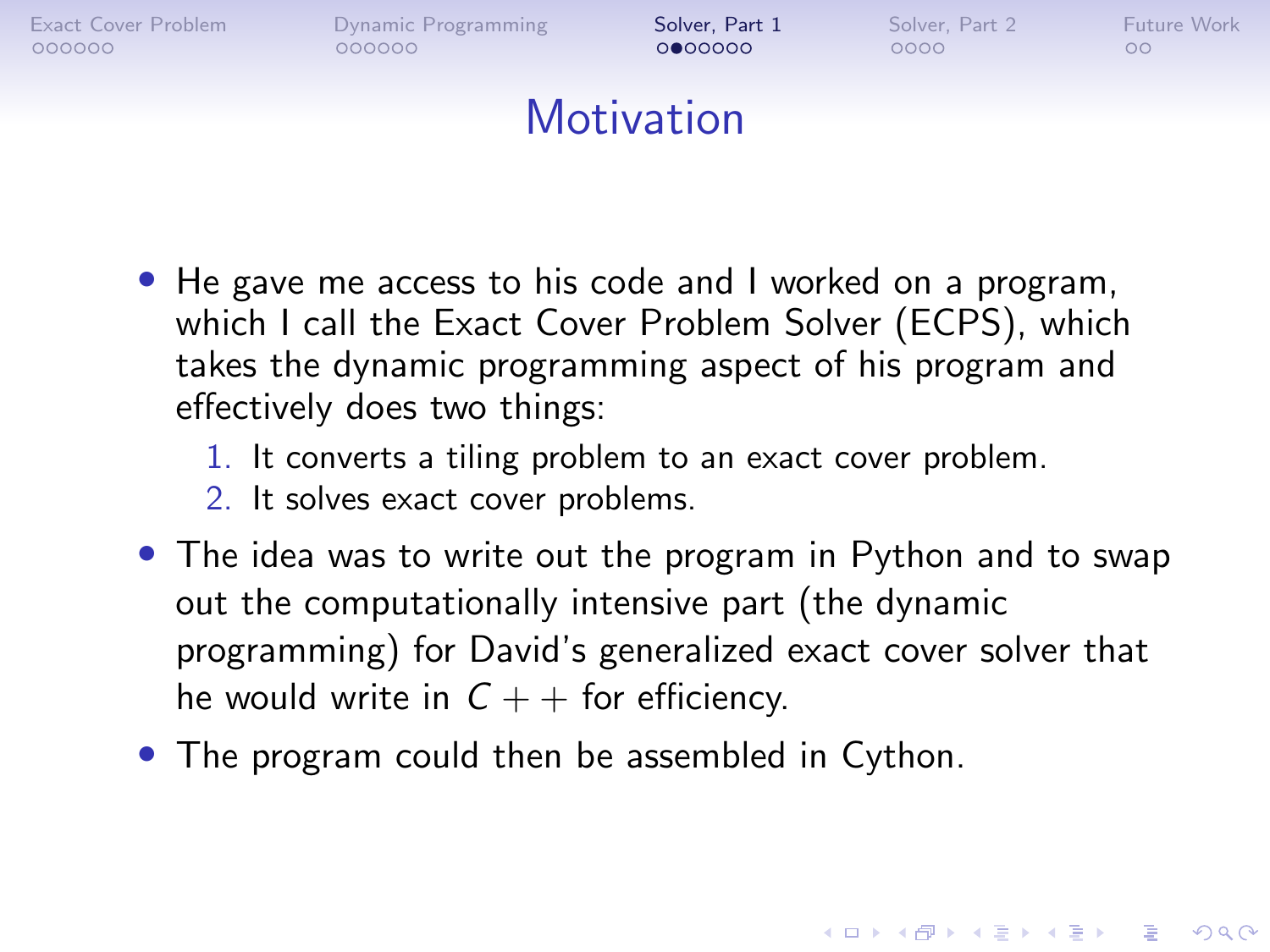000000

[Exact Cover Problem](#page-1-0) [Dynamic Programming](#page-18-0) **[Solver, Part 1](#page-37-0)** [Solver, Part 2](#page-63-0) [Future Work](#page-78-0)<br>
0000000 000000 000000 00000 0000 000

**KORK ERKER ADA ADA KORA** 

 $\circ$ 

#### Step 0: User Input

• The ECPS takes in input from the user in the form of ASCII art of regions and tile types with hashtags for tileable units and anything else for non-tileable units.



#### Figure: Input For The ECPS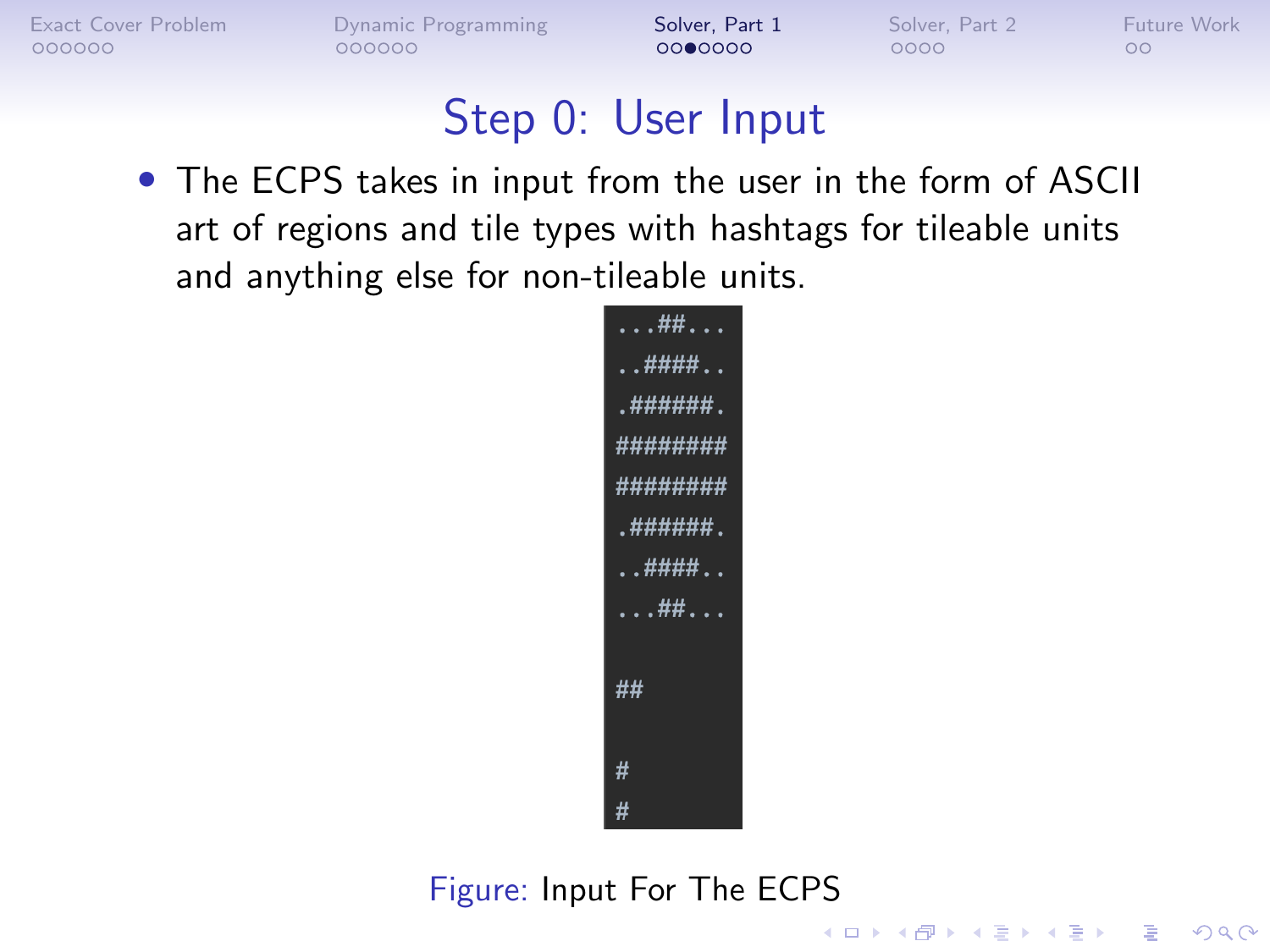K ロ ▶ K 個 ▶ K 결 ▶ K 결 ▶ │ 결 │ K 9 Q Q

#### Step 1: Enumeration

• The region gets converted into a list of lists, (As do each of the tiles, but separately).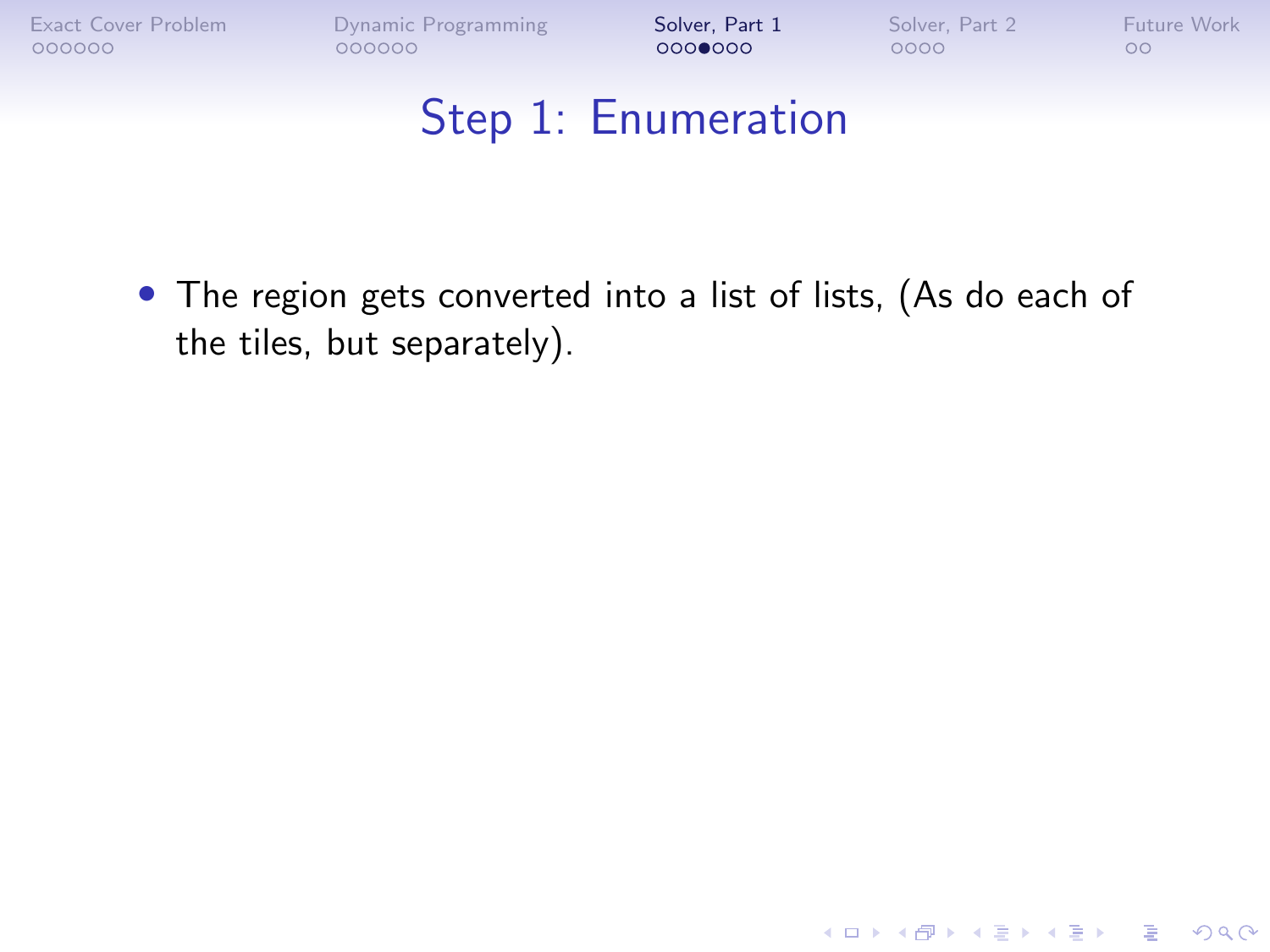$000000$ 

 $0000000$ 

 $0000$ 

**KORK ERKER ADA ADA KORA** 

 $\circ$ 

## Step 1: Enumeration

- The region gets converted into a list of lists, (As do each of the tiles, but separately).
- This list of lists provides a coordinate system whereby a symbol in the region is at  $(x, y)$  if it is x down steps and y steps right from the top left symbol.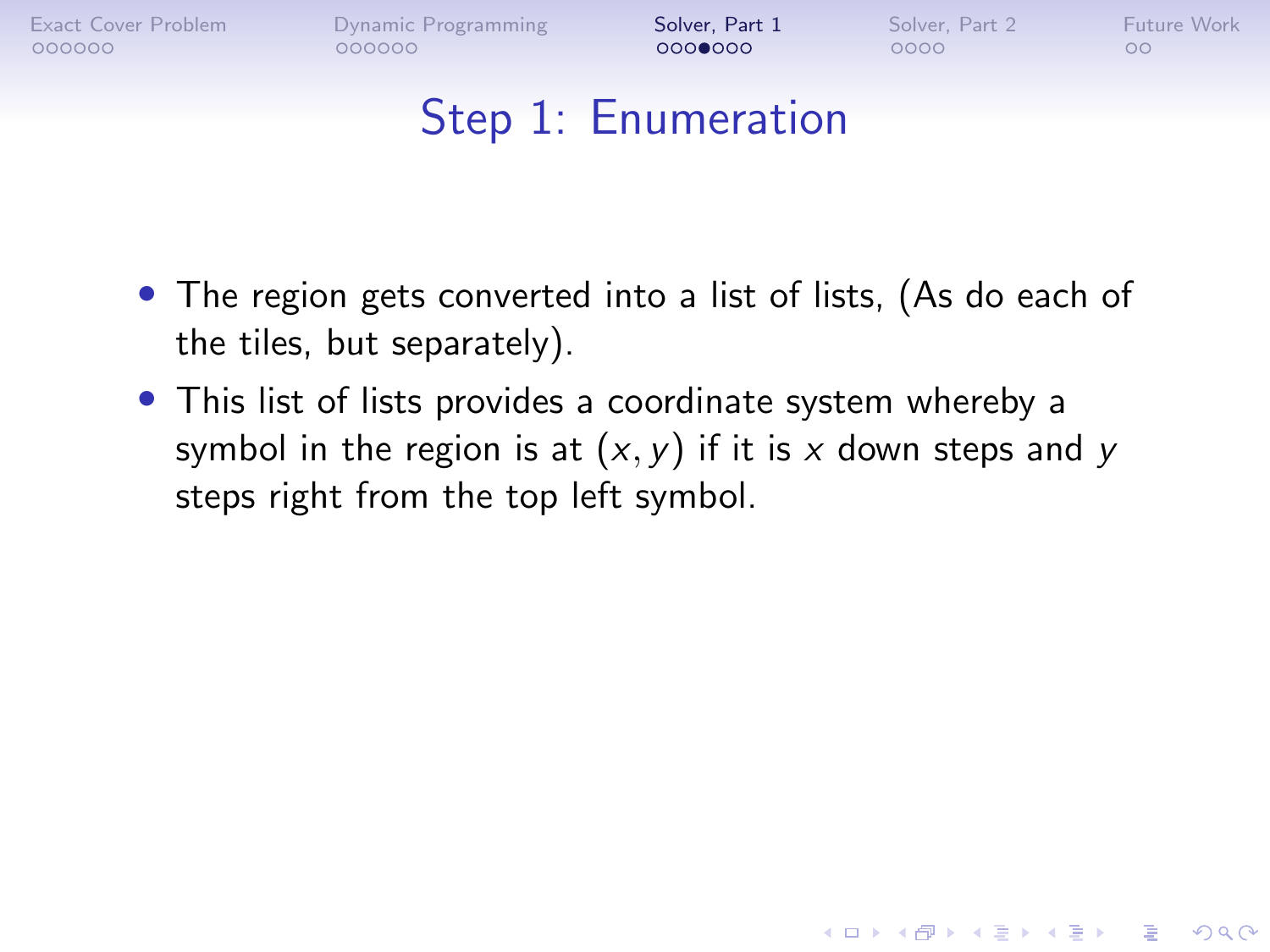$000000$ 

 $0000000$ 

 $0000$ 

**KORK ERKER ADAM ADA** 

 $\circ$ 

#### Step 1: Enumeration

- The region gets converted into a list of lists, (As do each of the tiles, but separately).
- This list of lists provides a coordinate system whereby a symbol in the region is at  $(x, y)$  if it is x down steps and y steps right from the top left symbol.
- The region gets sent to a function that assigns a number to each of the hashtags, starting from 1 and not skipping numbers, and returns a coordinate dictionary, or cdict, whose keys are coordinates that contain hashtags and whose values are the numbers associated with those hashtags.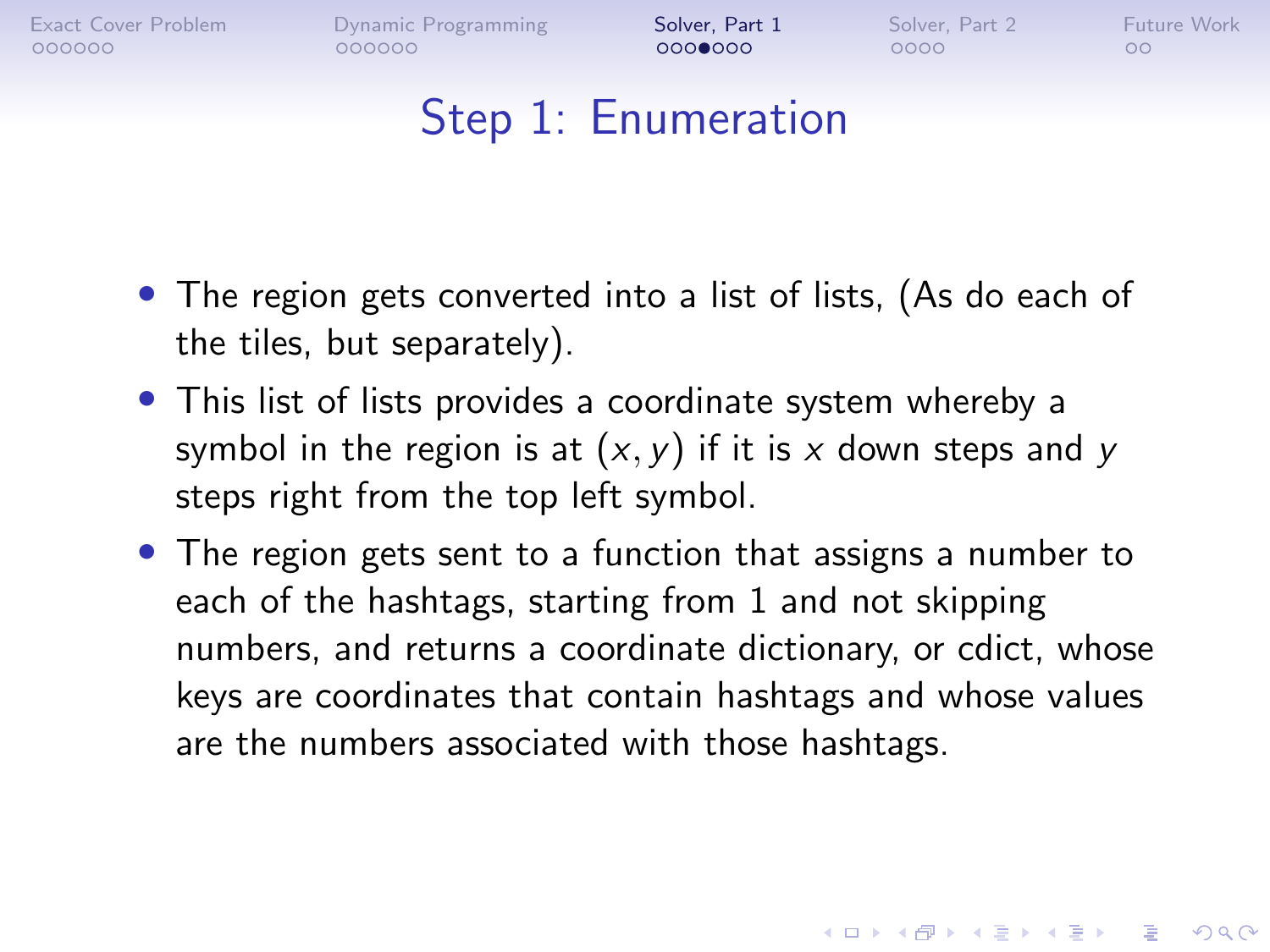**KORK ERKER ADAM ADA** 

## Step 1: Enumeration

• For example, numbering up-to-down, left-to-right, numbering the region from step 0 would return to  $\{(0,4): 1, (0,5):$  $2, (1, 3) : 3, (1, 4) : 4, (1, 5) : 5, (1, 6) : 6, \ldots$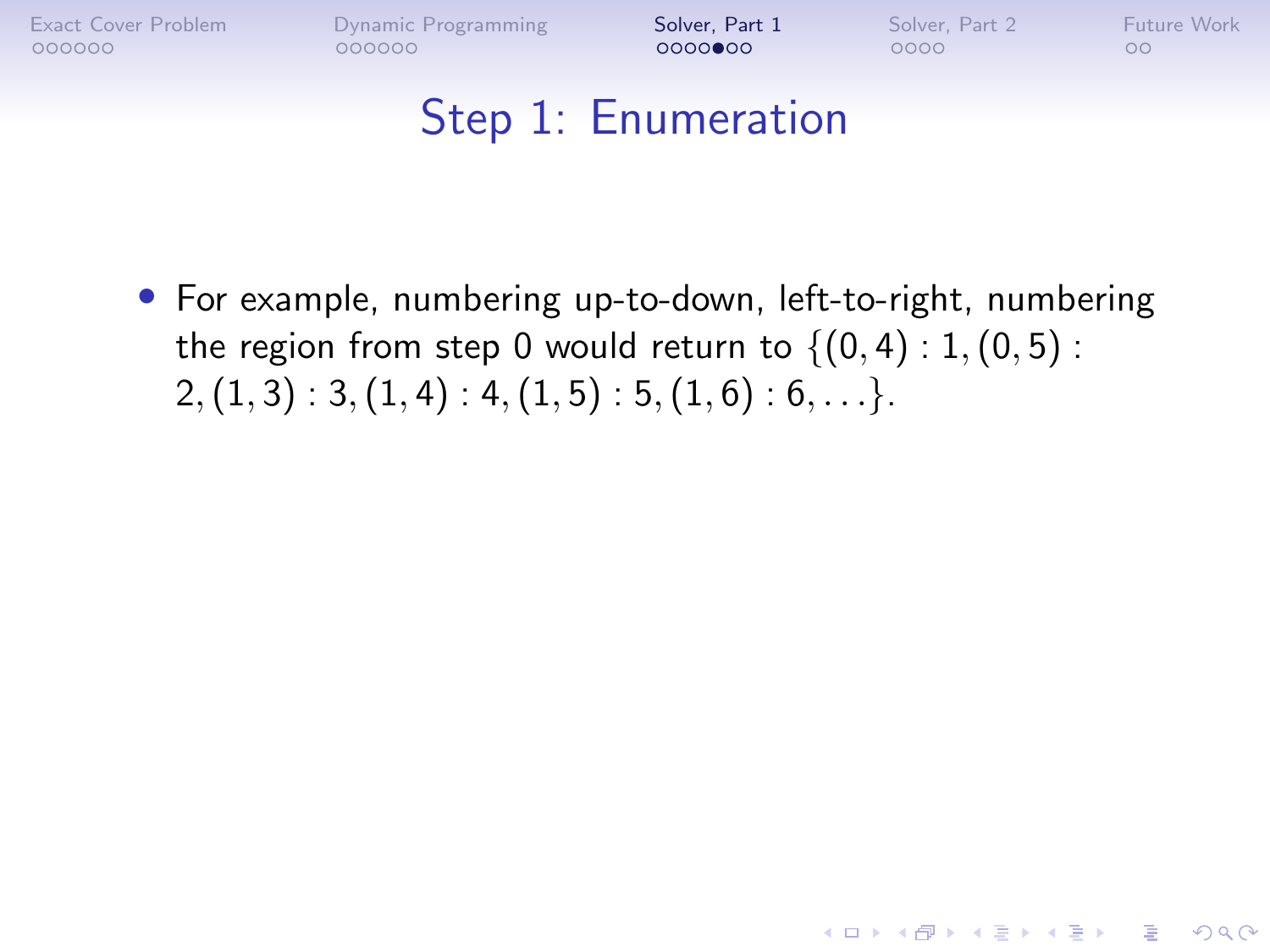**KORK ERKER ADA ADA KORA** 

# Step 1: Enumeration

- For example, numbering up-to-down, left-to-right, numbering the region from step 0 would return to  $\{(0,4): 1, (0,5):$  $2, (1, 3) : 3, (1, 4) : 4, (1, 5) : 5, (1, 6) : 6, \ldots$
- This gives us our universe for the exact cover problem: the set of values of this cdict.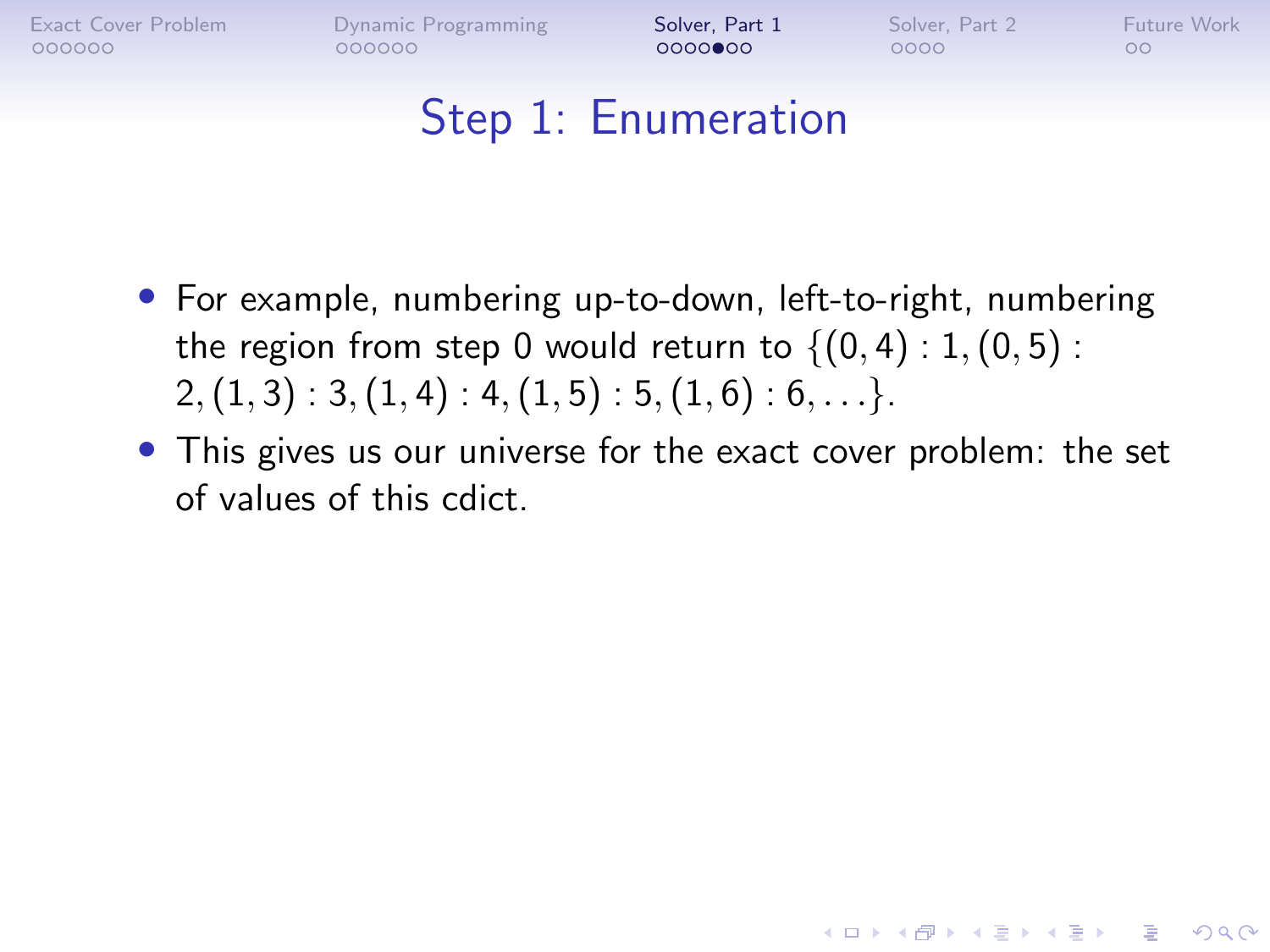$000000$ 

 $0000$  $00$ 

 $0000$ 

**KORKARYKERKER POLO** 

 $\circ$ 

### Step 1: Enumeration

- For example, numbering up-to-down, left-to-right, numbering the region from step 0 would return to  $\{(0,4): 1, (0,5):$  $2, (1, 3) : 3, (1, 4) : 4, (1, 5) : 5, (1, 6) : 6, \ldots$
- This gives us our universe for the exact cover problem: the set of values of this cdict.
- The decision to go from up-to-down, left-to-right works for this particular region, but is not necessarily the best option for regions in general. Right now, the code only numbers in this way, but I aim to fix that. I may address this at the end if there is time.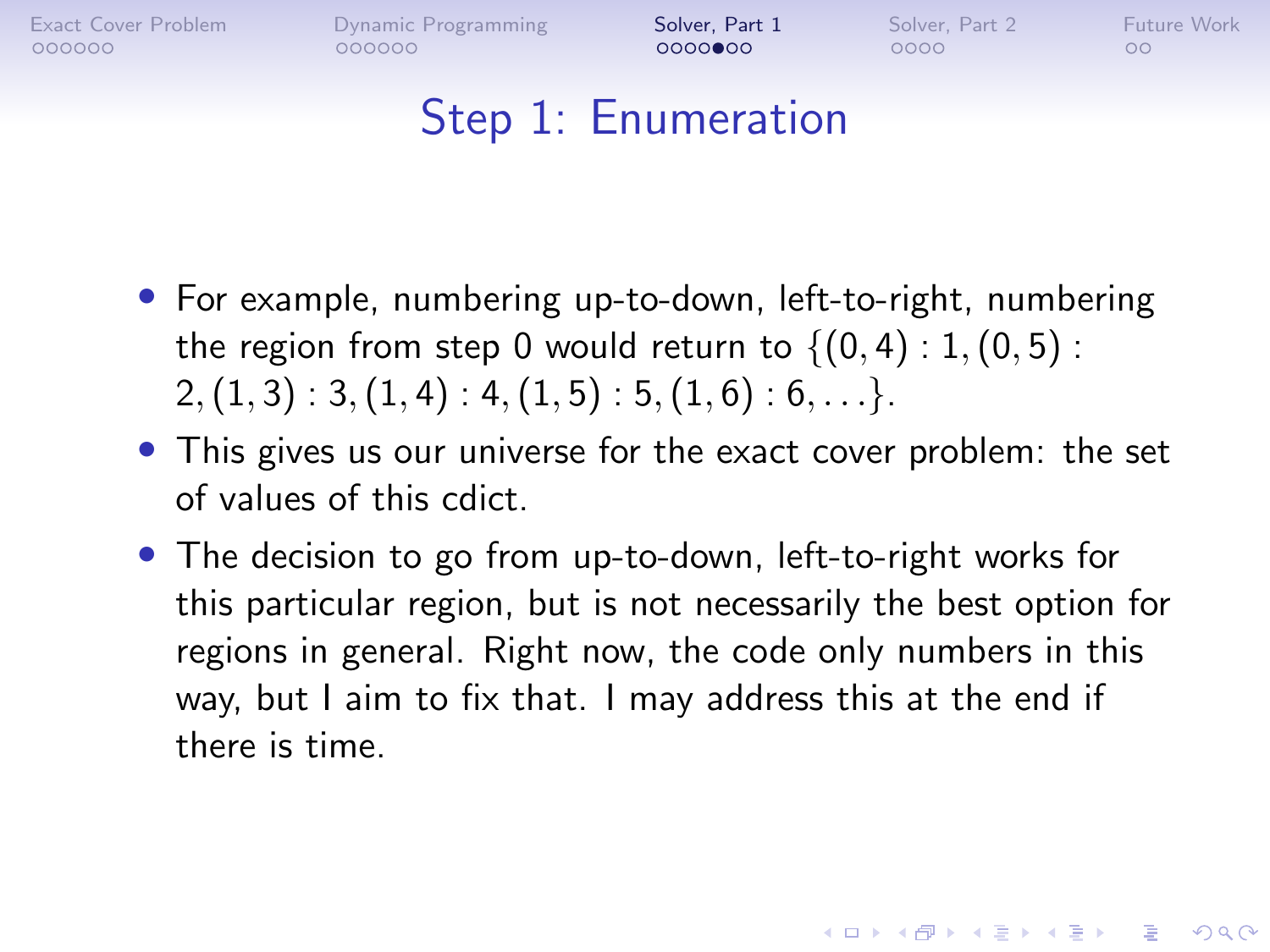K ロ ▶ K 個 ▶ K 결 ▶ K 결 ▶ │ 결 │ K 9 Q Q

# Step 2: Finding Tiles

• Each of the tile types is similarly numbered, so they have their own cdicts.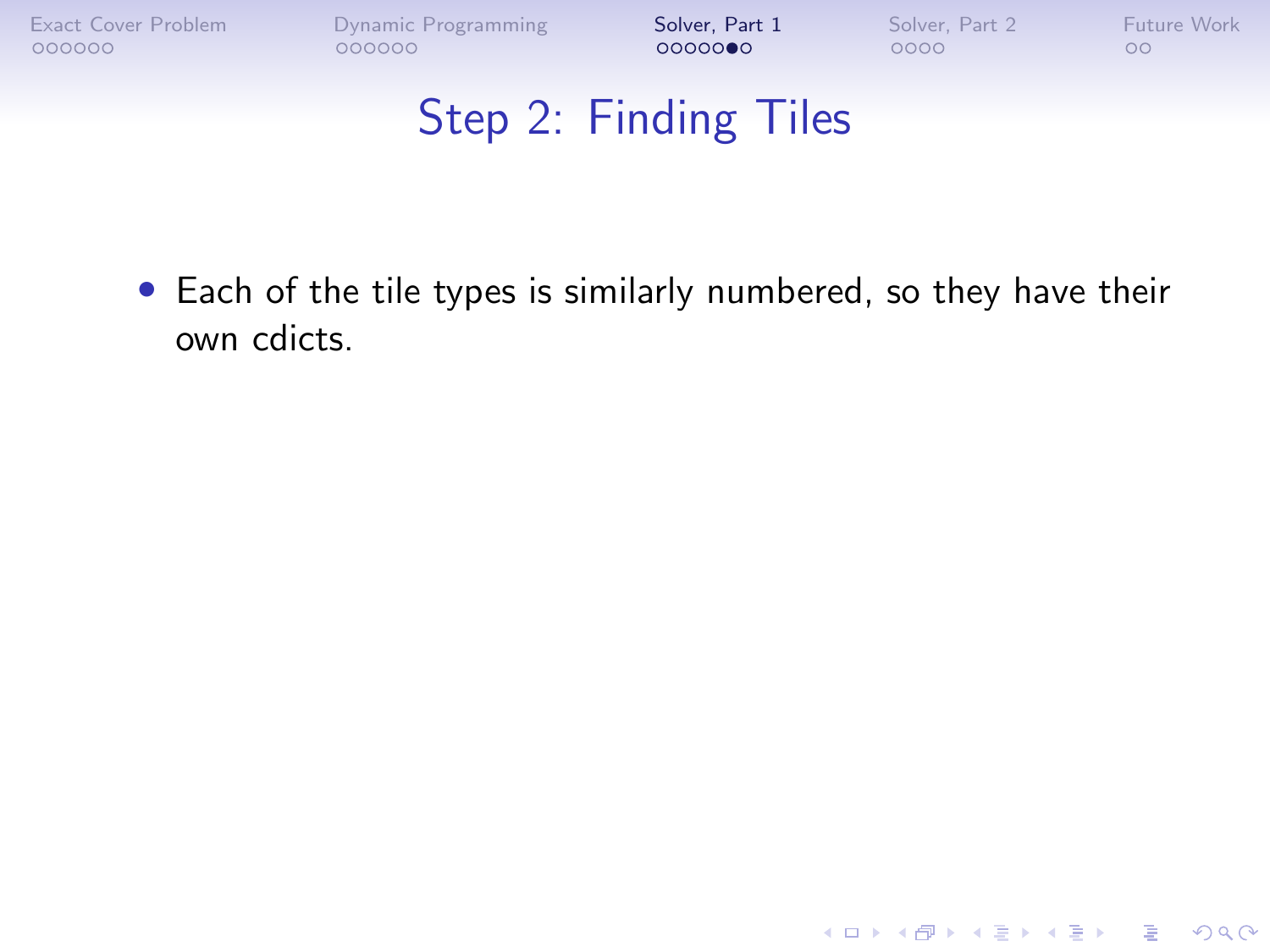**KORK ERKER ADAM ADA** 

# Step 2: Finding Tiles

- Each of the tile types is similarly numbered, so they have their own cdicts.
- Choosing one tile type in particular, we look at the keys in its cdict, which are the coordinates  $(x_1, y_1), ..., (x_n, y_n)$ .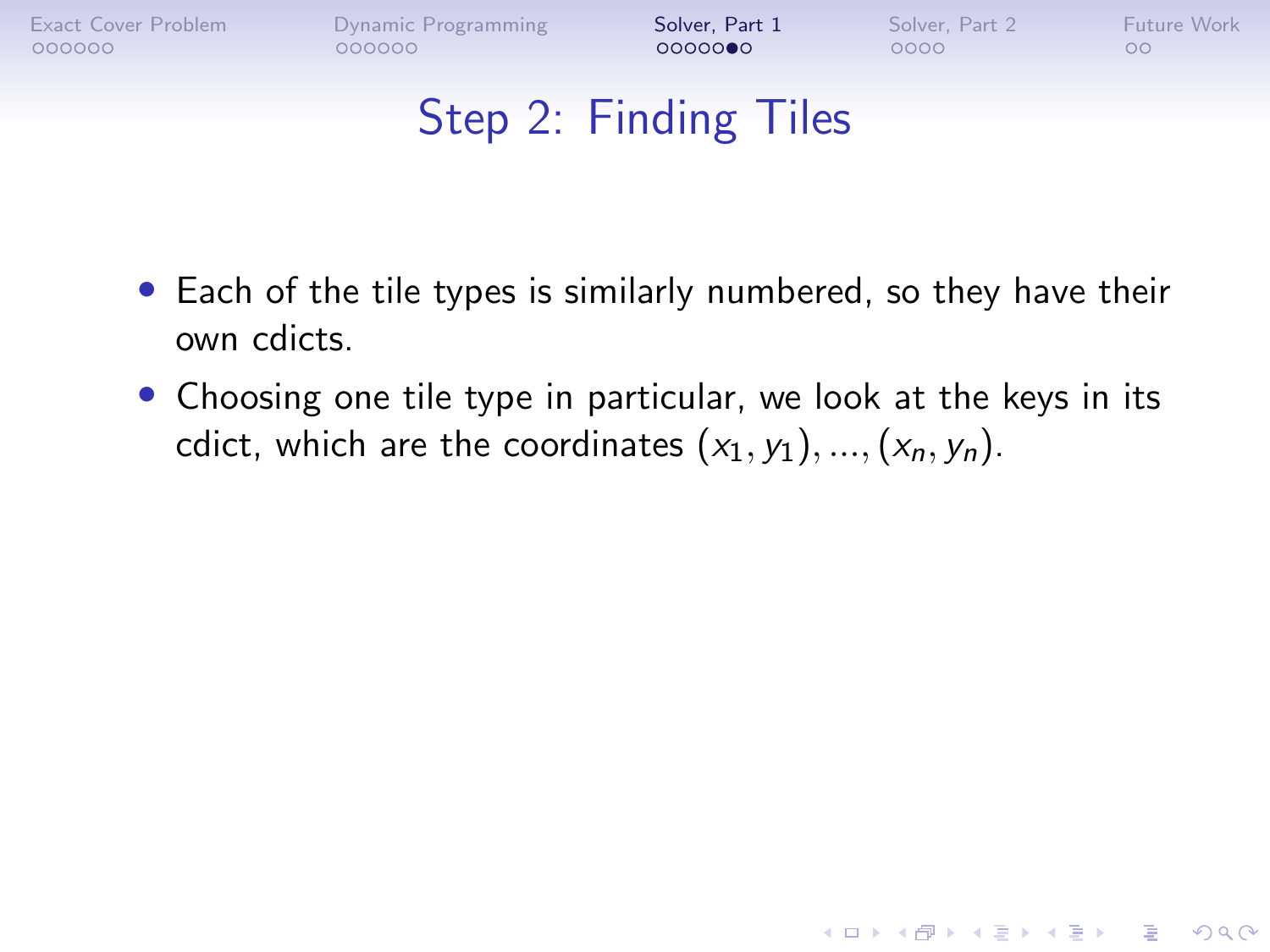$000000$ 

**KORK ERKER ADAM ADA** 

 $\circ$ 

# Step 2: Finding Tiles

- Each of the tile types is similarly numbered, so they have their own cdicts.
- Choosing one tile type in particular, we look at the keys in its cdict, which are the coordinates  $(x_1, y_1), ..., (x_n, y_n)$ .
- Since the numbering started from the top left for both the region and the tile types, there will be a tile in the top left of the region iff each  $(x_k, y_k)$  in the region is a hashtag.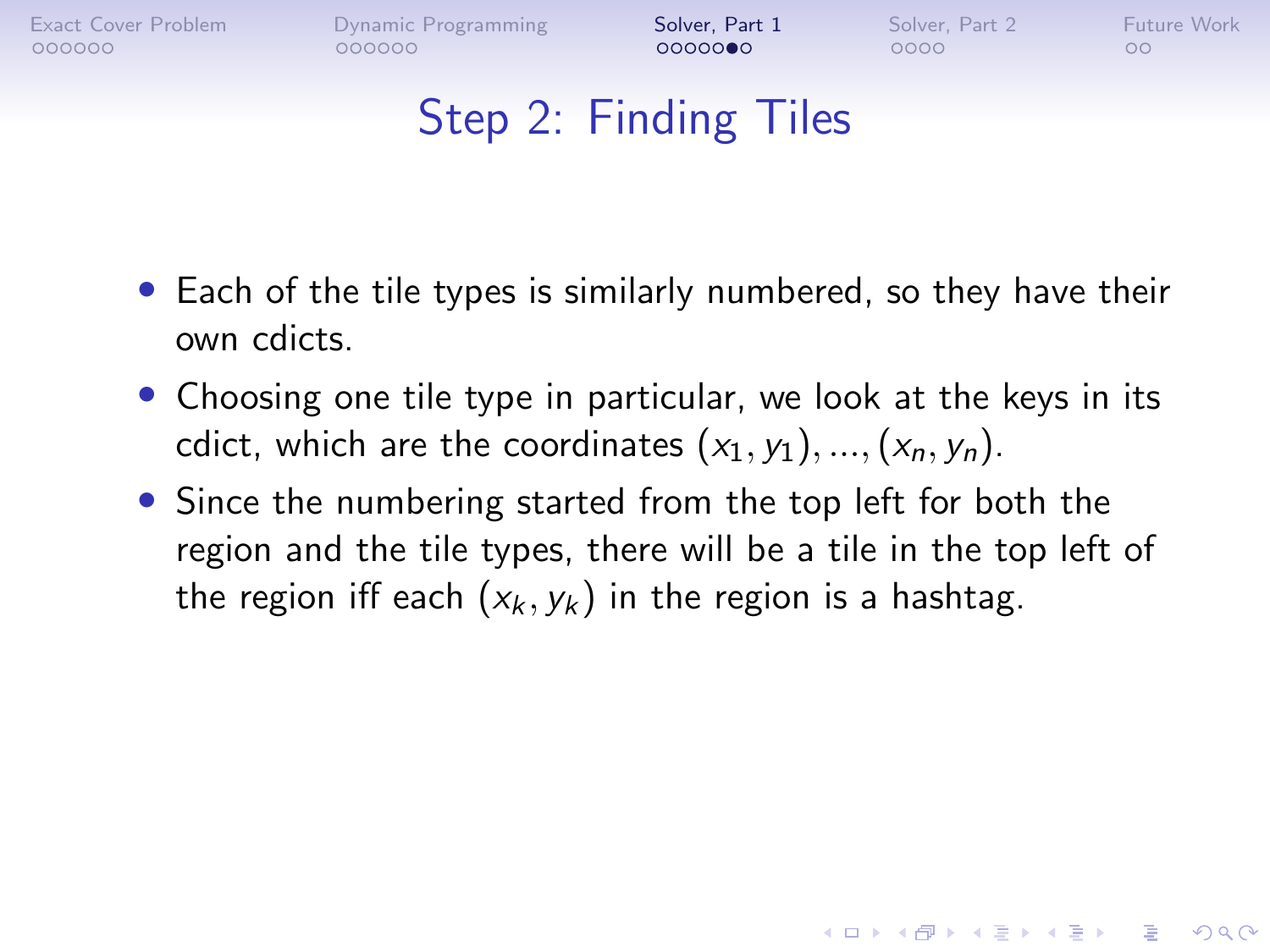$000000$ 

**KORKARYKERKER POLO** 

 $\circ$ 

# Step 2: Finding Tiles

- Each of the tile types is similarly numbered, so they have their own cdicts.
- Choosing one tile type in particular, we look at the keys in its cdict, which are the coordinates  $(x_1, y_1), ..., (x_n, y_n)$ .
- Since the numbering started from the top left for both the region and the tile types, there will be a tile in the top left of the region iff each  $(x_k, y_k)$  in the region is a hashtag.
- In fact, we can find all possible tiles by shifting the tile type coordinates down and to the right together and checking whether they are all positions of hashtags in the region.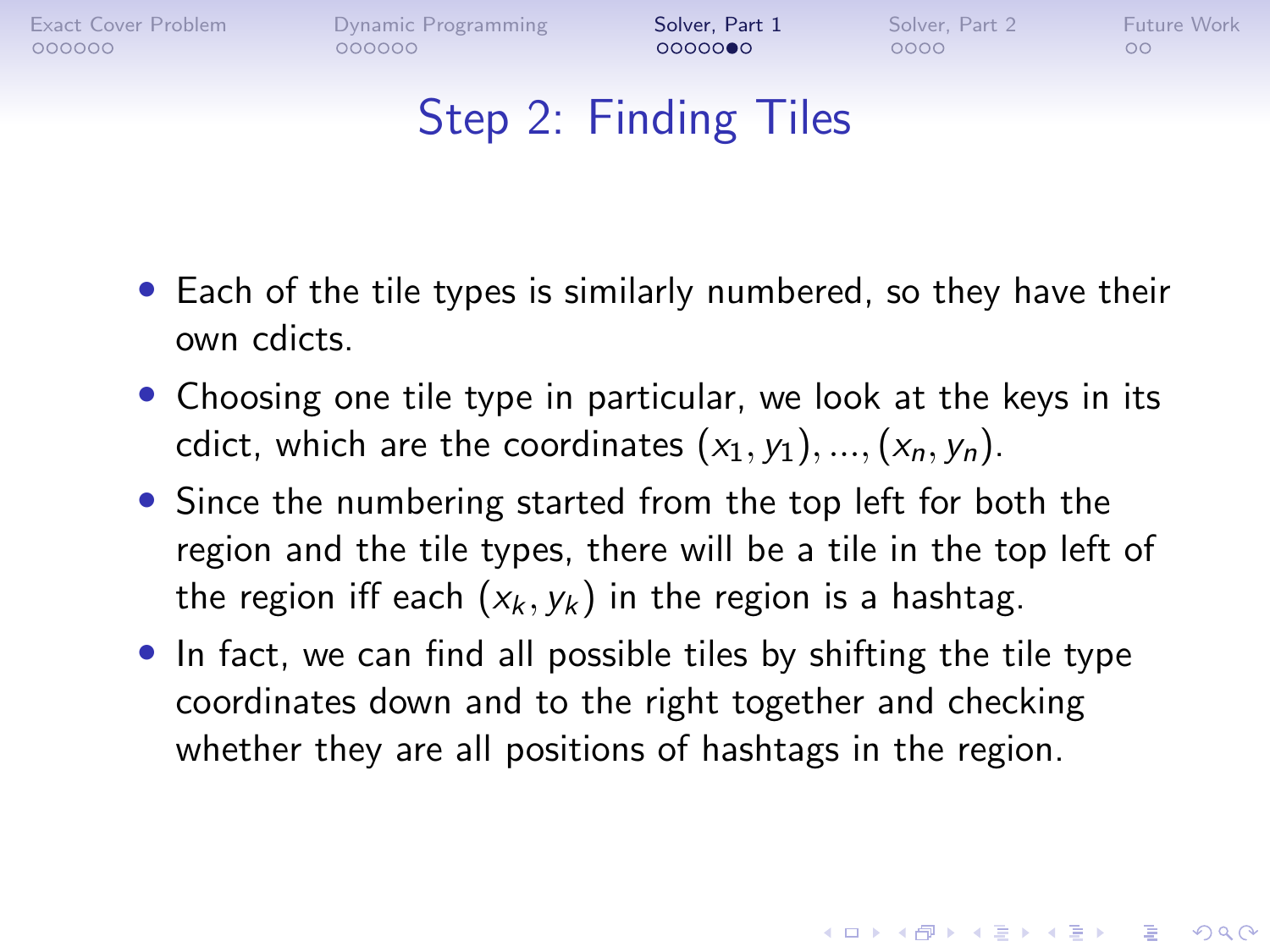K ロ ▶ K 個 ▶ K 할 ▶ K 할 ▶ 이 할 → 9 Q Q →

#### Step 2: Finding Tiles

• Taking the inputted region and the first tile type, we can illustrate this process: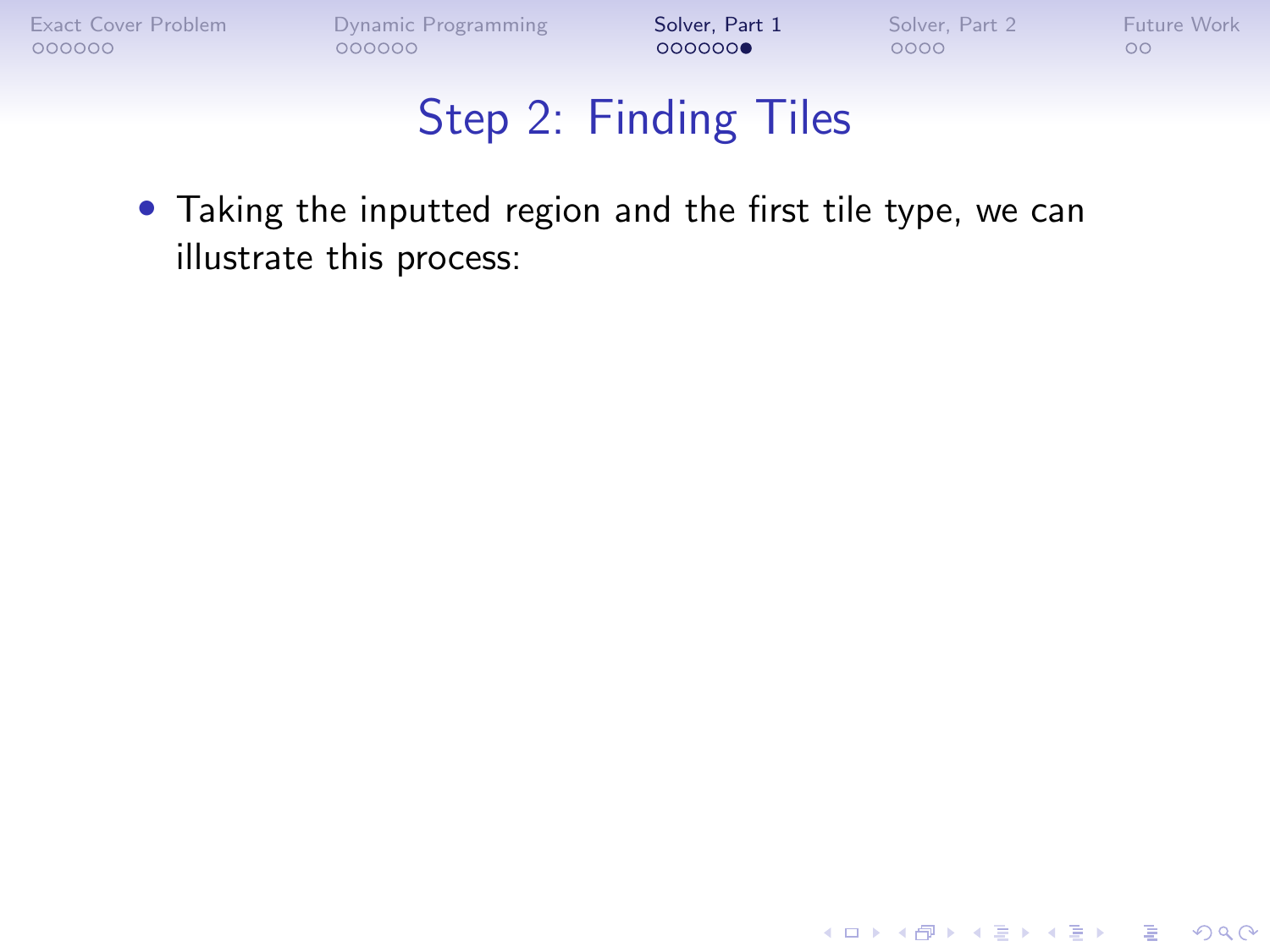**KORK ERKER ADA ADA KORA** 

## Step 2: Finding Tiles

• Taking the inputted region and the first tile type, we can illustrate this process:



Figure: No Tile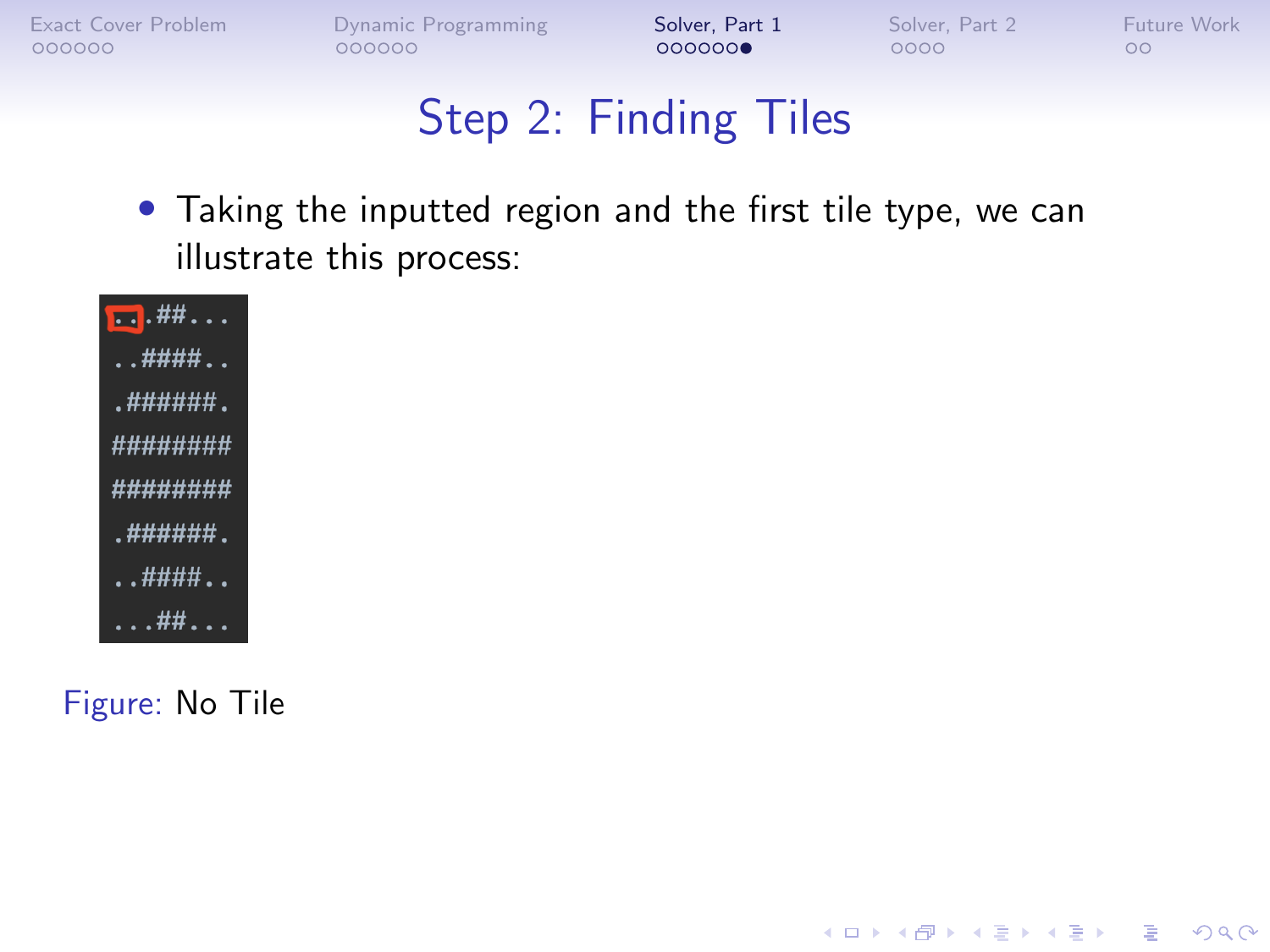$\mathbf{E} = \mathbf{A} \oplus \mathbf{B} + \mathbf{A} \oplus \mathbf{B} + \mathbf{A} \oplus \mathbf{B} + \mathbf{A} \oplus \mathbf{A}$ 

 $2990$ 

#### Step 2: Finding Tiles

• Taking the inputted region and the first tile type, we can illustrate this process:



Figure: No Tile Figure: No Tile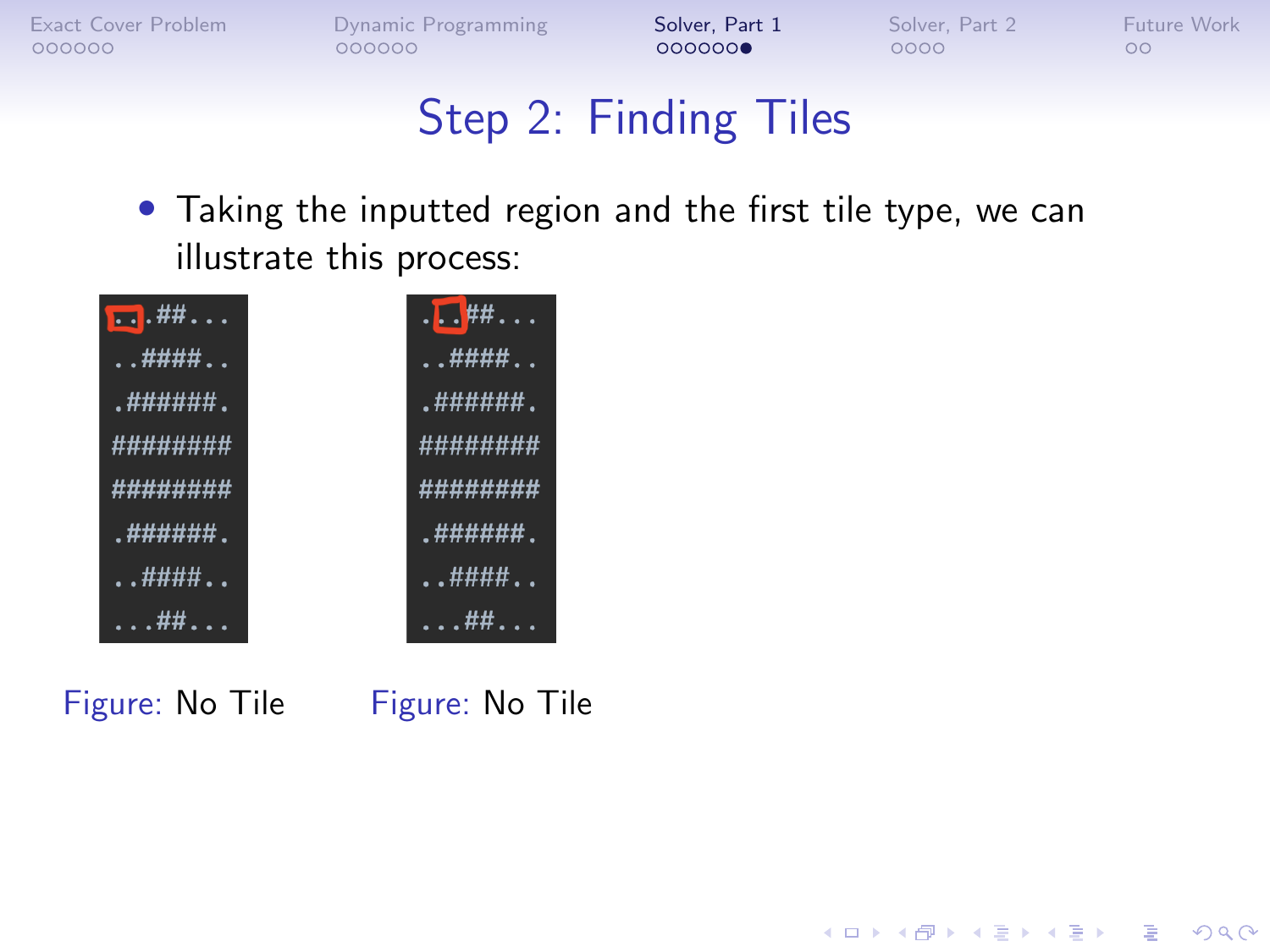**KORK ERKER ADAM ADA** 

## Step 2: Finding Tiles

• Taking the inputted region and the first tile type, we can illustrate this process:



Figure: No Tile Figure: No Tile Figure: No Tile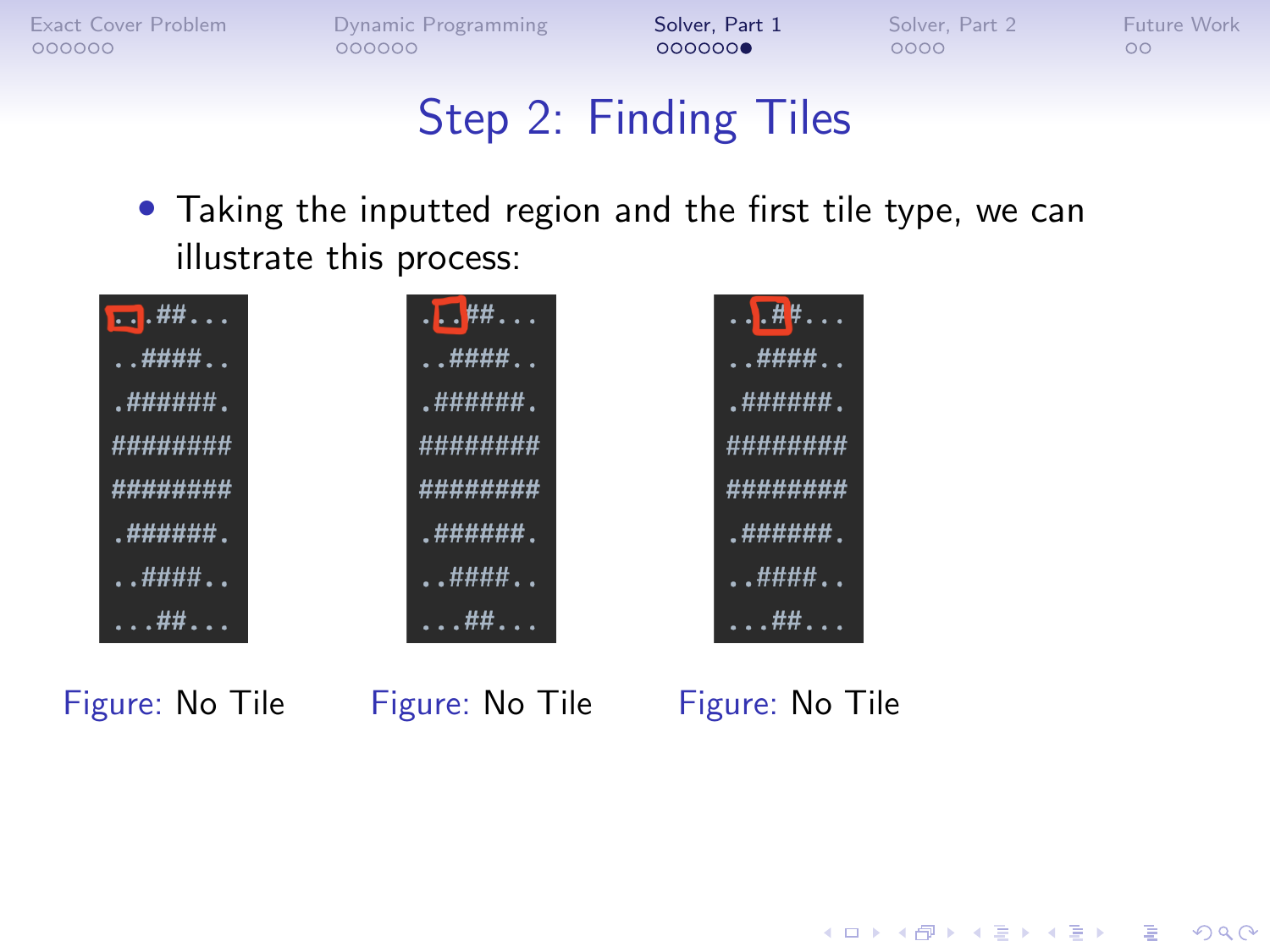## Step 2: Finding Tiles

• Taking the inputted region and the first tile type, we can illustrate this process:



Figure: No Tile Figure: No Tile Figure: No Tile Figure: Tile

**KORK ERKER ADAM ADA**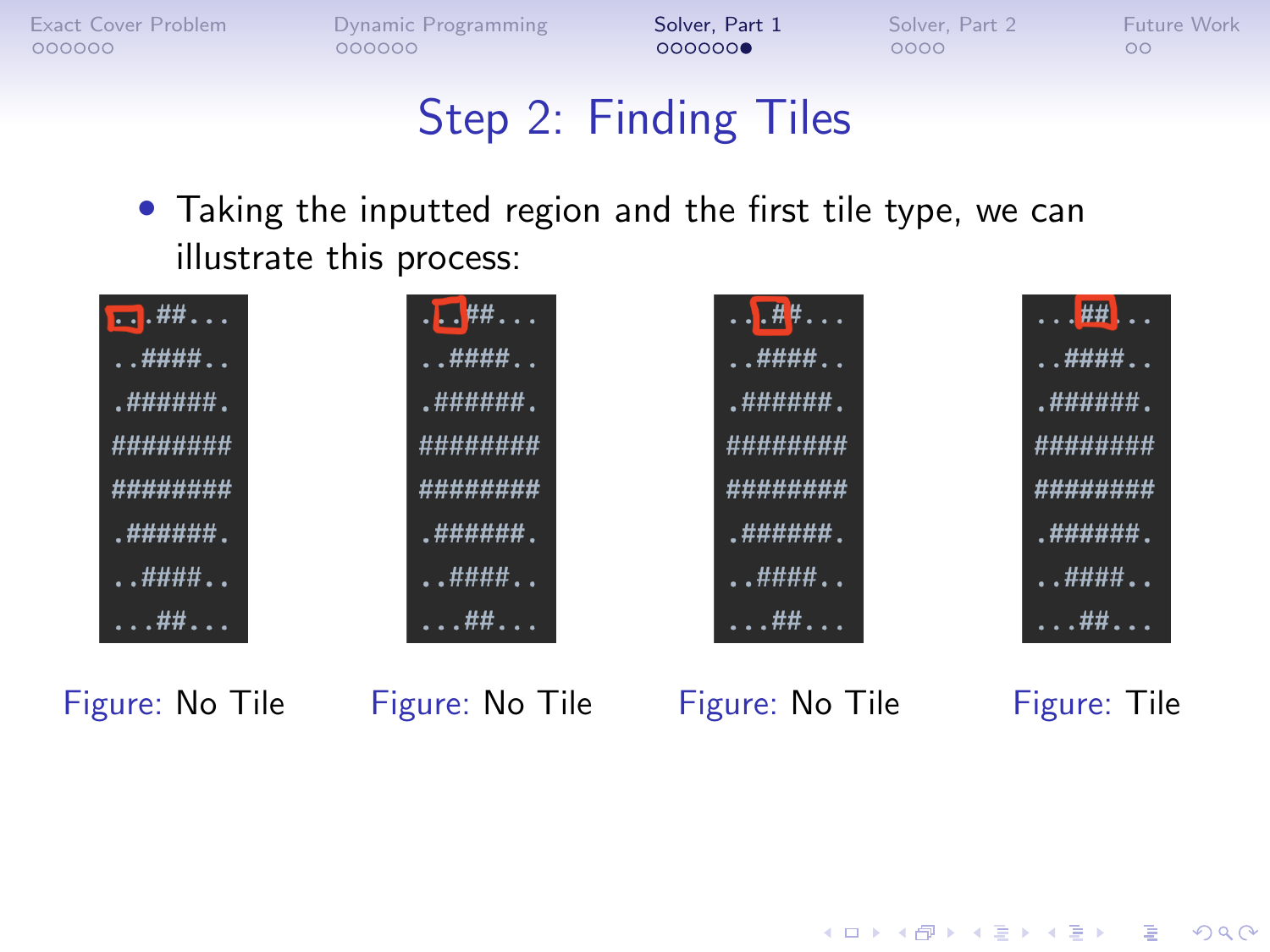**KORKARYKERKER POLO** 

# Step 2: Finding Tiles

• Taking the inputted region and the first tile type, we can illustrate this process:



Figure: No Tile Figure: No Tile Figure: No Tile Figure: Tile

• If a potential tile passes the test, the tile is saved as a tuple containing the numbers associated with the hashtags it covers. So, the tile above would be  $(1, 2)$ .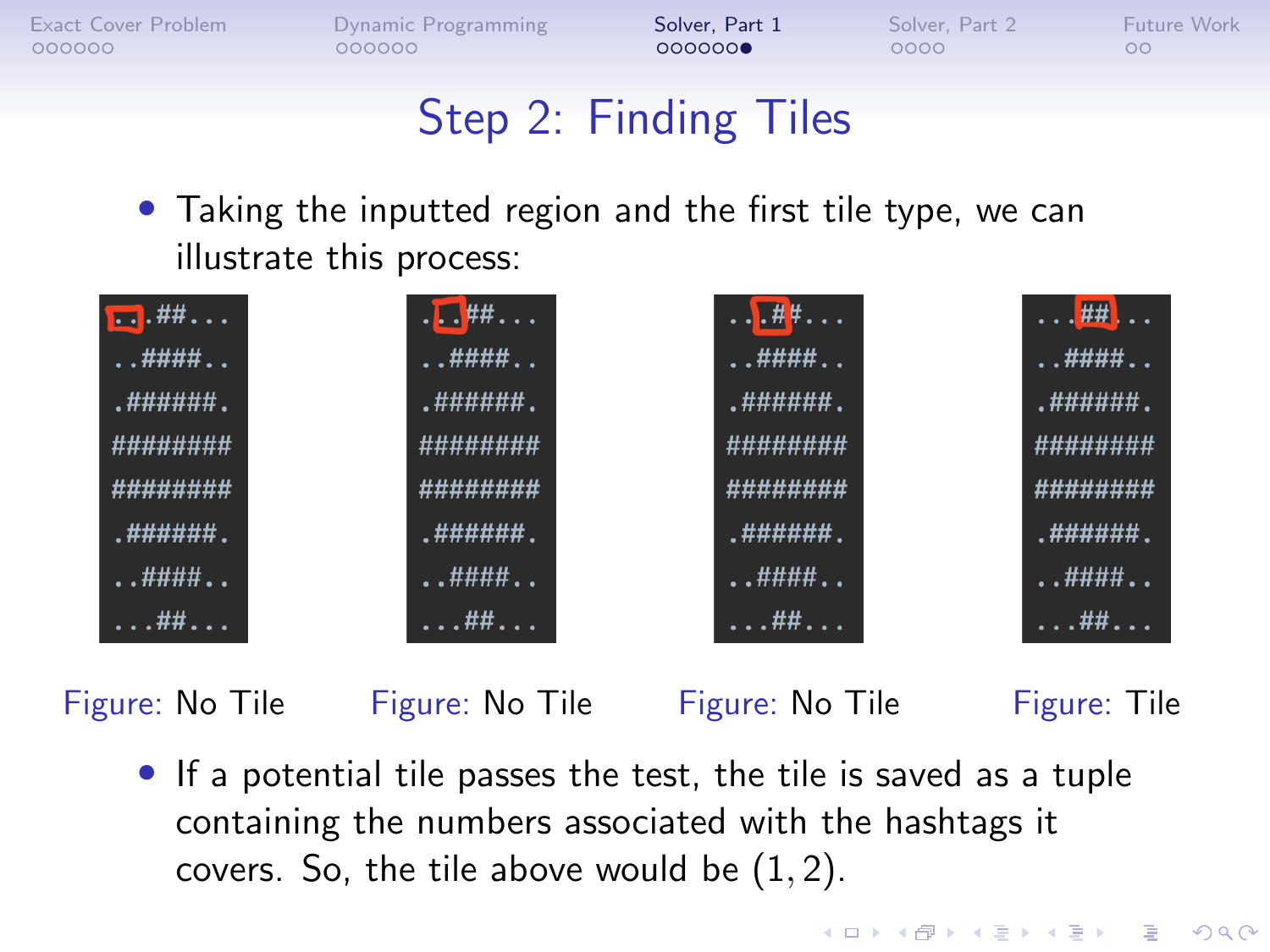<span id="page-63-0"></span> $000000$ 

0000000

 $\bullet$ 000

**KORK ERKER ADAM ADA** 

#### Solving the Cover set problem

• At this point, we have our universe  $U$  (the set of numbers used to number the region) and our family of subsets  $S$  (the tiles). We have successfully converted our tiling problem to an exact cover problem.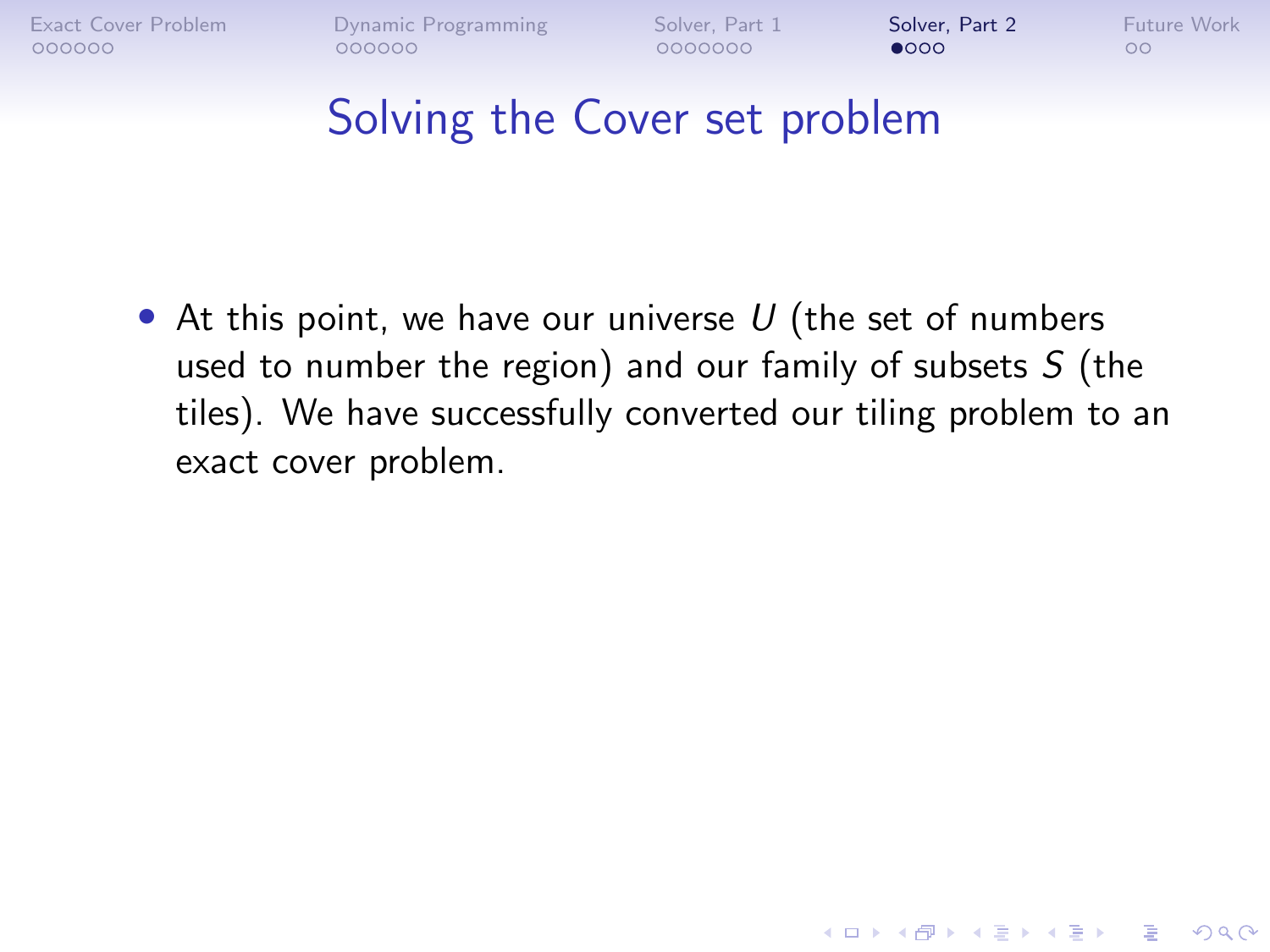$000000$ 

0000000

 $\bullet$ 000

**KORK ERKER ADAM ADA** 

 $\circ$ 

#### Solving the Cover set problem

- At this point, we have our universe  $U$  (the set of numbers used to number the region) and our family of subsets  $S$  (the tiles). We have successfully converted our tiling problem to an exact cover problem.
- From this point on, a "tile" is just another word for a subset in the family S and "tiles" is another word for S itself. We retain the terminology for consistency with the first part of the ECPS, but this part can, importantly, solve exact cover problems in general, not just tiling problems.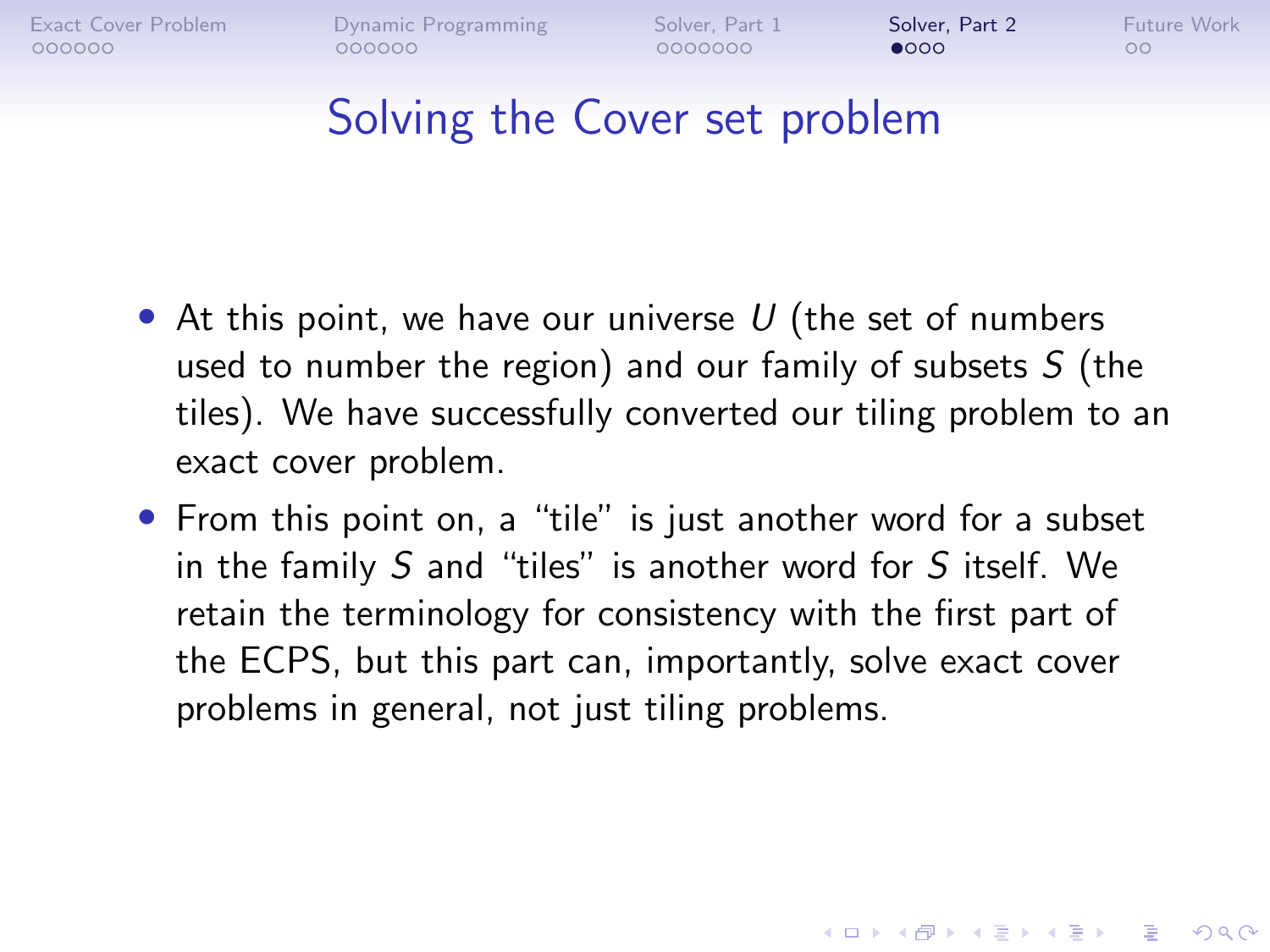$0000$ 

**KORK ERKER ADA ADA KORA** 

## Step 2.5: Sorting

• Each of our tiles is a now in the form of a tuple that contains the numbers it covers. We can represent the same information in a binary sequence of length  $n$ , where  $n$  is the dimension of U and the *i*'th position from the left is a 1 iff that tile covers *i*.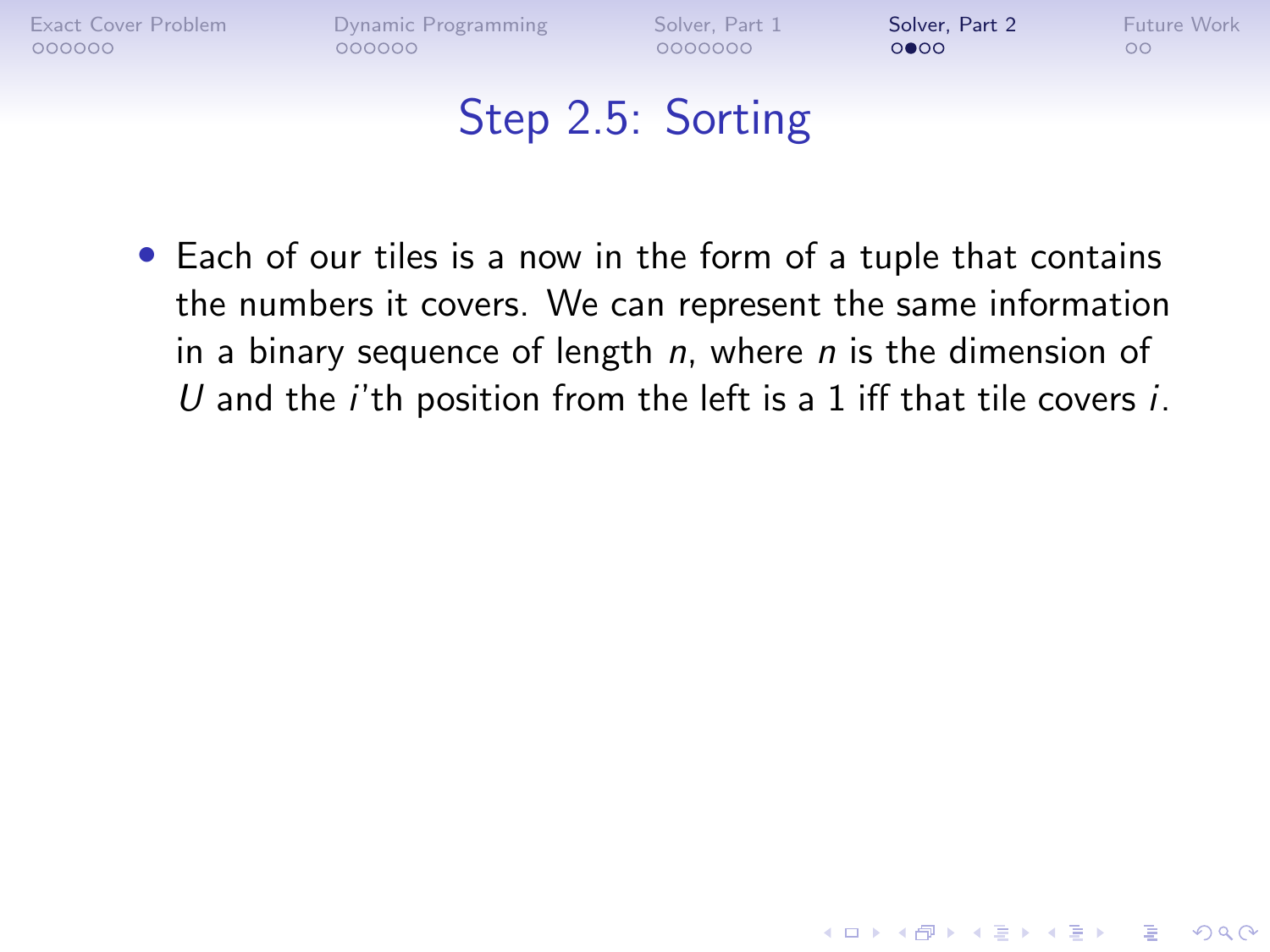0000000

 $0000$ 

**KORK ERKER ADA ADA KORA** 

- Each of our tiles is a now in the form of a tuple that contains the numbers it covers. We can represent the same information in a binary sequence of length  $n$ , where  $n$  is the dimension of U and the *i*'th position from the left is a 1 iff that tile covers *i*.
- The binary representation of a given tile also represents a unique non-negative integer in base 10, so we can associate the tile with this integer, which we call its key representation, or key rep.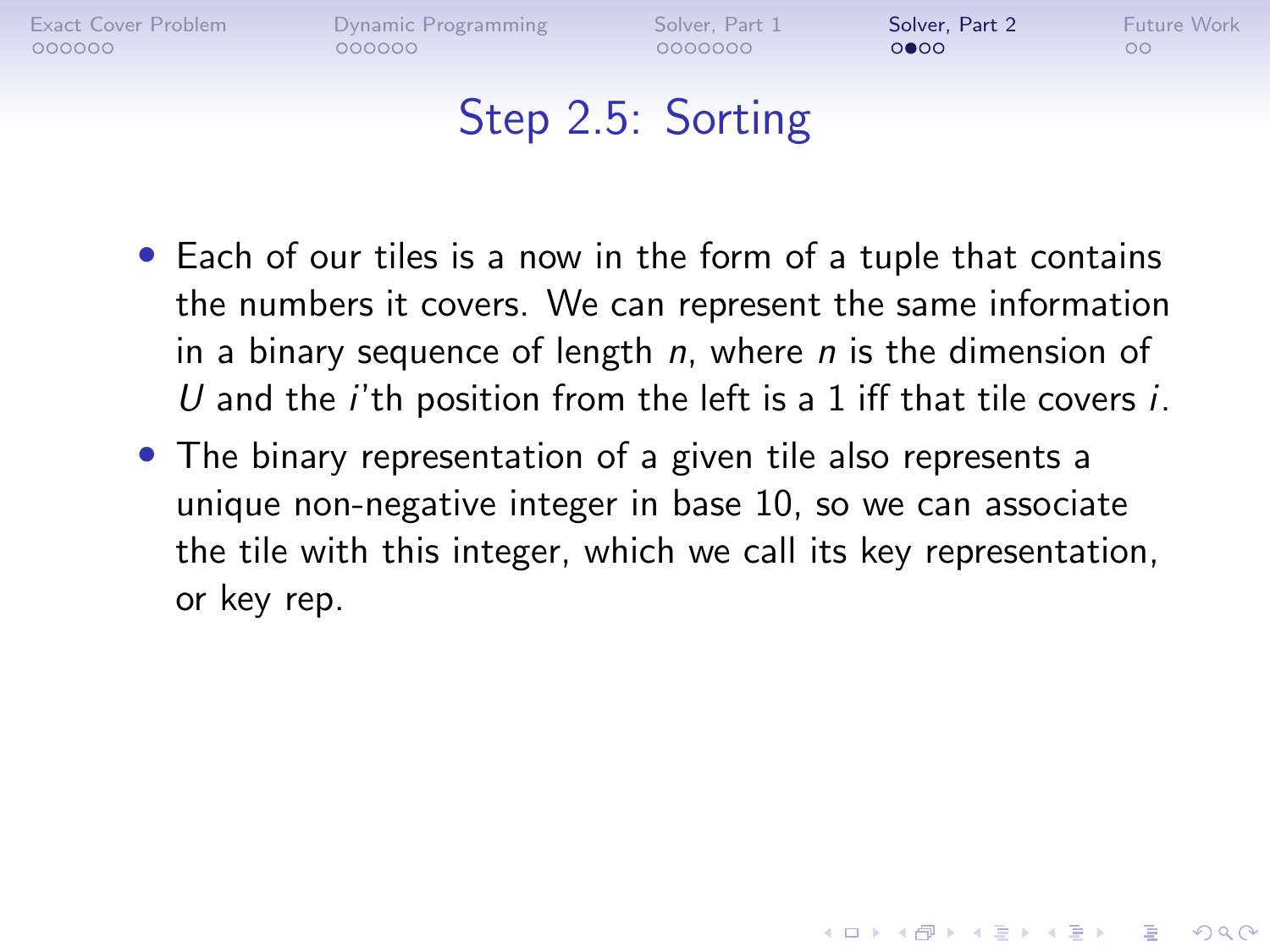$000000$ 

0000000

 $0000$ 

**KORK ERKER ADA ADA KORA** 

 $\circ$ 

- Each of our tiles is a now in the form of a tuple that contains the numbers it covers. We can represent the same information in a binary sequence of length  $n$ , where  $n$  is the dimension of U and the *i*'th position from the left is a 1 iff that tile covers *i*.
- The binary representation of a given tile also represents a unique non-negative integer in base 10, so we can associate the tile with this integer, which we call its key representation, or key rep.
- For example, when  $n = 40$  as above, (39, 40) would be represented by 000...11, which is 3 in base 10.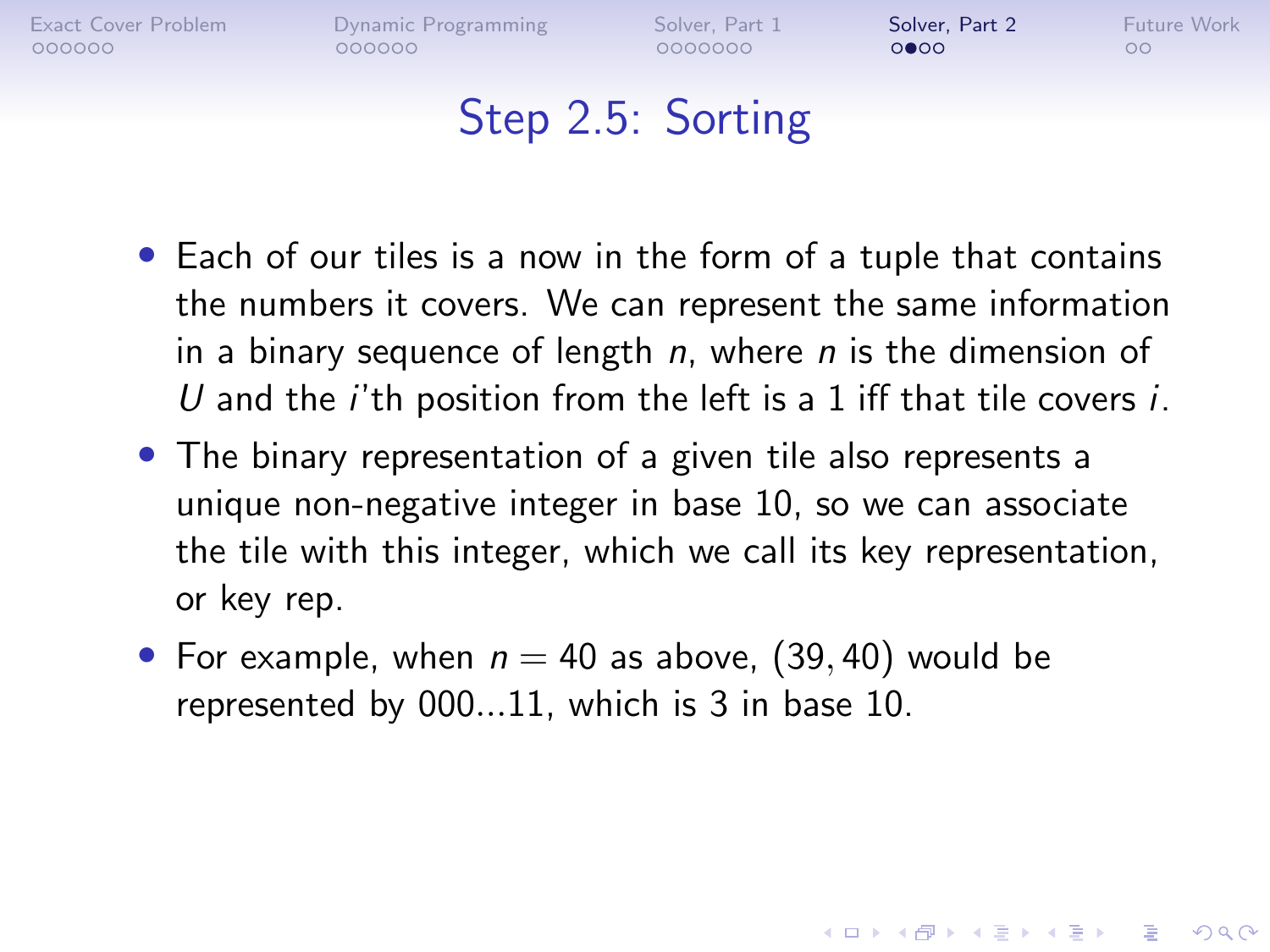$000000$ 

0000000

 $0000$ 

**KORK ERKER ADA ADA KORA** 

 $\circ$ 

- Each of our tiles is a now in the form of a tuple that contains the numbers it covers. We can represent the same information in a binary sequence of length  $n$ , where  $n$  is the dimension of U and the *i*'th position from the left is a 1 iff that tile covers *i*.
- The binary representation of a given tile also represents a unique non-negative integer in base 10, so we can associate the tile with this integer, which we call its key representation, or key rep.
- For example, when  $n = 40$  as above, (39, 40) would be represented by 000...11, which is 3 in base 10.
- The ECPS creates a list of all key reps of tiles, called a key chain.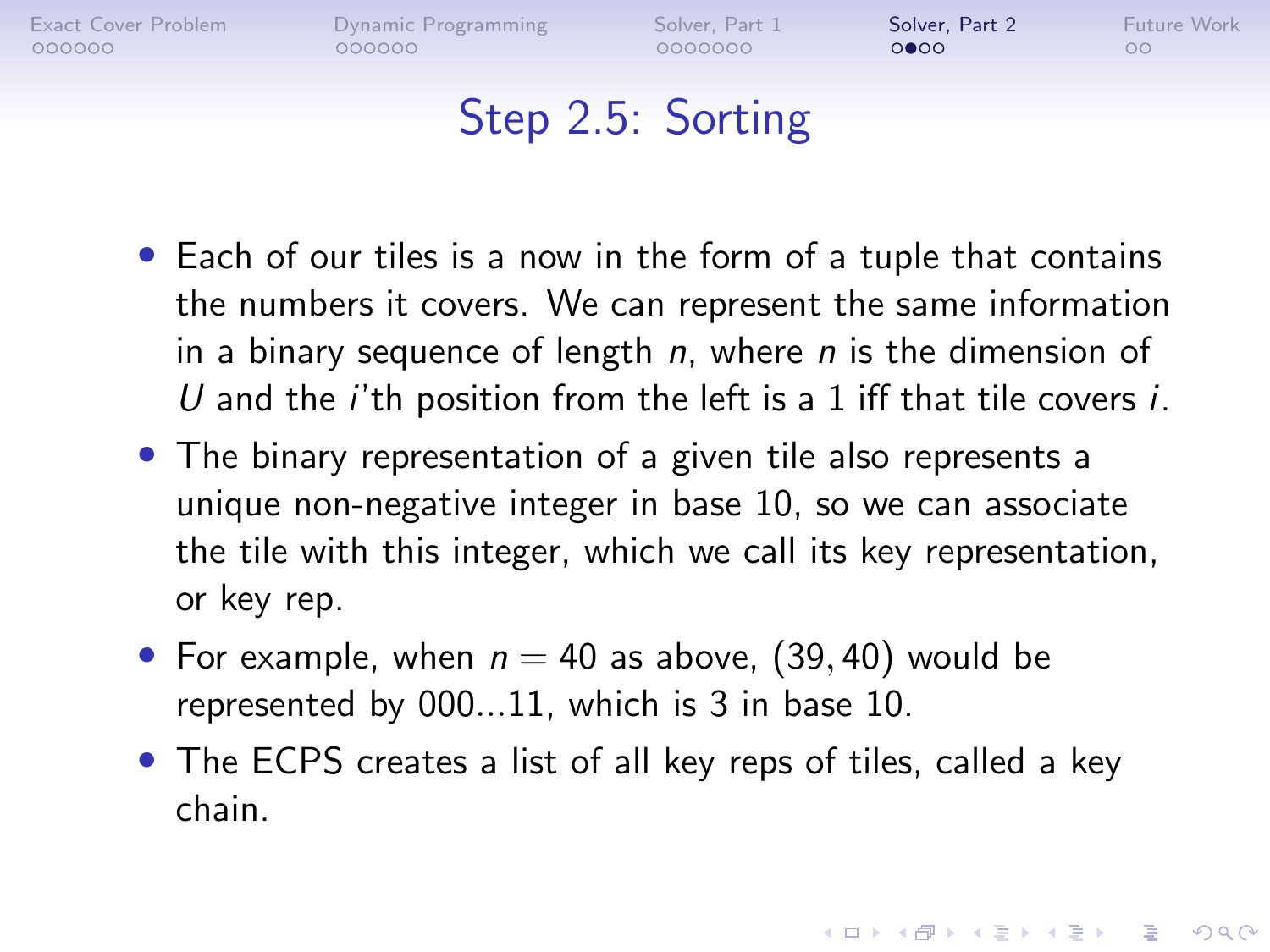**KORK ERKER ADA ADA KORA** 

#### Step 2.5: Sorting

• The ECPS creates a list of n lists, called "q-sets", where the  $i'$ th list, or  $q$ -set contains all of the key reps that have a 1 in the i'th place.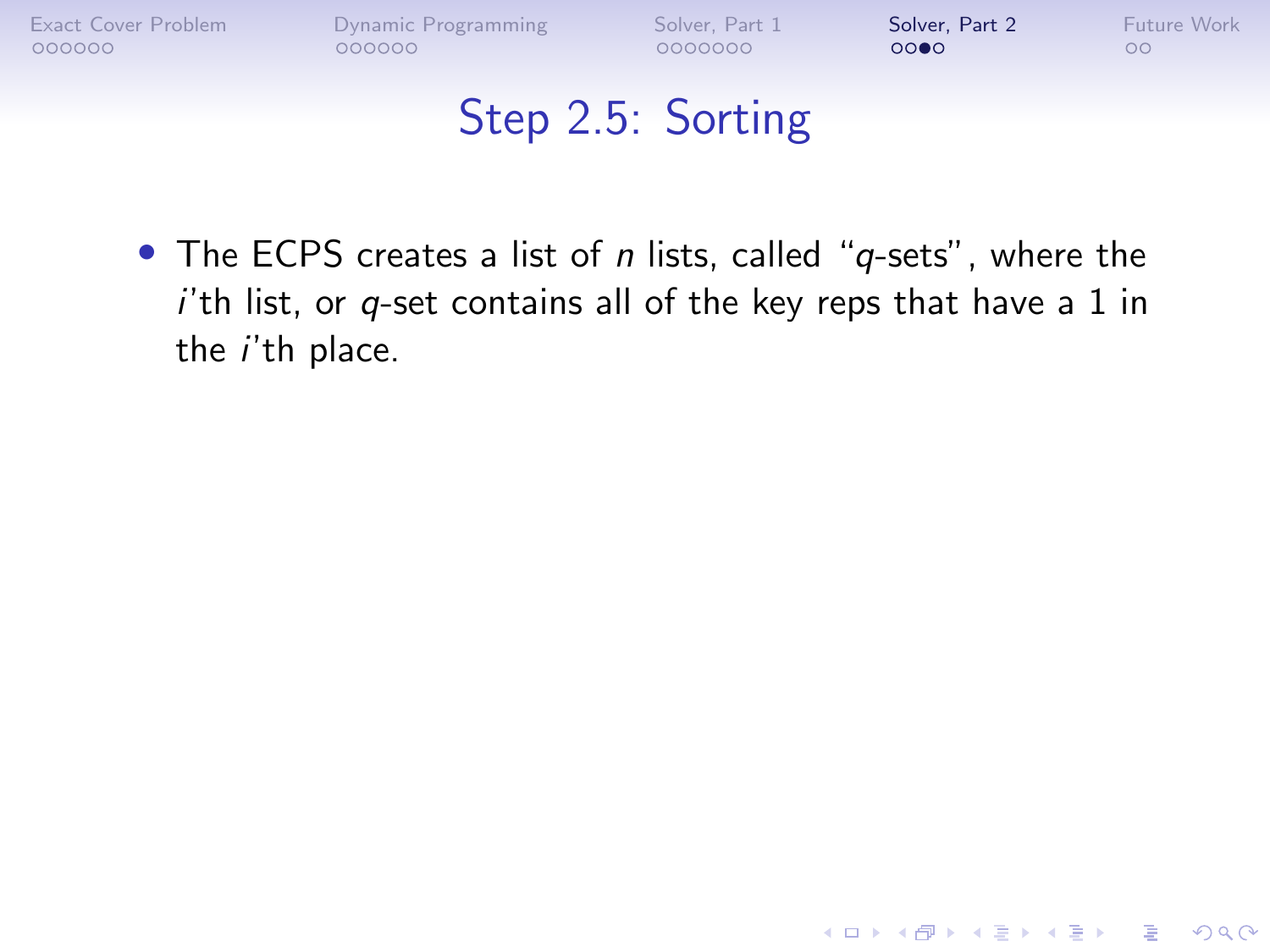$0000$ 

**KORK ERKER ADA ADA KORA** 

- The ECPS creates a list of  $n$  lists, called " $q$ -sets", where the  $i'$ th list, or  $q$ -set contains all of the key reps that have a 1 in the i'th place.
- The program then creates a list called counts  $=$  $\{0, \{0:1\}, \{\}, ...\}.$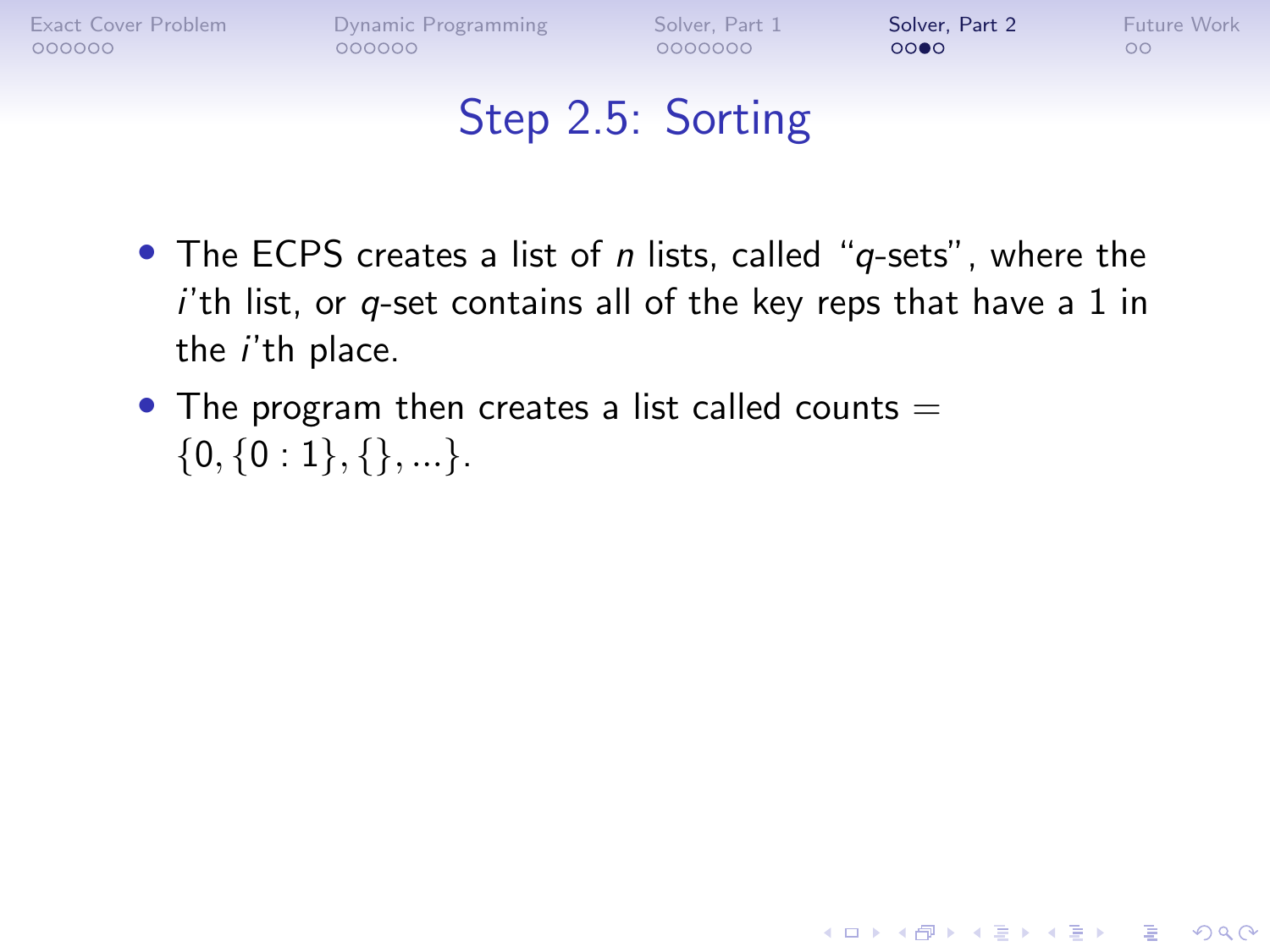$000000$ 

**KORK ERKER ADAM ADA** 

 $\circ$ 

- The ECPS creates a list of  $n$  lists, called " $q$ -sets", where the  $i'$ th list, or  $q$ -set contains all of the key reps that have a 1 in the i'th place.
- The program then creates a list called counts  $=$  $\{0, \{0:1\}, \{\}, \ldots\}.$
- When we start having partial tilings, the keys of the *i*'th dictionary in counts will be the key reps for the the partial tilings whose first 0 from the left is in the i'th position and its values will be how many times the partial tiling has been achieved. The integer keeps track of perfect tilings.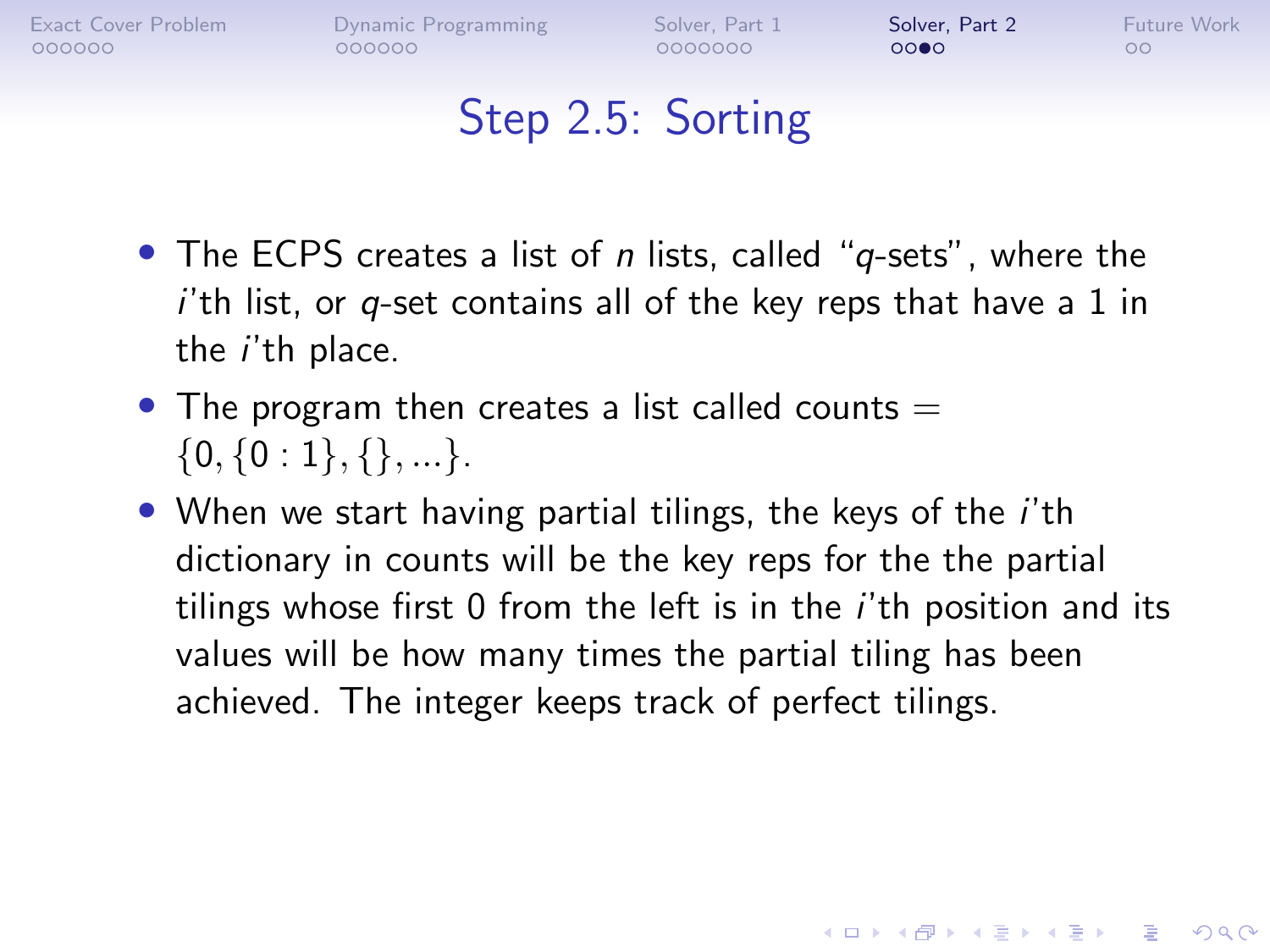[Exact Cover Problem](#page-1-0) [Dynamic Programming](#page-18-0) [Solver, Part 1](#page-37-0) [Solver, Part 2](#page-63-0) [Future Work](#page-78-0)  $000000$ 

 $000000$ 

0000000

 $0000$ 

 $\circ$ 

# Step 2.5: Sorting

- The ECPS creates a list of  $n$  lists, called " $q$ -sets", where the  $i'$ th list, or  $q$ -set contains all of the key reps that have a 1 in the i'th place.
- The program then creates a list called counts  $=$  $\{0, \{0:1\}, \{\}, \ldots\}.$
- When we start having partial tilings, the keys of the *i*'th dictionary in counts will be the key reps for the the partial tilings whose first 0 from the left is in the i'th position and its values will be how many times the partial tiling has been achieved. The integer keeps track of perfect tilings.
- At first, our only partial tiling is the trivial one, represented by 0, of which there is 1.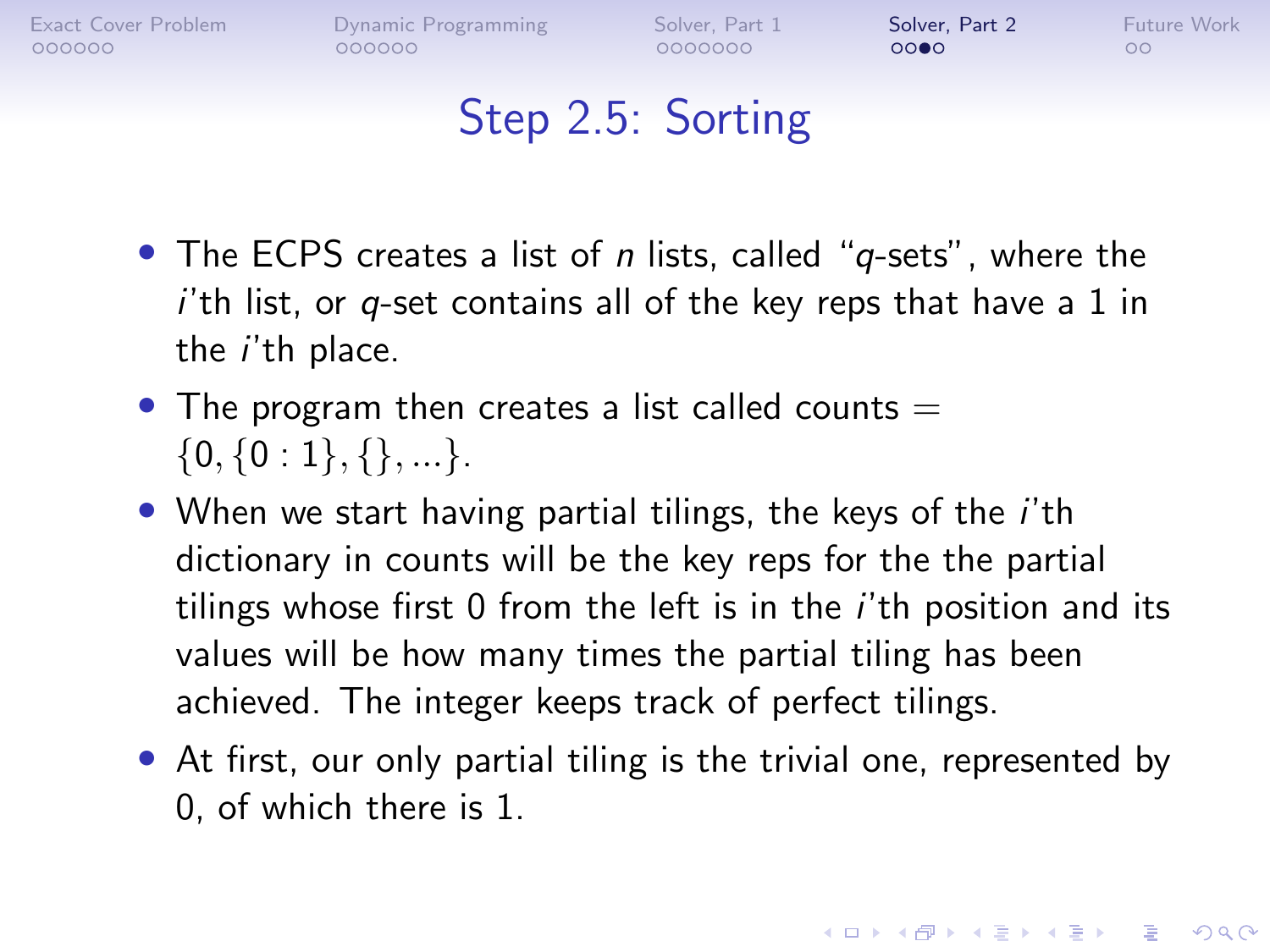[Exact Cover Problem](#page-1-0) [Dynamic Programming](#page-18-0) [Solver, Part 1](#page-37-0) [Solver, Part 2](#page-63-0) [Future Work](#page-78-0)<br>
0000000 000000 000000 000000 00000 000

### Step 3: Solving the Problem

• for  $i$  in range $(n)$ :

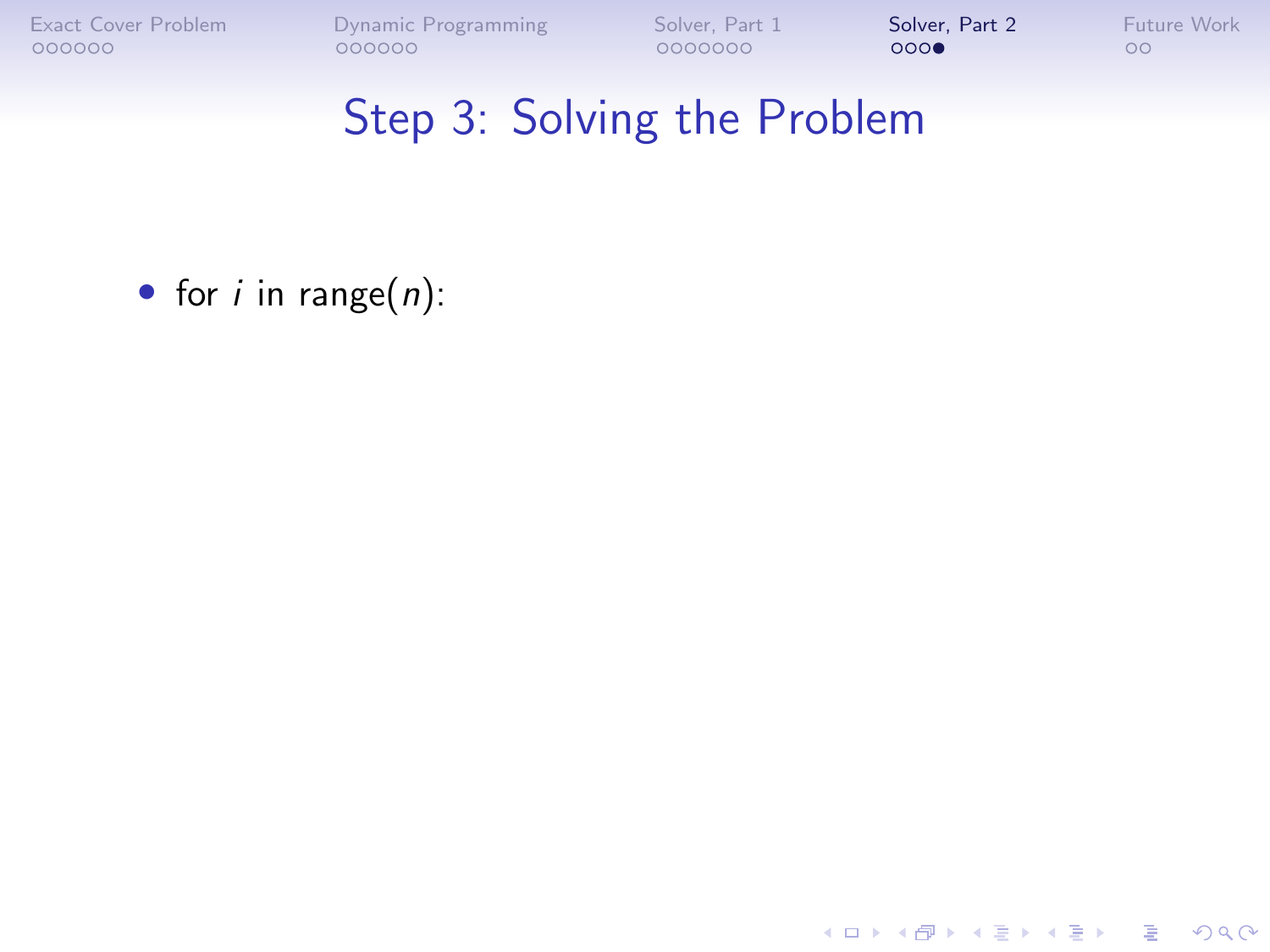[Exact Cover Problem](#page-1-0) [Dynamic Programming](#page-18-0) [Solver, Part 1](#page-37-0) [Solver, Part 2](#page-63-0) [Future Work](#page-78-0)<br>
0000000 000000 000000 00000 0000 000

**KORK ERKER ADA ADA KORA** 

- for *i* in range( $n$ ):
- for key rep in counts[i]: (i.e. for partial tiling that needs i to be covered:)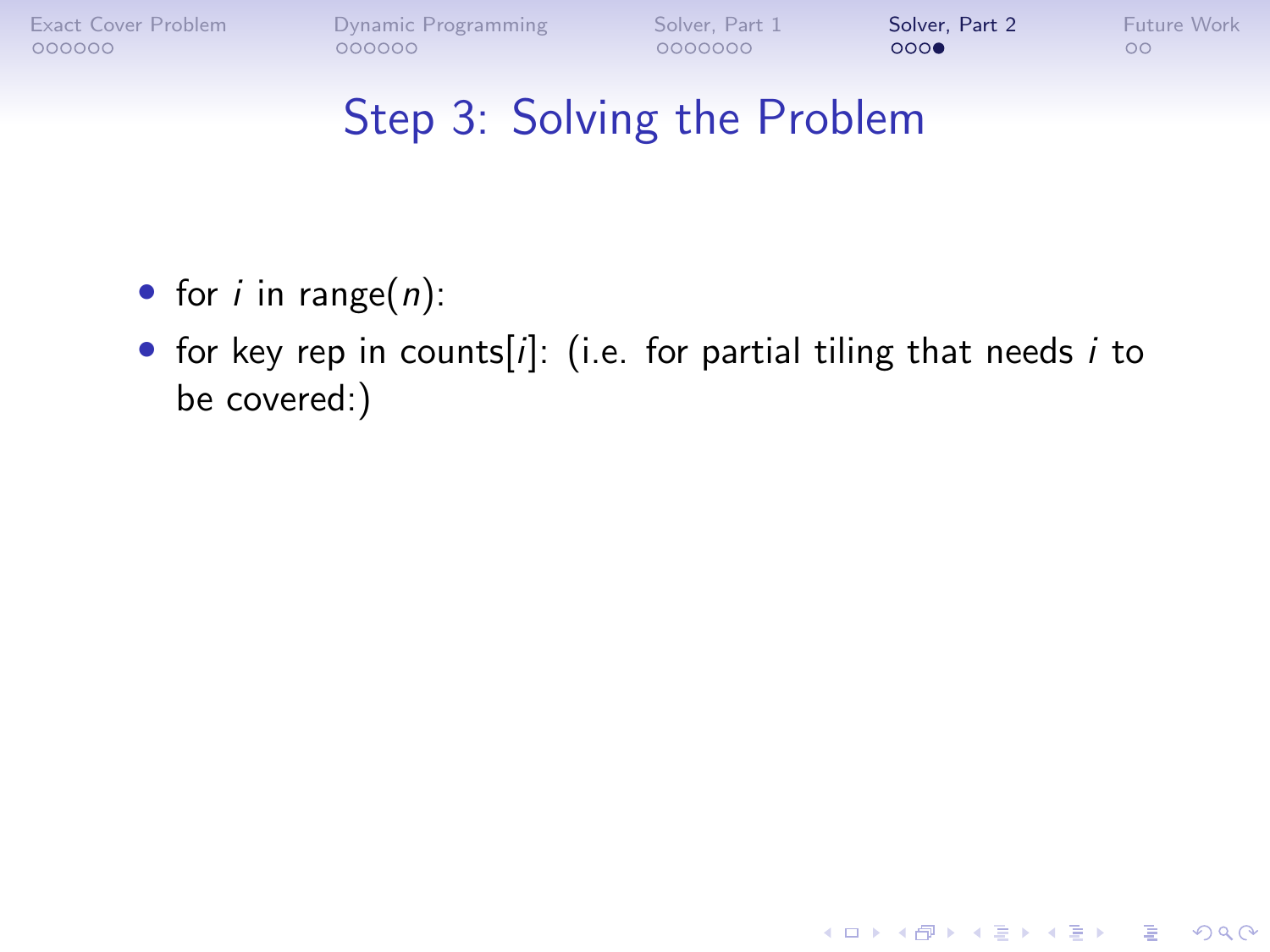[Exact Cover Problem](#page-1-0) [Dynamic Programming](#page-18-0) [Solver, Part 1](#page-37-0) [Solver, Part 2](#page-63-0) [Future Work](#page-78-0)<br>
0000000 0000000 0000000 000000 000 000000

000000

 $000$ 

**KORK ERKER ADA ADA KORA** 

- for *i* in range( $n$ ):
- for key rep in counts[ $i$ ]: (i.e. for partial tiling that needs  $i$  to be covered:)
- for key rep of tile in  $q$ -sets[i]: (i.e. for tile that can cover i:)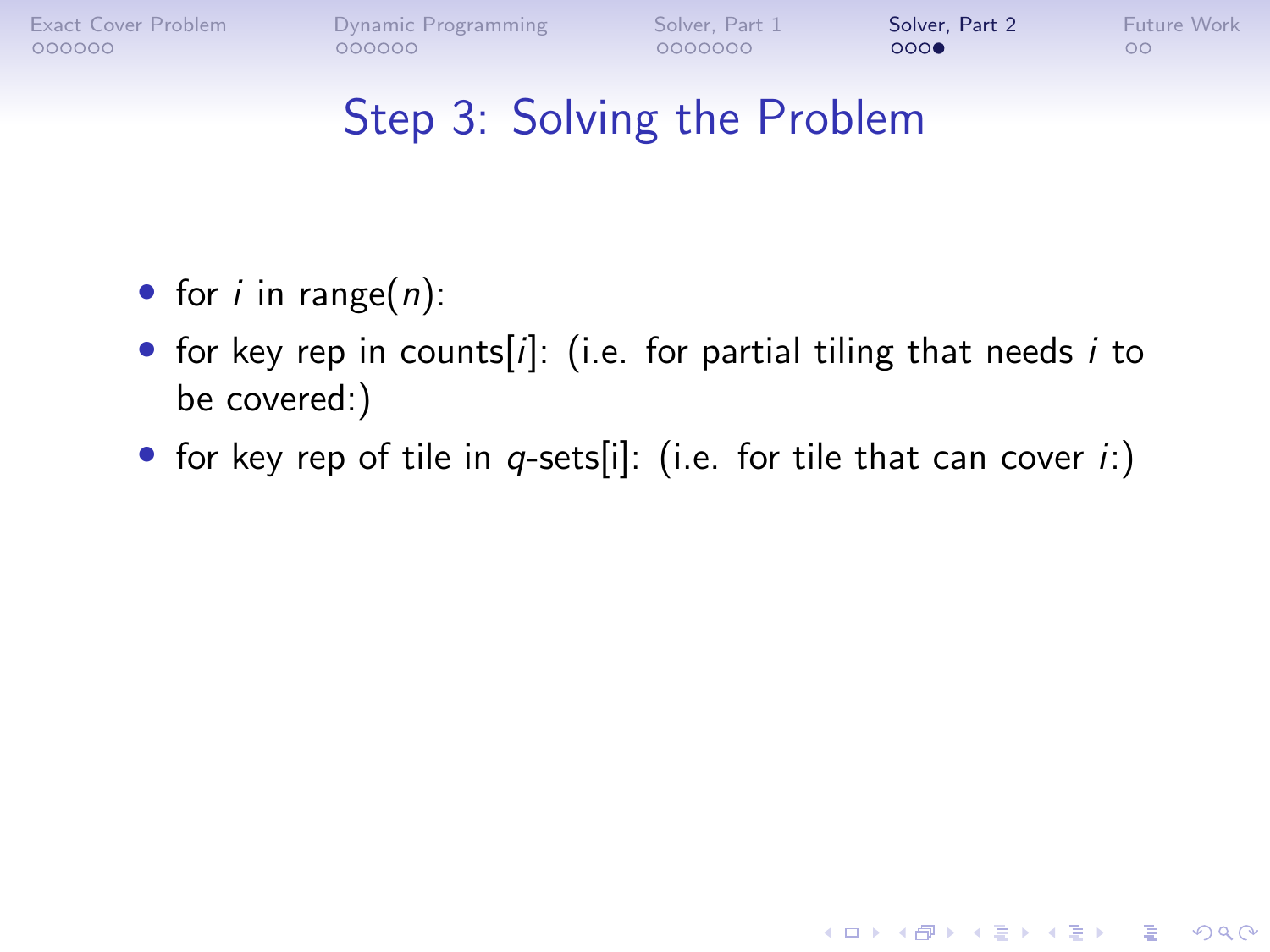[Exact Cover Problem](#page-1-0) [Dynamic Programming](#page-18-0) [Solver, Part 1](#page-37-0) [Solver, Part 2](#page-63-0) [Future Work](#page-78-0)  $000000$ 

 $000000$ 

0000000

 $000$ 

**KORK EXTERNE PROVIDE** 

 $\circ$ 

- for *i* in range( $n$ ):
- for key rep in counts[i]: (i.e. for partial tiling that needs i to be covered:)
- for key rep of tile in  $q$ -sets[i]: (i.e. for tile that can cover  $i$ :)
- if the tile is compatible with the partial tiling, sum them to get a new partial tiling.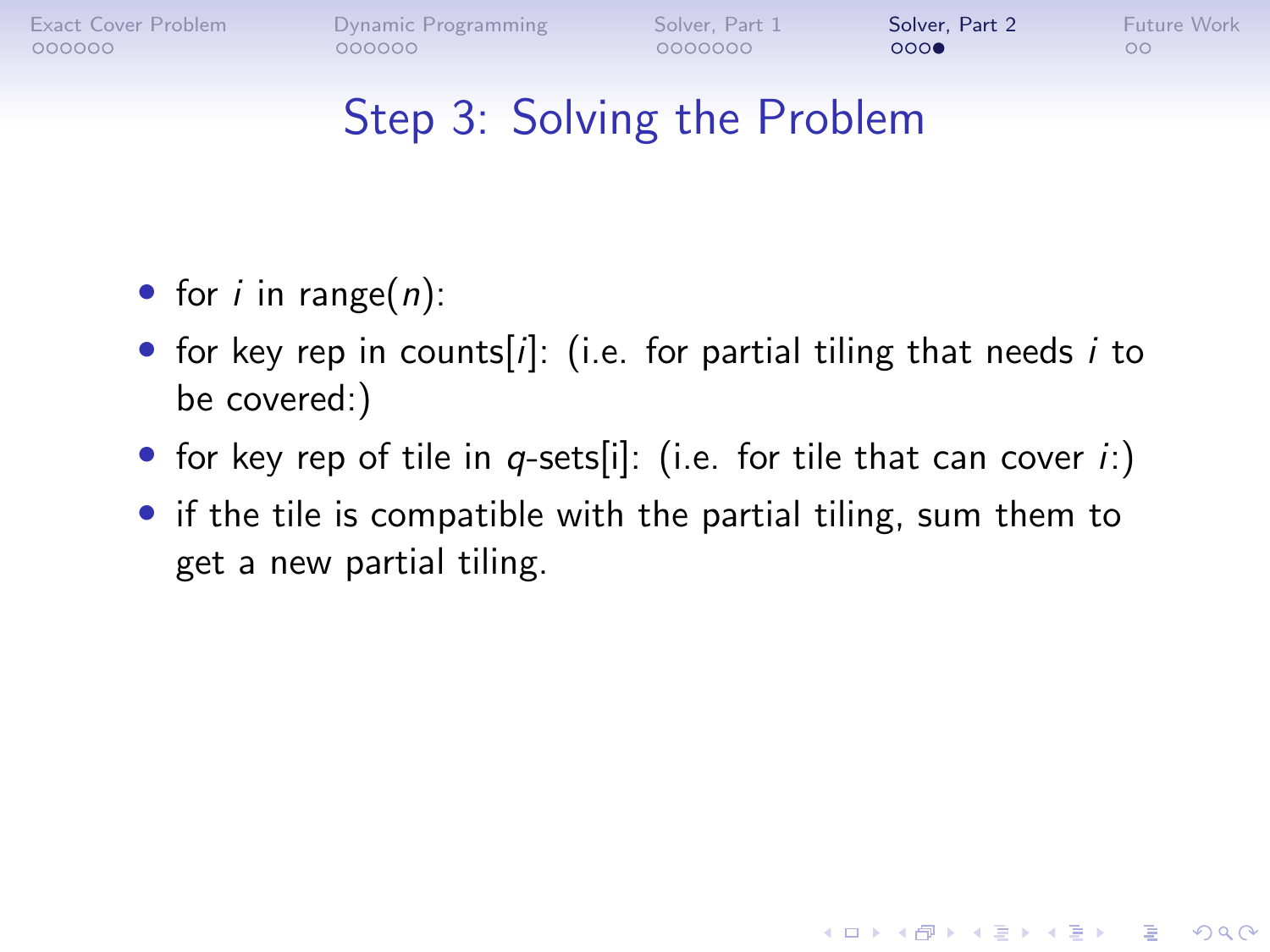[Exact Cover Problem](#page-1-0) [Dynamic Programming](#page-18-0) [Solver, Part 1](#page-37-0) [Solver, Part 2](#page-63-0) [Future Work](#page-78-0)  $000000$ 

 $000000$ 

0000000

 $000$ 

**KORKARYKERKER POLO** 

 $\circ$ 

- for *i* in range( $n$ ):
- for key rep in counts[i]: (i.e. for partial tiling that needs i to be covered:)
- for key rep of tile in q-sets[i]: (i.e. for tile that can cover  $i$ :)
- if the tile is compatible with the partial tiling, sum them to get a new partial tiling.
- Update the value of the new partial tiling.
	- If it is a full tiling, update counts[0].
	- If it has a hole, send it to the appropriate dict in counts as a key with the updated value.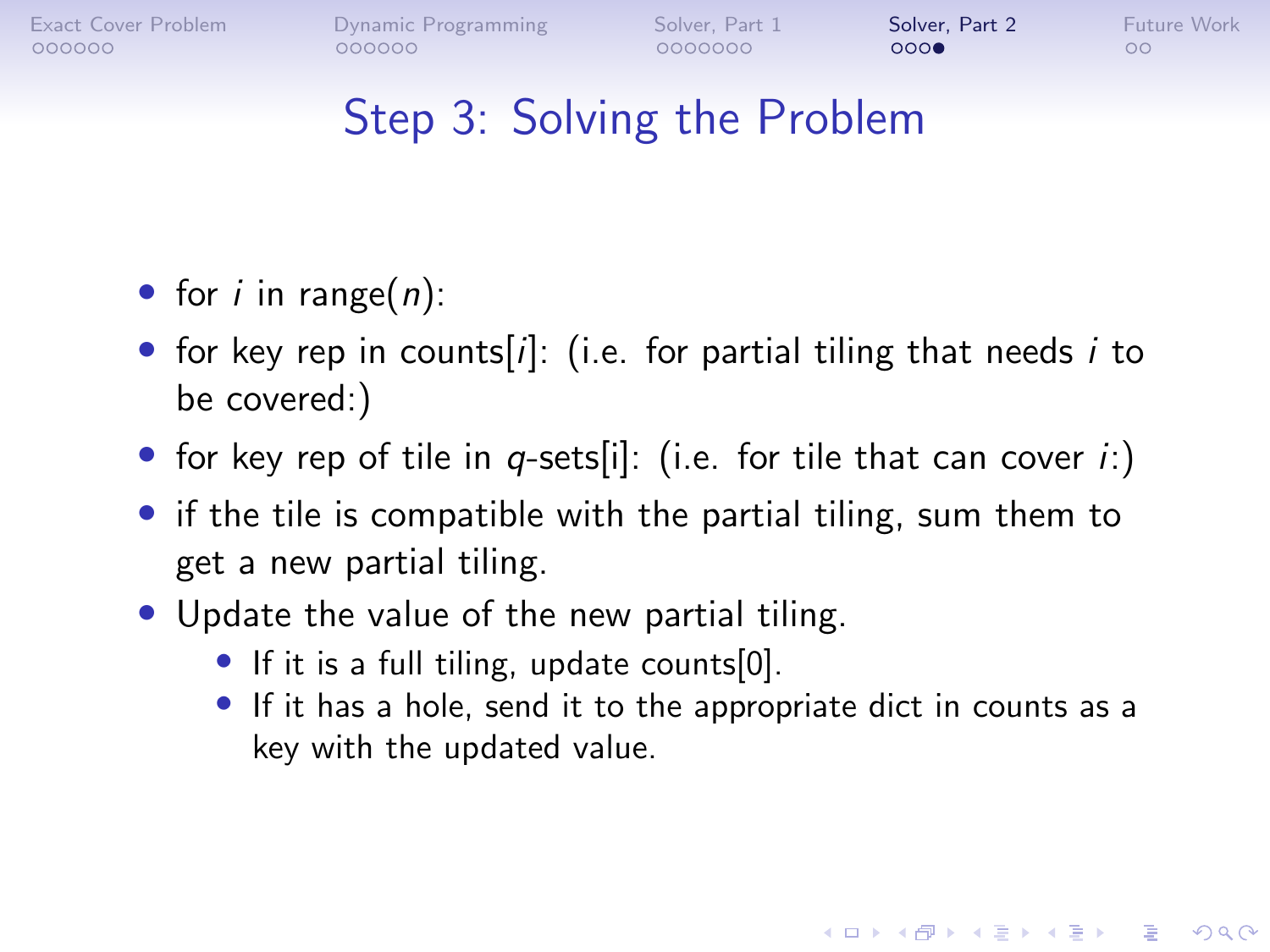<span id="page-78-0"></span>

[Exact Cover Problem](#page-1-0) [Dynamic Programming](#page-18-0) [Solver, Part 1](#page-37-0) [Solver, Part 2](#page-63-0) [Future Work](#page-78-0)

**KORK ERKER ADA ADA KORA** 

#### Future Work

- 1. Write a module that will determine the most efficient numbering of a region.
- 2. David has not gotten back to Greg about the code for the computationally intensive part, so I plan to write that up in Cython myself.